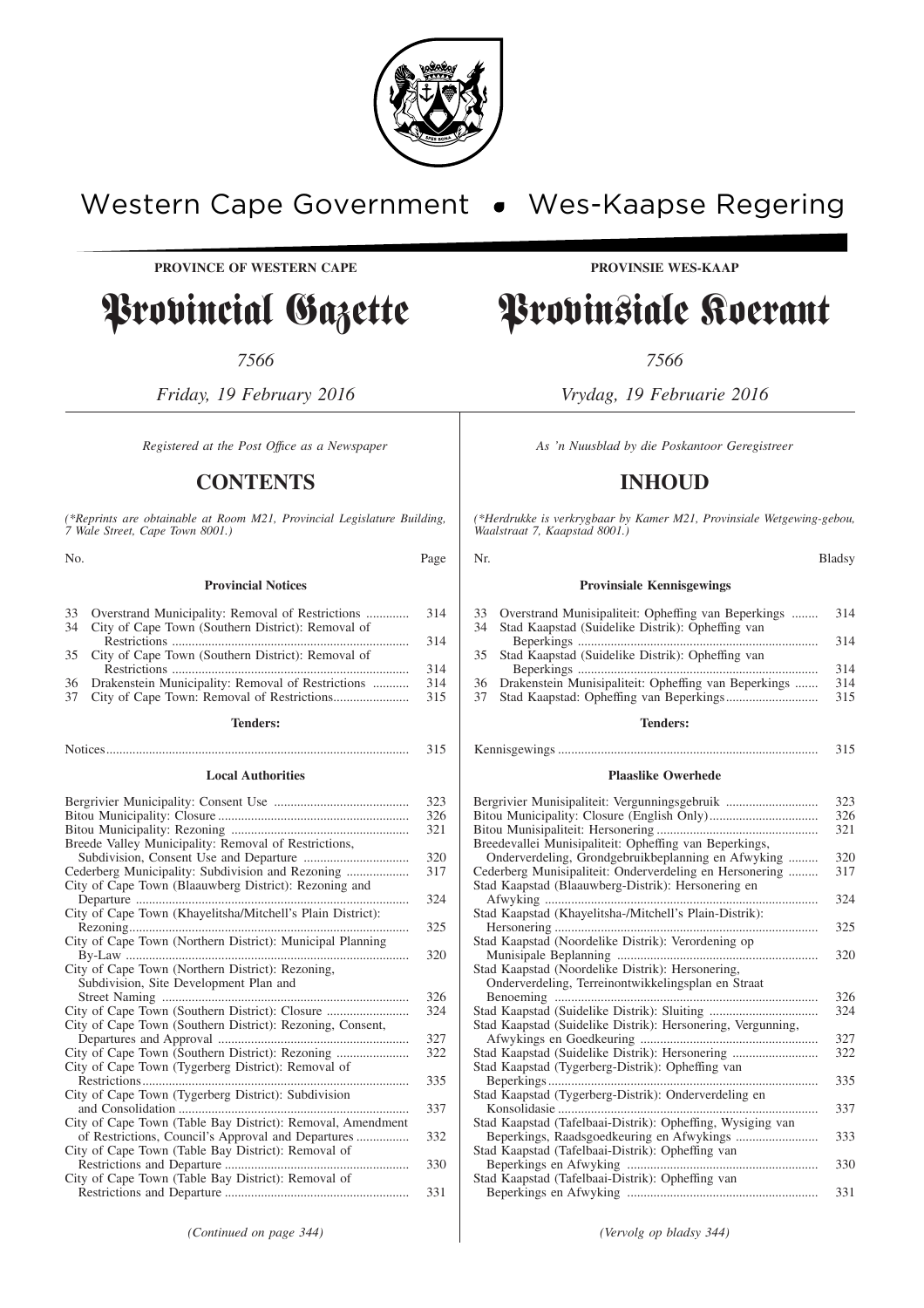**ISAZISO SEPHONDO**

Esi saziso silandelayo sipapashelwe ukunika ulwazi ngokubanzi.

#### **PROVINCIAL NOTICE**

The following Provincial Notice is published for general information.

ADV. B. GERBER, DIRECTOR-GENERAL

Provincial Legislature Building, Wale Street. Cape Town.

#### **OVERSTRAND MUNICIPALITY**

#### REMOVAL OF RESTRICTIONS ACT, 1967 (ACT 84 OF 1967)

I, Jeremy Benjamin, in my capacity as Chief Land Use Management Regulator in the Department of Environmental Affairs and Development Planning: Western Cape, acting in terms of the powers contemplated by section 2(1) of the Removal of Restrictions Act, 1967 (Act 84 of 1967), duly delegated to me in terms of section 1 of the Western Cape Delegation of Powers Law, 1994, and on application by the owners of Erf 928, De Kelders, removes condition F. (c) contained Deed of Transfer No. T 18075 of 1991.

P.N. 34/2016 19 February 2016

#### **CITY OF CAPE TOWN (SOUTHERN DISTRICT)**

#### REMOVAL OF RESTRICTIONS ACT, 1967 (ACT 84 OF 1967)

I, André John Lombaard, in my capacity as Chief Land Use Management Regulator in the Department of Environmental Affairs and Development Planning: Western Cape, acting in terms of the powers contemplated by section 2(1) of the Removal of Restrictions Act, 1967 (Act 84 of 1967), duly delegated to me in terms of section 1 of the Western Cape Delegation of Powers Law, 1994, and on application by the owner of Erf 900, Constantia, remove conditions B. 4. (a) and (b) contained in Deed of Transfer No. T. 25483 of 1968.

P.N. 35/2016 19 February 2016

#### **CITY OF CAPE TOWN (SOUTHERN DISTRICT)**

REMOVAL OF RESTRICTIONS ACT, 1967 (ACT 84 OF 1967)

Notice is hereby given that the Minister of Local Government, Environmental Affairs and Development Planning, properly designated as Competent Authority in terms of paragraph (a) of State President Proclamation No. 160 of 31 October 1994, in terms of section 2(1) of the Removal of Restrictions Act, 1967 (Act 84 of 1967), and on application by the owner of Erf 2325, Hout Bay, remove conditions V.6.(c) and (d) contained in Deed of Transfer No. T. 54094 of 2010.

P.N. 36/2016 19 February 2016

#### **DRAKENSTEIN MUNICIPALITY**

REMOVAL OF RESTRICTIONS ACT, 1967 (ACT 84 OF 1967)

I, Jeremy Benjamin, in my capacity as Chief Land Use Management Regulator in the Department of Environmental Affairs and Development Planning: Western Cape, acting in terms of the powers contemplated by section 2(1) of the Removal of Restrictions Act, 1967 (Act 84 of 1967), duly delegated to me in terms of section 1 of the Western Cape Delegation of Powers Law, 1994, and on application by the owner of Portion 8 of the Farm St. Martin Annex No. 381, Paarl, removes condition C. contained in Deed of Transfer No. T. 64067 of 2004.

#### **PROVINSIALE KENNISGEWING**

Die volgende Provinsiale Kennisgewing word vir algemene inligting gepubliseer.

ADV. B. GERBER, DIREKTEUR-GENERAAL

Provinsiale Wetgewer-gebou, Waalstraat, Kaapstad.

P.N. 33/2016 19 February 2016

#### **OVERSTRAND MUNISIPALITEIT**

ADV. B. GERBER UMLAWULI-JIKELELE ISakhiwo sePhondo, Wale Street, eKapa.

WET OP OPHEFFING VAN BEPERKINGS, 1967 (WET 84 VAN 1967)

Ek, Jeremy Benjamin, in my hoedanigheid as Hoof Grondgebruikbestuur Reguleerder in die Departement van Omgewingsake en Ontwikkelingsbeplanning: Wes-Kaap, handelende ingevolge die bevoegdheid beoog in artikel 2(1) van die Wet op Opheffing van Beperkings, 1967 (Wet 84 van 1967), behoorlik aan my gedelegeer ingevolge artikel 1 van die Wes-Kaapse Wet op die Delegasie van Bevoegdhede, 1994, en op aansoek van die eienaars van Erf 928, De Kelders, hef voorwaarde F. (c) soos vervat in Transportakte Nr. T 18075 van 1991, op.

P.K. 34/2016 19 Februarie 2016

# **STAD KAAPSTAD (SUIDELIKE DISTRIK)**

WET OP OPHEFFING VAN BEPERKINGS, 1967 (WET 84 VAN 1967)

Ek, André John Lombaard, in my hoedanigheid as Hoof Grondgebruiksbestuur Reguleerder in die Departement van Omgewingsake en Ontwikkelingsbeplanning, handelende ingevolge die bevoegdheid beoog in artikel 2(1) van die Wet op Opheffing van Beperkings, 1967 (Wet 84 van 1967), behoorlik aan my gedelegeer ingevolge artikel 1 van die Wes-Kaapse Wet op die Delegasie van Bevoegdhede, 1994 en op aansoek van die eienaar van Erf 900, Constantia, hef voorwaardes B. 4. (a) en (b) soos vervat in Transportakte Nr. T. 25483 van 1968, op.

P.K. 35/2016 19 Februarie 2016

#### **STAD KAAPSTAD (SUIDELIKE DISTRIK)**

WET OP OPHEFFING VAN BEPERKINGS, 1967 (WET 84 VAN 1967)

Kennis geskied hiermee dat die Minister van Plaaslike Regering, Omgewingsake en Ontwikkelingsbeplanning, behoorlik aangewys as die Bevoegde Gesag ingevolge paragraaf (a) van Staatspresident Proklamasie Nr. 160 van 31 Oktober 1994, kragtens artikel 2(1) van die Wet op Opheffing van Beperkings, 1967 (Wet 84 van 1967), en op aansoek van die eienaarvan Erf 2325, Houtbaai, hef voorwaardes V.6.(c) en (d) soos vervat in Transportakte Nr. T. 54094 van 2010, op.

P.K. 36/2016 19 Februarie 2016

#### **DRAKENSTEIN MUNISIPALITEIT**

WET OP OPHEFFING VAN BEPERKINGS, 1967 (WET 84 VAN 1967)

Ek, Jeremy Benjamin, in my hoedanigheid as Hoof Grondgebruiksbestuur Reguleerder in die Departement Omgewingsake en Ontwikkelingsbeplanning: Wes-Kaap, handelende ingevolge die bevoegdheid beoog in artikel 2(1) van die Wet op Opheffing van Beperkings, 1967 (Wet 84 van 1967), behoorlik aan my gedelegeer ingevolge artikel 1 van die Wes-Kaapse Wet op die Delegasie van Bevoegdhede, 1994, en op aansoek van die eienaar van Gedeelte 8 van die Plaas St. Martin Annex Nr. 381, Paarl, hef voorwaarde C. vervat in Transportakte Nr. T. 64067 van 2004, op.

P.K. 33/2016 19 Februarie 2016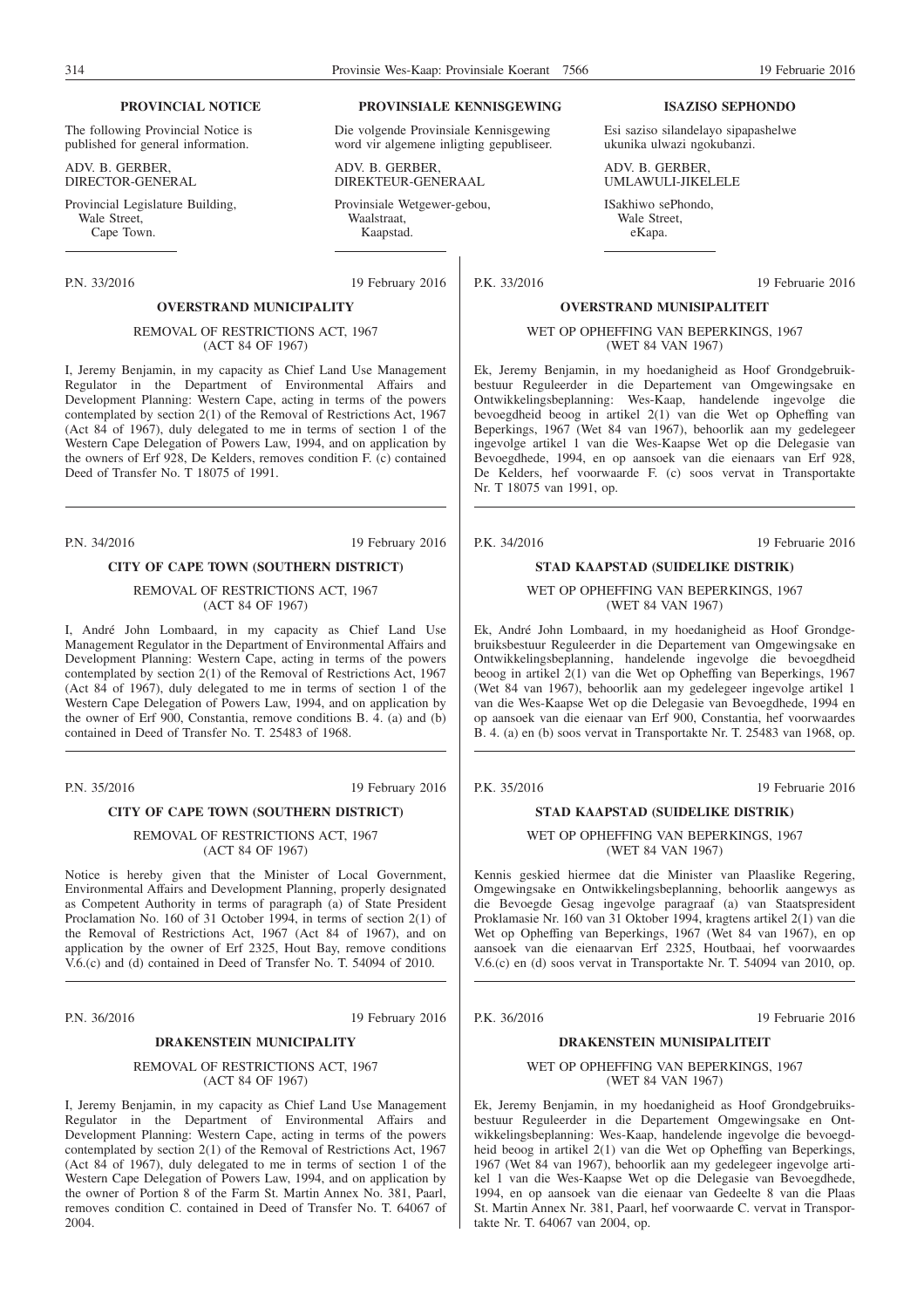#### P.N. 37/2016 19 February 2016

P.K. 37/2016 19 Februarie 2016

#### WET OP OPHEFFING VAN BEPERKINGS, 1967 (WET 84 VAN 1967)

**STAD VAN KAAPSTAD**

Kennis geskied hiermee dat die Minister van Plaaslike Regering, Omgewingsake en Ontwikkelingsbeplanning, behoorlik aangewys as bevoegde gesag ingevolge paragraaf (a) van Staatspresident Proklamasie No 160 van 31 Oktober 1994 kragtens artikel 2(1) van die Wet op Opheffing van Beperkings, 1967 (Wet 84 van 1967), en op aansoek van die eienaar van Erf 7119, Bellville, voorwaardes 2. (b) en 2. (d) soos vervat in Transportakte Nr. T. 59390 van 2014, ophef.

#### **TENDERS**

**L.W.** Tenders vir kommoditeite/dienste waarvan die beraamde waarde meer as R20 000 beloop, word in die Staatstenderbulletin gepubliseer wat by die Staatsdrukker, Privaatsak X85, Pretoria, teen betaling van 'n intekengeld verkrygbaar is.

#### **NOTICES BY LOCAL AUTHORITIES KENNISGEWINGS DEUR PLAASLIKE OWERHEDE**

#### SWARTLAND MUNISIPALITEIT

#### **KENNISGEWING 91/2015/2016**

#### **VOORGESTELDE ONDERVERDELING VAN ERF 474, YZERFONTEIN**

*Aansoeker:* CK Rumboll & Vennote, Posbus 211, Malmesbury, 7299. Tel no. 022–4821845

*Eienaar:* F Schoeman, Lutie Katzstraat 39, Yzerfontein, 7351. Tel no. 022–4512236

*Verwysingsnommer:* 15/3/6–14/Erf\_474

*Eiendomsbeskrywing:* Erf 474, Yzerfontein

*Fisiese adres:* Lutie Katzstraat 39, Yzerfontein

*Volledige beskrywing van aansoek:* 'n Aansoek vir die onderverdeling van Erf 474 (groot 1127m<sup>2</sup>, Yzerfontein, is ontvang, ingevolge artikel 15(2)(d) van Swartland Munisipaliteit se Verordenning op Munisipale Grondgebruiksbeplanning (PG 7420 van 3 Julie 2015). Erf 474 sal onderverdeel word in 'n restant  $(\pm 623 \text{m}^2)$  en gedeelte A  $(\pm 504 \text{m}^2)$ .

Kennis word hiermee gegee ingevolge artikel 45(2) van Swartland Munisipaliteit se Verordenning op Munisipale Grondgebruiksbeplanning dat bogenoemde aansoek ontvang is en beskikbaar is vir inspeksie vanaf Maandag tot Donderdag tussen 08:00–13:00 en 13:45–17:00 en Vrydag 08:00–13:00 en 13:45–15:45 by Department Ontwikkelingsdienste, kantoor van die Senior Bestuurder: Bou-Omgewing, Munisipale Kantoor, Kerkstraat, Malmesbury. Enige skriftelike kommentaar hetsy 'n beswaar of ondersteuning kan ingevolge artikel 50 van genoemde wetgewing aan Die Munisipale Bestuurder, Privaatsak X52, Malmesbury, 7299/Faks – 022–487 9440/e-pos – swartlandmun@ swartland.org.za gestuur word voor of op **22 Maart 2016 om 17:00**. Die kommentaar moet asseblief u naam, adres en kontakbesonderhede, u belang by die aansoek asook redes vir u kommentaar aandui. Telefoniese navrae kan gerig word aan die stadsbeplanningsafdeling (Alwyn Burger of Herman Olivier) by 022–487 9400. Die Munisipaliteit mag kommentaar wat na die sluitingsdatum ontvang word weier. Persone wat nie kan skryf nie sal deur 'n munisipale amptenaar bygestaan word om hulle kommentaar op skrif te stel.

JJ SCHOLTZ, MUNISIPALE BESTUURDER, Munisipale Kantore, Privaatsak X52, MALMESBURY, 7299

19 Februarie 2016 47977

#### REMOVAL OF RESTRICTIONS ACT, 1967 (ACT 84 OF 1967)

**CITY OF CAPE TOWN**

Notice is hereby given that the Minister of Local Government, Environmental Affairs and Development Planning, properly designated as competent authority in terms of paragraph  $\alpha$ ) of State President Proclamation No. 160 of 31 October 1994, in terms of section 2(1) of the Removal of Restrictions Act, 1967 (Act 84 of 1967), and on application by the owner of Erf 7119, Bellville, removes conditions 2. (b) and 2. (d) as contained in Deed of Transfer No. T. 59390 of 2014.

#### **TENDERS**

**N.B.** Tenders for commodities/services, the estimated value of which exceeds R20 000, are published in the Government Tender Bulletin, which is obtainable from the Government Printer, Private Bag X85, Pretoria, on payment of a subscription.

#### SWARTLAND MUNICIPALITY

#### **NOTICE 91/2015/2016**

#### **PROPOSED SUBDIVISION ON ERF 474, YZERFONTEIN**

*Applicant:* CK Rumboll & Partners, PO Box 211, Malmesbury, 7299. Tel no. 022–4821845

*Owner:* F Schoeman, 39 Luthie Katz Street, Yzerfontein, 7351. Tel no 022–451 2236

Reference number: 15/3/6–14/Erf\_474

*Property Description:* Erf 474, Yzerfontein

*Physical Address:* 39 Luthie Katz Street, Yzerfontein

*Detailed description of proposal:* An application has been received for the subdivision on Erf 474, Yzerfontein  $(1127m^2$  in extent) in terms of section 15(2)(d) of Swartland Municipality: By-law on Municipal Land Use Planning (PG 7420 of 3 July 2015). Erf 474 will be subdivided into a remainder  $(\pm 623 \text{m}^2)$  and portion A  $(\pm 504 \text{m})$ .

Notice is hereby given in terms of section 45(2) of the By-law on Municipal Land Use Planning that the abovementioned application has been received and is available for inspection from Monday to Thursday between 08:00–13:00 and 13:45–17:00 and Friday 08:00–13:00 and 13:45–15:45 at the Department Development Services, office of the Senior Manager: Built Environment, Municipal Office, Church Street, Malmesbury. Any written comments whether an objection or support may be addressed in terms of section 50 of the said legislation to The Municipal Manager, Private Bag X52, Malmesbury, 7299/Fax – 022–487 9440 /e-mail – swartlandmun@swartland.org.za on or before **22 March 2016 at 17:00**, quoting your name, address or contact details, interest in the application and reasons for comments. Telephonic enquiries can be made to the town planning division (Alwyn Burger or Herman Olivier) at 022–487 9400. The Municipality may refuse to accept comment received after the closing date. Any person who cannot write will be assisted by a municipal official by transcribing their comments.

JJ SCHOLTZ, MUNICIPAL MANAGER, Municipal Offices, Private Bag X52, MALMESBURY, 7299

19 February 2016 47977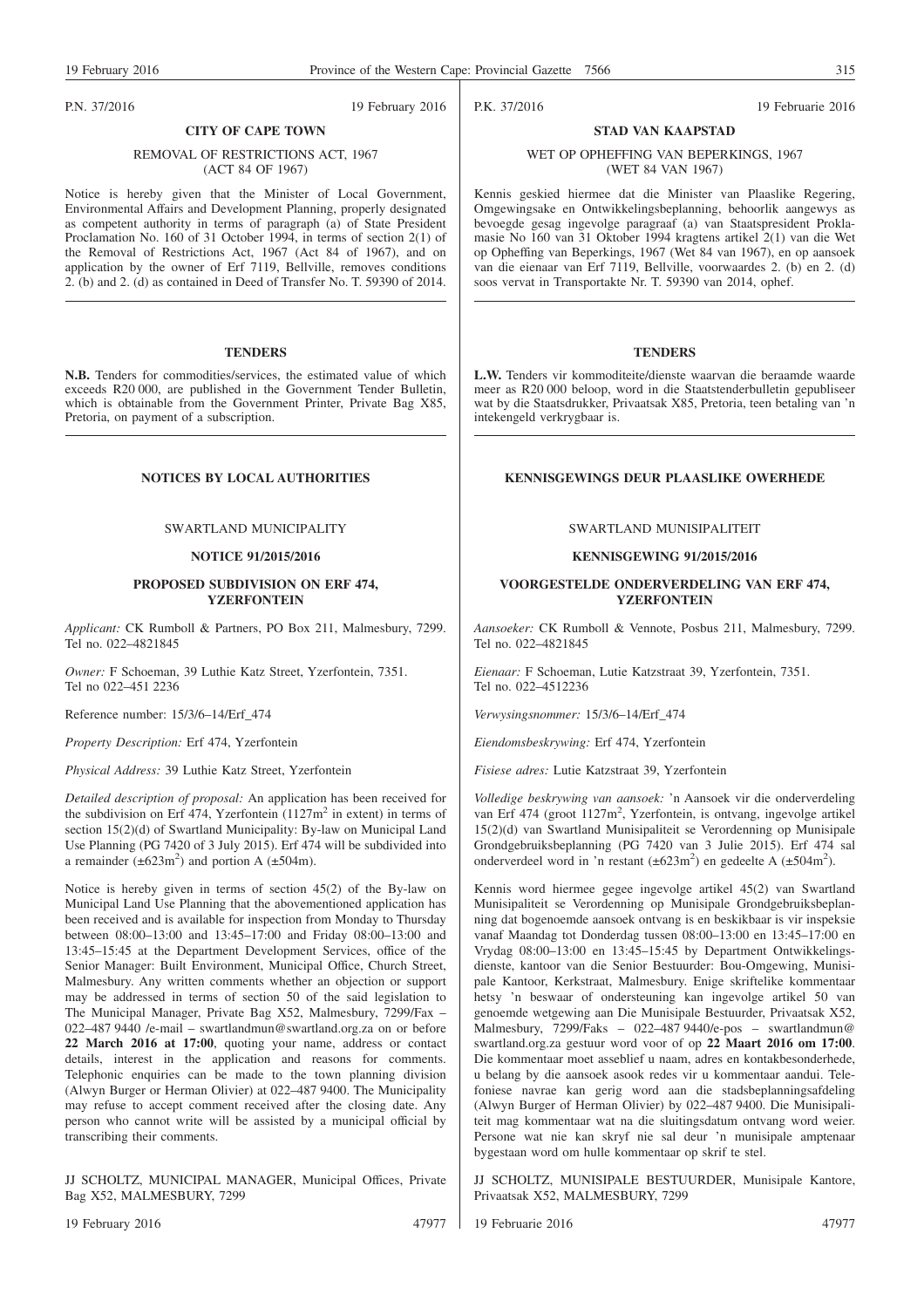*Applicant:* Warren Patterson Planning, PO Box 44512, Claremont, 7735. Tel no. 021–5525255

*Owner:* African Methodist Episcopal Church, PO Box 1089, Malmesbury, 7299. Tel no. 0722542333

*Reference number:* 15/3/10–2/Erf\_571 – 15/3/4–2/Erf\_571

*Property Description:* Erf 571, Chatsworth

*Physical Address:* c/o Radnor and Cemetary Road, Chatsworth

*Detailed description of proposal:* An application has been received for a consent use on Erf 571, Chatsworth for a transmission tower under the community zone 1 zoning in terms of section 15(2)(o) of Swartland Municipality: By-law on Municipal Land Use Planning (PG 7420 of 3 July 2015).

Application is also made for a departure in terms of section 15(2)(b) of Swartland Municipality: By-law on Municipal Land Use Planning (PG 7425 of 10 July 2015) in order to depart from the 3 storey height restriction to 25m as well as the 10m streetbuilding lines (Third Avenue and Cemetary Road) to 0m.

Notice is hereby given in terms of section 45(2) of the By-law on Municipal Land Use Planning that the abovementioned application has been received and is available for inspection from Monday to Thursday between 08:00–13:00 and 13:45–17:00 and Friday 08:00–13:00 and 13:45–15:45 at the Department Development Services, office of the Senior Manager: Built Environment, Municipal Office, Church Street, Malmesbury. Any written comments whether an objection or support may be addressed in terms of section 50 of the said legislation to The Municipal Manager, Private Bag X52, Malmesbury, 7299/Fax – 022– 487 9440 /e-mail – swartlandmun@swartland.org.za on or before **22 March 2016 at 17:00**, quoting your name, address or contact details, interest in the application and reasons for comments. Telephonic enquiries can be made to the town planning division (Alwyn Burger or Herman Olivier) at 022–487 9400. The Municipality may refuse to accept comment received after the closing date. Any person who cannot write will be assisted by a municipal official by transcribing their comments.

JJ SCHOLTZ, MUNICIPAL MANAGER, Municipal Offices, Private Bag X52, MALMESBURY, 7299

19 February 2016 47976

#### DRAKENSTEIN MUNICIPALITY **APPLICATION FOR REZONING: FARM 1397/5 PAARL DIVISION**

Notice is hereby given in terms of Section 17(2) of the Land Use Planning Ordinance, 1985 (Ord 15 of 1985) that an application as set out below has been received and can be viewed during normal office hours at the office of the Deputy Executive Manager: Planning, Administrative Offices, c/o Market and Main Street, Paarl, Tel (021) 807–4770:

*Property:* Farm 1397/5 Paarl Division

*Applicant:* P-J Le Roux Town and Regional Planners

*Owner:* Andreas Wine Trading Incorporation

*Locality:* Located ±5km northeast of Wellington, against the western foothill of the Groenberg Mountains

*Extent:* ±13.88 ha

*Current zoning:* Agricultural Zone I

*Proposal:* **Rezoning** of a portion  $(\pm 252 \text{m}^2)$  of Farm 1397/5 Paarl Division from Agricultural Zone I to Agricultural Zone II in order to establish a bottle maturation cellar on the property.

Motivated objections to the above can be lodged in writing to the Municipal Manager, Drakenstein Municipality, PO Box 1, Paarl, 7622 by no later than **Tuesday, 22 March 2016**. No late objections will be considered.

Persons who are unable to read or write, can submit their objections verbally at the Municipal Offices, Berg River Boulevard, Paarl, where they will be assisted by a staff member, to put their comments in writing.

J CARSTENS, ACTING MUNICIPAL MANAGER

19 February 2016 47987

## SWARTLAND MUNISIPALITEIT

### **KENNISGEWING 90/2015/2016**

#### **VOORGESTELDE VERGUNNINGSGEBRUIK EN AFWYKING OP ERF 571, CHATSWORTH**

*Aansoeker:* Warren Patterson Planning, Posbus 44512, Claremont, 7735. Tel no. 021–5525255

*Eienaar:* African Methodist Episcopal Church, Posbus 1089, Malmesbury, 7299. Tel no. 0722542333

*Verwysingsnommer:* 15/3/10–2/Erf\_571 – 15/3/4–2/Erf\_571

*Eiendomsbeskrywing:* Erf 571, Chatsworth

*Fisiese Adres:* H/v Radnor- en Cemetaryweg, Chatsworth

*Volledige beskrywing van aansoek:* 'n Aansoek vir vergunningsgebruik vir 'n transmissietoring onder die gemeenskapsone 1 sonering op Erf 571, Chatsworth is ontvang, ingevolge artikel 15(2)(o) van Swartland Munisipaliteit se Verordenning op Munisipale Grondgebruiksbeplanning (PG 7420 van 3 Julie 2015).

Aansoek word ook gedoen vir 'n afwyking, ingevolge artikel 15(2)(b) van Swartland Munisipaliteit se Verordenning op Munisipale Grondgebruiksbeplanning (PG 7420 van 3 Julie 2015). Die afwykings behels die afwyking van die hoogtebeperking van 3 verdiepings na 25m en die afwyking van 10m straatboulyne (Derdelaan en Cemetaryweg) na 0m onderskeidelik.

Kennis word hiermee gegee ingevolge artikel 45(2) van Swartland Munisipaliteit se Verordenning op Munisipale Grondgebruiksbeplanning dat bogenoemde aansoek ontvang is en beskikbaar is vir inspeksie vanaf Maandag tot Donderdag tussen 08:00–13:00 en 13:45–17:00 en Vrydag 08:00–13:00 en 13:45–15:45 by Department Ontwikkelingsdienste, kantoor van die Senior Bestuurder: Bou-Omgewing, Munisipale Kantoor, Kerkstraat, Malmesbury. Enige skriftelike kommentaar hetsy 'n beswaar of ondersteuning kan ingevolge artikel 50 van genoemde wetgewing aan Die Munisipale Bestuurder, Privaatsak X52, Malmesbury, 7299/Faks – 022–487 9440/e-pos – swartlandmun@ swartland.org.za gestuur word voor of op **22 Maart 2016 om 17:00**. Die kommentaar moet asseblief u naam, adres en kontakbesonderhede, u belang by die aansoek asook redes vir u kommentaar aandui. Telefoniese navrae kan gerig word aan die stadsbeplanningsafdeling (Alwyn Burger of Herman Olivier) by 022–487 9400. Die Munisipaliteit mag kommentaar wat na die sluitingsdatum ontvang word weier. Persone wat nie kan skryf nie sal deur 'n munisipale amptenaar bygestaan word om hulle kommentaar op skrif te stel.

JJ SCHOLTZ, MUNISIPALE BESTUURDER, Munisipale Kantore, Privaatsak X52, MALMESBURY, 7299

19 Februarie 2016 47976

#### DRAKENSTEIN MUNISIPALITEIT **AANSOEK OM HERSONERING: PLAAS 1397/5 PAARL AFDELING**

Kennis geskied hiermee ingevolge Artikel 17(2) van die Ordonnansie op Grondgebruikbeplanning, 1985 (Ord 15 van 1985), dat 'n aansoek soos hieronder uiteengesit ontvang is en gedurende normale kantoor ure ter insae is by die Adjunk-Uitvoerende Bestuurder: Beplanning, Administratiewe Kantore, h/v Mark en Hoofstraat, Paarl, Tel (021) 807–4770:

*Eiendom:* Plaas 1397/5 Paarl Afdeling

*Aansoeker:* P-J Le Roux Stads- en Streeksbeplanners

*Eienaar:* Andreas Wine Trading Incorporation

*Ligging:* Geleë ±5km noord-oos vanaf Wellington teen die westelike voethange van die Groenberge

*Grootte:* ±13.88 ha

*Huidige sonering:* Landbousone I

*Voorstel:* **Hersonering** van 'n gedeelte (±252m<sup>2</sup>) van Plaas 1397/5 Paarl Afdeling vanaf Landbou Sone I na Landbou Sone II ten einde 'n bottel verouderingskelder op die eiendom te vestig.

Gemotiveerde besware teen bogemelde aansoek kan skriftelik gerig word aan die Munisipale Bestuurder, Drakenstein Munisipaliteit, Posbus 1, Paarl, 7622, teen nie later nie as **Dinsdag, 22 Maart 2016**. Geen laat besware sal oorweeg word nie.

Indien 'n persoon nie kan lees of skryf nie, kan so 'n persoon sy kommentaar mondelings by die Munisipale Kantore, Bergrivier Boulevard, Paarl, aflê, waar 'n personeellid sal help om sy kommentaar/vertoë op skrif te stel.

J CARSTENS, WNDE MUNISIPALE BESTUURDER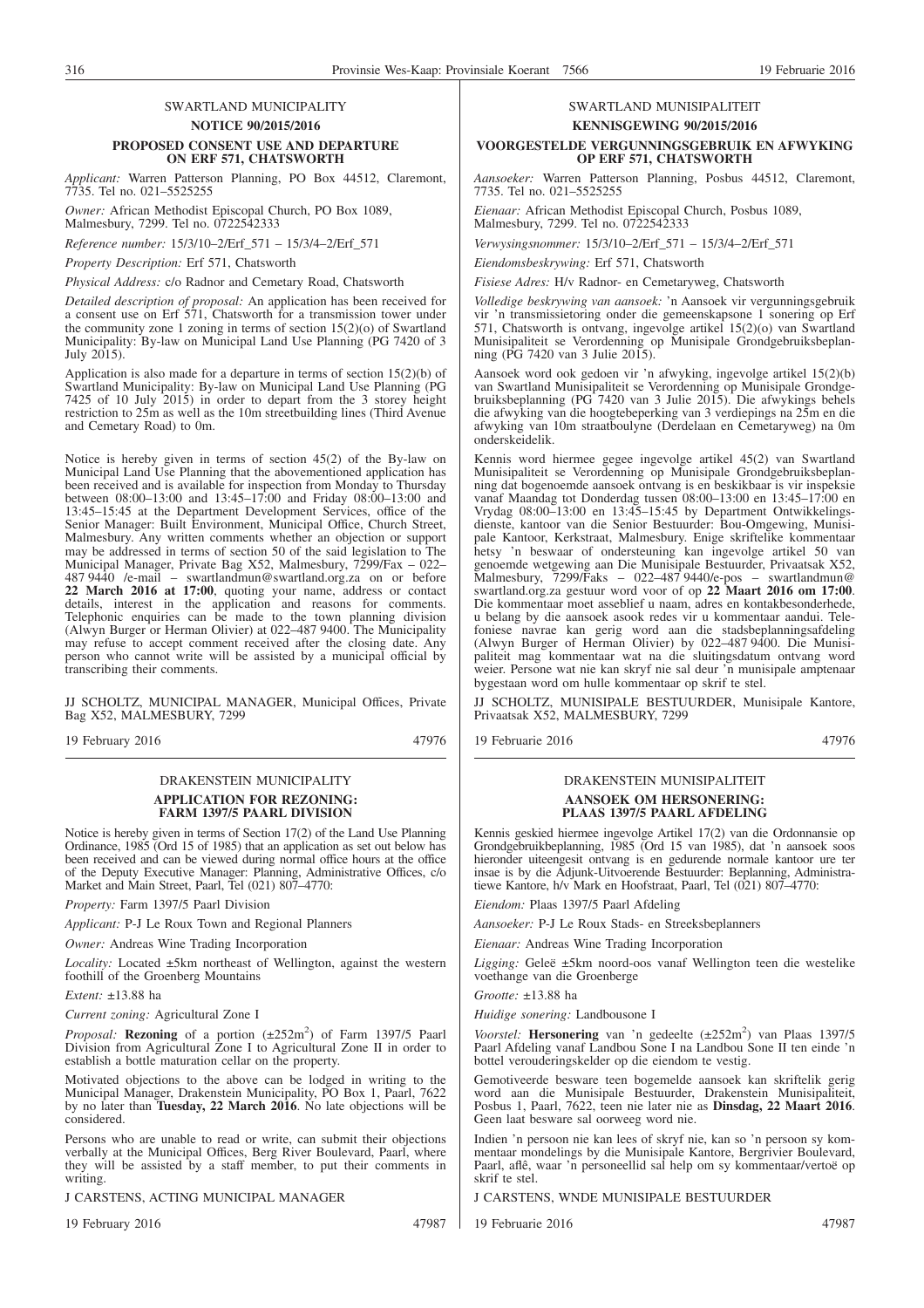#### CEDERBERG MUNICIPALITY

#### **SUBDIVISION AND REZONING: ERF 81, GRAAFWATER**

Notice is hereby given in terms of Sections 24 and 17 of the Land Use Planning Ordinance, 1985 (No 15 of 1985) that the undermentioned application has been received and is open to inspection at the office of the Director: Engineering & Planning Services at the Town Planning & Building Control Help Desk, Voortrekker Street, Clanwilliam (Tel 027 482 8600). Enquiries may be directed to Mr AJ Booysen, Private Bag X2, Clanwilliam, 8135, Tel. (027) 482 8600 and fax number (027) 482 1369 week days during the hours of 08:30 to 16:00. Any objections and/or comments, with full reasons therefor, may be lodged in writing at the office of the abovementioned Director on or before **23 March 2016**, quoting the above relevant legislation and the objector's erf and phone numbers and address. Any objections received after aforementioned closing date may be considered invalid. **It is important to note that no objections will be accepted via email**.

*Applicant:* CK Rumboll and Partners

*Farm/Property number:* Erf 81, Graafwater

*Locality/Address:* 1 Van der Stel

*Nature of application:*

- **Subdivision** of Erf 81 into a portion and a remainder in accordance with Article 24 of the Ordinance on Land Use Planning, Ordinance 15 of 1985;
- **Rezoning** of Erf 81 from Residential Zone 1 to Business Zone 2, in accordance with Article 17 of the Ordinance on Land Use Planning, Ordinaance 15 of 1985.

(Notice No. 23/2016 )

GF MATTHYSE, MUNICIPAL MANAGER

19 February 2016 47979

THEEWATERSKLOOF MUNICIPALITY

#### **APPLICATION FOR REZONING: REMAINDER PORTION 8 OF THE FARM ELANDSKLOOF NO. 59, CALEDON DISTRICT**

*Applicant:* Tommy Brummer Town Planners

*Owner:* Richtrau No. 78 (Pty) Ltd.

*Reference number:* L/533

*Property Description:* Remainder Portion 8 of the farm Elandskloof No. 59

*Notice Number:* KOR 11/2016

*Detailed description of proposal:* The rezoning of 4 Portions of the Remainder of Portion 8 of the Farm Elandskloof No. 59 from Agricultural Zone 1 to Resort Zone in terms of Section 15(2)(a) of the Theewaterskloof Municipal By-Law on Municipal Land Use Planning.

Notice is hereby given in terms of Section 45 of the Theewaterskloof Municipality: By-law on Municipal Land Use Planning that the abovementioned application has been received and is available for inspection during office hours at the **Town Planning and Building Control department** at **6 Plein Street, Caledon, 7230.** Any written comments or objections may be addressed in terms of section 50 of the said legislation to the Municipal Manager, **P.O Box 24, Caledon, 7230/ Fax: 028 214 1289/E-mail: twkmun@twk.org.za** on or before 30 days from the date of publication of this notice, quoting your, name, address or contact details, interest in the application and reasons for comments. Telephonic enquiries can be made to **Me E. Moolman: Administrator/Town Planning** at **028 214 3300**. The Municipality may refuse to accept comment received after the closing date. Any person who cannot write will be assisted by a Municipal official by transcribing their comments.

#### CEDERBERG MUNISIPALITEIT

#### **ONDERVERDELING EN HERSONERING: ERF 81, GRAAFWATER**

Kennis geskied hiermee ingevolge Artikels 24 en 17 van die Ordonnansie op Grondgebruikbeplanning, 1985 (Nr. 15 van 1985) dat die onderstaande aansoek ontvang is en by die kantoor van die Direkteur: Ingenieurs- and Beplanningsdienste by die Beplannings- en Boubeheer Toonbank (Tel. Nr. 027 482 8600) in Voortrekkerstraat, Clanwilliam ter insae lê. Navrae kan aan Mnr AJ Booysen by Privaatsak X2, Clanwilliam, 8135, Tel. Nr. 027 482 8600 en per faks by 027 482 1369 weeksdae gedurende 08:30 tot 16:00 gerig word. Besware of kommentare, met volledige redes daarvoor, mag skriftelik by die kantoor van die bogenoemde Direkteur, op of voor **23 Maart 2016** ingedien word, met vermelding van die relevante wetgewing, die beswaarmaker se erfen telefoonnommer sowel as adres. Enige besware ontvang na voormelde sluitingsdatum, mag as ongeldig geag word. **Dit is belangrik om daarop ag te slaan dat geen besware via e-pos aanvaar sal word nie**.

*Applikant:* CK Rumboll en Vennote

*Plaas/Eiendom nommer:* Erf 81, Graafwater

*Ligging/Adres:* Van der Stel 1

*Aard van aansoek:*

- **Onderverdeling** van Erf 81 in 'n gedeelte en 'n restant ingevolge Artikel 24 van die Ordonnansie op Grondgebruikbeplanning, Ordonnansie 15 van 1985;
- **Hersonering** van Erf 81 vanaf Residensiële sone 1 na Sake Sone 2, ingevolge Artikel 17 van die Ordonnansie op Grondgebruikbeplanning, 1985, Ordonnansie 15 van 1985.

(Kennisgewing Nr 23/2016)

GF MATTHYSE, MUNISIPALE BESTUURDER

19 Februarie 2016 47979

THEEWATERSKLOOF MUNISIPALITEIT

#### **AANSOEK OM HERSONERING: RESTANT GEDEELTE 8 VAN DIE PLAAS ELANDSKLOOF NR 59, CALEDON DISTRIK**

*Aansoeker:* Tommy Brummer Stadsbeplanners

*Eienaar:* Richtrau Nr 78 (Pty) Ltd.

*Verwysingsnommer:* L/533

*Grond Beskrywing:* Restant Gedeelte 8 van die plaas Elandskloof Nr 59

*Kennisgewingnommer:* KOR 11/2016

*Volledige beskrywing van aansoek:* Die hersonering van 4 Gedeeltes van die Restant van Gedeelte 8 van die plaas Elandskloof Nr 59 Caledon Distrik vanaf Landbou Sone 1 na Oordsone ingevolge van Artikel 15(2)(a) van die Theewaterskloof Munisipale By-Wet op Munisipale Grondgebruiksbeplanning.

Kennis word hiermee gegee ingevolge van Artikel 45 van die Theewaterskloof Munisipaliteit se Verordenning op Munisipale Grondsgebruikbeplanning dat bogenoemde aansoek ontvang is en beskikbaar is vir inspeksie gedurende kantoorure by die **Departement Stadsbeplanning en Boubeheer, Caledon** by **6 Plein straat, Caledon, 7230.** Enige skriftelike besware of kommentaar teen die voorstel kan ingevolge van Artikel 50 van die genoemde wetgewing aan die Munisipale Bestuurder, **Posbus 24, Caledon, 7230/Faks no. 028 214 1289/E-pos twkmun@twk.org.za** gestuur word op of voor 30 dae na die publikasie van hierdie kennisgewing, met vermelding van jou naam, adres of kontakbesonderhede, belang in die aansoek en redes vir kommentaar. Telefoniese navrae kan gerig word na **Me. E. Moolman: Administrateur/Stadsbeplanning** by **028 214 3300.** Die Munisipaliteit kan weier om enige kommentaar te aanvaar wat na die sluitingsdatum ontvang word. Persone wie nie kan skryf nie, kan by die munisipale kantoor aanmeld en 'n munisipale amptenaar sal behulpsaam wees om die relevante kommentaar of inligting skriftelik te dokumenteer.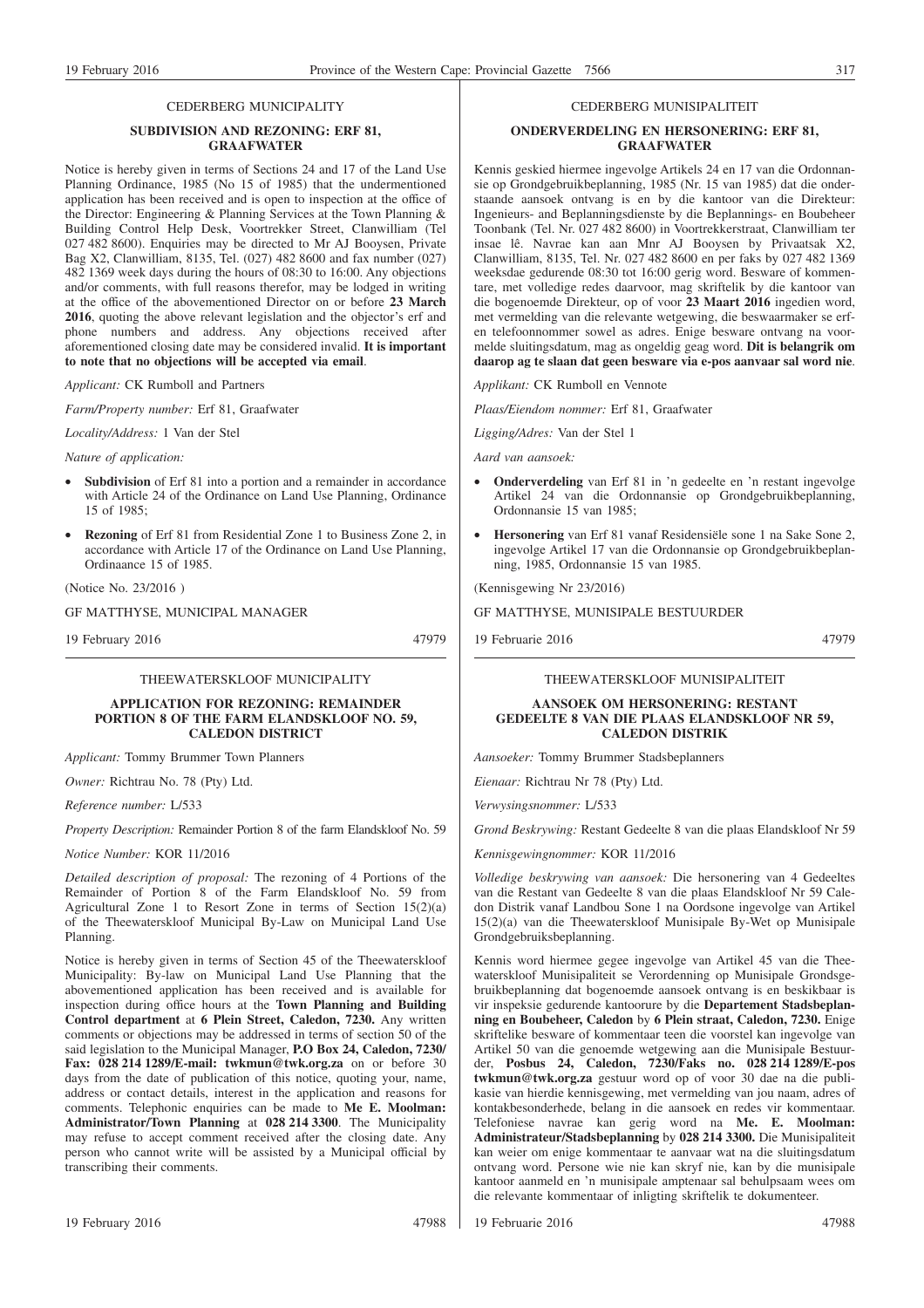#### OVERSTRAND MUNICIPALITY

#### **ERF 1300, 130 DE VILLIERS STREET, DE KELDERS, OVERSTRAND MUNICIPAL AREA: PROPOSED REMOVAL OF RESTRICTIVE TITLE DEED CONDITIONS AND CONSENT USE: PLANACTIVE TOWN AND REGIONAL PLANNERS ON BEHALF OF PC SIPPEL**

Notice is hereby given in terms of Section 2.2 of the Overstrand Zoning Scheme Regulations that an application has been received for a consent use in order to allow for the establishment of a five bedroom guest house on the property.

The application is open to inspection at the Gansbaai Library (Main Road, Gansbaai) and the Town Planning Department (16 Paterson Street, Hermanus) during normal office hours (Monday to Friday) and any enquiries may be directed to Mr. SW van der Merwe, PO Box 20, Hermanus, 7220; tel no. (028) 313–8900 or fax no. (028) 313–2093. E-mail: alida@overstrand.gov.za

The application is also open to inspection at the office of the Director: Integrated Environmental Management: Region B1, Provincial Government of the Western Cape, Room 601, Utilitas Building, 1 Dorp Street, Cape Town, from 08:00–12:30 and 13:00–15:30 (Monday to Friday). Telephonic enquiries in this regard may be made to (021)483 2729 and the Directorate's fax number is (021)483 3098. Any objections, with full reasons therefor must be in writing and submitted at the office of the above-mentioned Director: Integrated Environmental Management: Region B1, Private Bag X9086, Cape Town 8000, with a copy to the above-mentioned Area Manager on or before **Tuesday 29 March 2016** quoting the above act and the objector's erf number. Any comments/objections received after the afore-mentioned closing date will be disregarded.

Notice is also given in terms of Section 21(4) of the Local Government Act: Municipal Systems, 2000 (Act 32 of 2000) that people who cannot write are welcome to approach the Town Planning division of the Overstrand Municipality (16 Paterson Street, Hermanus) during the above-mentioned office hours where an official will assist them with transcribing their comments or objections.

#### *Applicant:* Plan Active on behalf of PC Sippel

*Nature of application:* Removal of restrictive title condition applicable to Erf 1300, De Kelders to enable the owner to operate a five bedroom guest house from the property.

MN 30/2016

C GROENEWALD, MUNICIPAL MANAGER, PO Box 20, HERMANUS 7200

19 February 2016 47980

#### OVERSTRAND MUNISIPALITEIT

#### **ERF 1300, DE VILLIERSSTRAAT 130, DE KELDERS, OVERSTRAND MUNISIPALE AREA: VOORGESTELDE VERGUNNINGSGEBRUIK EN OPHEFFING VAN BEPERKENDE TITELVOORWAARDE EN VERGUNNINGSGEBRUIK: PLANACTIVE STADS- EN STREEKBEPLANNERS NAMENS PC SIPPEL**

Kennis word hiermee gegee ingevolge Gedeelte 2.2 van die Overstrand Soneringskemaregulasies dat 'n aansoek ontvang is vir 'n vergunningsgebruik ten einde 'n vyf slaapkamer gastehuis vanaf die eiendom te bedryf.

Die aansoek is beskikbaar vir inspeksie by die Gansbaai Biblioteek (Hoofweg, Gansbaai) en die Departement: Stadsbeplanning (Patersonstraat 16), Hermanus gedurende normale kantoorure (Maandag tot Vrydag), en enige navrae kan gerig word aan mnr. SW van der Merwe, Posbus 20, Hermanus 7200; tel. nr. (028) 313–8900 of faks nr. (028) 313–2093. Epos: alida@overstrand.gov.za

Die aansoek lê ook ter insae by die kantoor van die Direkteur: Geïntegreerde Omgewingsbestuur: Streek B1, Provinsiale Regering van die Wes-Kaap, by Kamer 601, Utilitas Gebou, Dorpstraat 1, Kaapstad, vanaf 08:00–12:30 en 13:00–15:30 (Maandag tot Vrydag). Telefoniese navrae in hierdie verband kan gerig word aan (021) 483 2729 en die Direktoraat se faksnommer is (021) 483 3098. Enige besware, met volledige redes daarvoor, moet skriftelik wees en by die kantoor van die bogenoemde Direkteur: Geïntegreerde Omgewingsbestuur: Streek B1, Privaatsak X9086, Kaapstad 8000, met 'n afskrif aan die bogenoemde Areabestuurder, ingedien word op of voor **Dinsdag 29 Maart 2016** met vermelding van bogenoemde wet en die beswaarmaker se erfnommer. Enige kommentaar/beswaar wat ná die voorgemelde sluitingsdatum ontvang word, sal nie in ag geneem word nie.

Voorts word hiermee ingevolge Artikel 21(4) van die Wet op Plaaslike Regering: Munisipale Stelsels, 2000 (Wet 32 van 2000) kennis gegee dat persone wat nie kan skryf nie, die Stadsbeplanningsafdeling van die Munisipaliteit Overstrand (Patersonstraat 16, Hermanus) kan nader tydens bogenoemde kantoorure waar 'n amptenaar daardie persone behulpsaam sal wees om hul kommentaar of besware op skrif te stel

#### *Aansoeker:* Plan Active namens PC Sippel

*Aard van aansoek:* Opheffing van beperkende titelvoorwaarde van toepassing op Erf 1300 De Kelders ten einde die eienaar in staat te stel om 'n vyf slaapkamer gastehuise vanaf die eiendom te bedryf.

#### MK 30/2016

C GROENEWALD, MUNISIPALE BESTUURDER, Posbus 20, HERMANUS 7200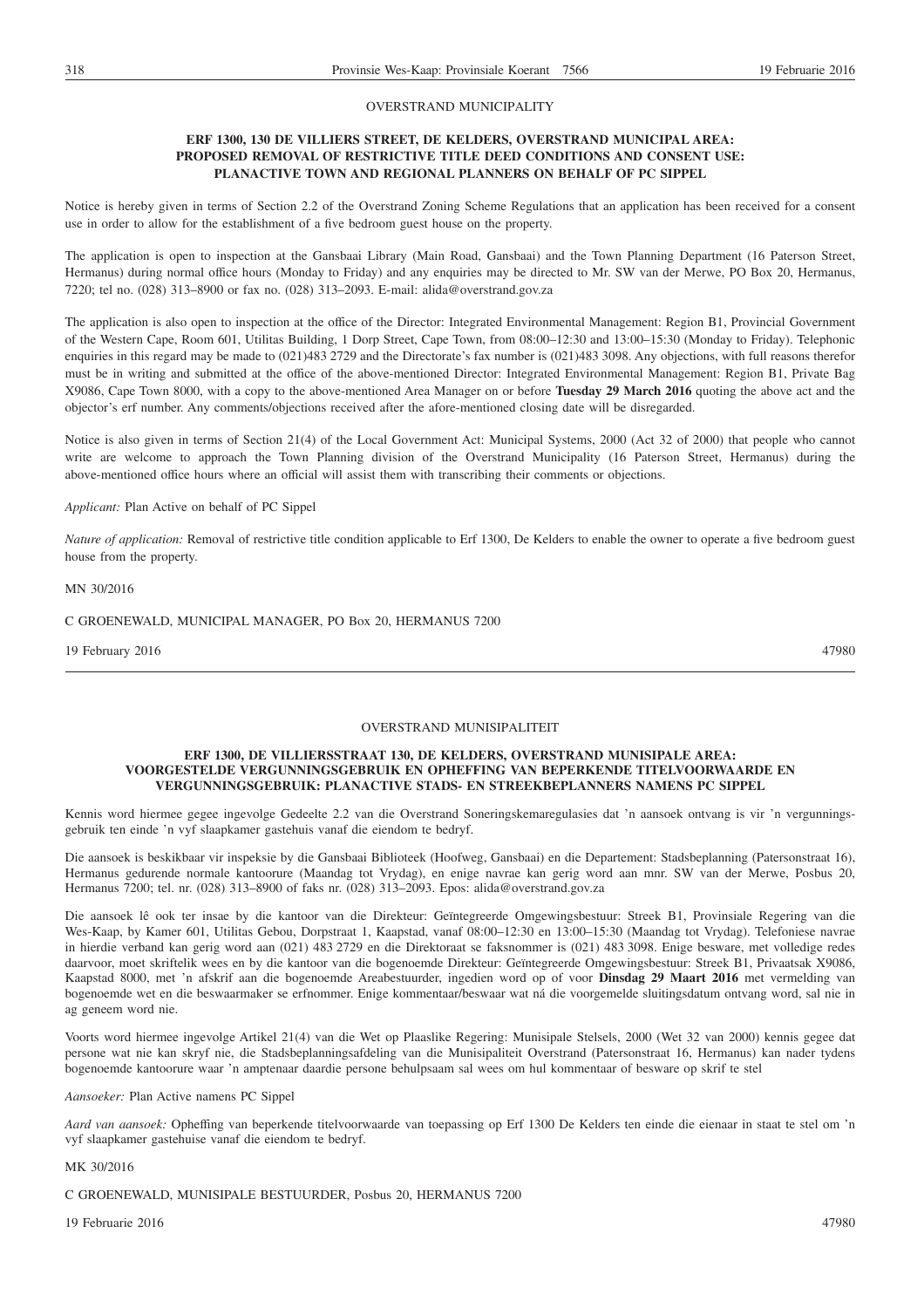#### UMASIPALA WASE-OVERSTRAND

#### **ISIZA 1300, 130 DE VILLIERS STREET, DE KELDERS, KUMMANDLA KAMASIPALA WE-OVERSTRAND: UKUSUSWA OKUCETYWAYO KWEMIQATHANGO ETHINTELAYO KWITAYITILE NEMVUME YOKUSEBENZISA: PLAN ACTIVE EGAMENI LIKA-PC SIPPEL**

Kukhutshwa isaziso ngokweCandelo 2.2 leMigaqo yeSikim sokuCanda imihlaba kuMasipala we-Overstrand sokuba kufunyenwe isicelo semvume yokuqala ikhaya leendwendwe elimagumbi mahlanu kulo mhlaba.

Izicelo zivulelekile ukuthi zihlolwe kwithalalencwadi eliseGansbaai (Main Road, Gansbaai) nakwi sebe loYilolwedolophu (16 Paterson Street, Hermanus) ngamaxesha omsebenzi esiqhelo (ngoMvulo ukuya kulwesiHlanu) kwaye nayiphina imibuzo ingajoliswa ku Mr. SW van der Merwe, PO Box 20, Hermanus, 7220; inombolo yefowuni. (028)313–8900 okanye ifeksi kule nombolo(028) 313–2093. Imeyile: alida@overstrand.gov.za

Esisicelo kananjalo kukwavulelekile nokuba siye kuphendlwa kwiOfisi yoMlawuli: kuLawulo loMhlaba: uMmandla 2, kaRhulumente wePhondo leNtshona Koloni, kwiGumbi elingu-606, 1 Dorp Street, eKapa, ukususela ngentsimbi ye-08:00 ukuya kweye-12:30 nango-13:00 ukuya ku-15:30 (ngoMvulo ukuya kutsho ngoLwesihlanu). Imibuzo eyenziwa ngomnxeba ephathelele kulo mba ingenziwa ngokutsalela kwa-(021) 483–2729, kwaye ke inombolo yefekisi yeli Candelo loLawulo ngu-(021) 483–3098. Naziphi na izikhalazo, ekufuneka zihambe nezizathu ezipheleleyo kufuneka zingeniswe ngento ebhaliweyo kule ofisi ikhankanywe ngentla apha yoMlawuli kuLawulo lokusiNgqongileyo Olumanyanisiweyo, kaRhulumente wePhondo, kwaPrivate Bag X9086, Cape Town, 8000, ngomhla we okanye phambi kwawo **Lwesihlanu umhla we29- u-March 2016**, kuxelwe lo Mthetho ungentla apha kunye nenombolo yesiza salowo ukhalazayo. Naziphi na izimvo ezithe zafika emva kwalo mhla wokuvala ukhankanyiweyo zisenokungahoywa.

Isaziso sinikwa ngokwe sahluko sama 21(4) somthetho wezenqubo zoomasipala: ka 2000 (Umthetho 32 ka 2000) ukuba abantu abangakwaziyo ukubhala banganxibelelana nesebe loYilo lwedolophu elise (16 Paterson Street, Hermanus) ngamaxesha omsebenzi akhankanyiweyo ngentla apho uyakuthi uncedwe ngelinye lamalungu asebenza khona ukubhala izimvo okanye isigxelo zakho.

*Applicant:* Plan Active obo PC Sippel

*Nature of application:* Ukususwa kwemiqathango yezithintelo zolwakhiwo kwitayitile yeSiza 1300, eDe Kelders ukuze umniniso asbenzise isakhiwo eso sibe yindawo yokugcina abakhenkethi nabahambeli elinamagumbi amahlanu. (igest house).

InomboloYesaziso sikaMasipala 30/2016

KWIOFISI ZIKAMASIPALA, PO BOX 20, **HERMANUS**, 7200

19 kweyoMdumba 2016 47980

THEEWATERSKLOOF MUNICIPALITY

**APPOINTMENT OF MUNICIPAL PLANNING TRIBUNAL IN TERMS OF THE BY-LAW ON MUNICIPAL LAND USE PLANNING FOR THEEWATERSKLOOF MUNICIPALITY 2015**

In terms of Section 72(11) of the By-Law on Municipal Land Use Planning for Theewaterskloof Municipality, 2015 notice is hereby given that the Municipal Council of Theewaterskloof Municipality on 17 June 2015 appointed the following persons and designated the following officials to serve as members of the Theewaterskloof Municipal Planning Tribunal, established in terms of Section 72(1) of said By-Law read together with Section 35(1) of the Spatial Planning and Land Use Management Act, 2013 (Act 16/2013):

**Persons appointed in terms of Section 71(1)(b) who are not officials:**

Mr. CK Rabie (Chairperson) Mr. W Hattingh Mr. B Hayward (Secundi)

#### **Officials designated in terms of Section 71(1)(a):**

Mr MH Gxoyiya (deputy Chairperson) Ms B Swartland (Secundi) Mr C van Heerden Mr D Damonds (Secundi) Adv J Isaacs Ms Z Nel (Secundi) Mr JC Pienaar

The Municipal Council further determined that the term of office of the above tribunal members is one (1) year from the date of the publication of this notice.

In terms of Section  $72(11)(c)(iv)$  of the By-Law on Municipal Land Use Planning for Theewaterskloof Municipality 2015, notice is further given that the Theewaterskloof Municipal Planning Tribunal will commence operation on the date of the publication of this notice.

HSD WALLACE, MUNICIPAL MANAGER, Municipal Offices, 6 Plein Street, Caledon 7230

19 February 2016 47981

THEEWATERSKLOOF MUNISIPALITEIT

#### **AANSTELLING VAN LEDE VAN DIE MUNISIPALE BEPLANNINGSTRIBUNAAL INGEVOLGE DIE VERORDENING OP MUNISIPALE GRONDGEBRUIK BEPLANNING VIR THEEWATERSKLOOF MUNISIPALITEIT 2015**

Ingevolge Artikel 72(11) van die Verordening op Munisipale Grondgebruik Beplanning vir Theewaterskloof Munisipaliteit, 2015, word hiermee kennis gegee dat die Munisipale Raad van Theewaterskloof op 17 Junie 2015, die volgende persone aangestel en van die volgende amptenare aangewys het as lede van die Munisipale Beplanningstribunaal vir Theewaterskloof wat ingevolge Artikel 72(1) van voormelde verordening saamgelees met Artikel 35(1) van die Wet op Ruimtelike en Grondgebruikbestuur, 2013 (Wet 16/2013) tot stand gebring is:

**Nie-amptenare wat ingevolge Artikel 71(1)(b) aangestel is:**

Mnr. CK Rabie (Voorsitter) Mr. W Hattingh Mr. B Hayward (Secundi)

#### **Amptenare wat ingevolge Artikel 71(1)(a) aangewys is:**

Mnr MH Gxoyiya (Onder-Voorsitter) Me B Swartland (Secundi) Mr C van Heerden Mr D Damonds (Secundi) Adv J Isaacs Me Z Nel (Secundi) Mr JC Pienaar

Die munisipale Raad het die ampstermyn van bestaande tribunaallede vasgestel op een (1) jaar vanaf die datum van die publikasie van die kennisgewing.

Ingevolge Artikel 72(11)(c)(iv) van die Verordening op Munisipale Grondgebruik Beplanning vir Theewaterskloof Munisipaliteit, 2015, word hiermee ook kennis gegee dat die Munisipale Beplanningstribunaal van Theewaterskloof Munisipaliteit in werking sal tree op die datum van publikasie van die kennisgewing.

HSD WALLACE, MUNISIPALE BESTUURDER, Munisipale Kantore, 6 Pleinstraat, Caledon 7230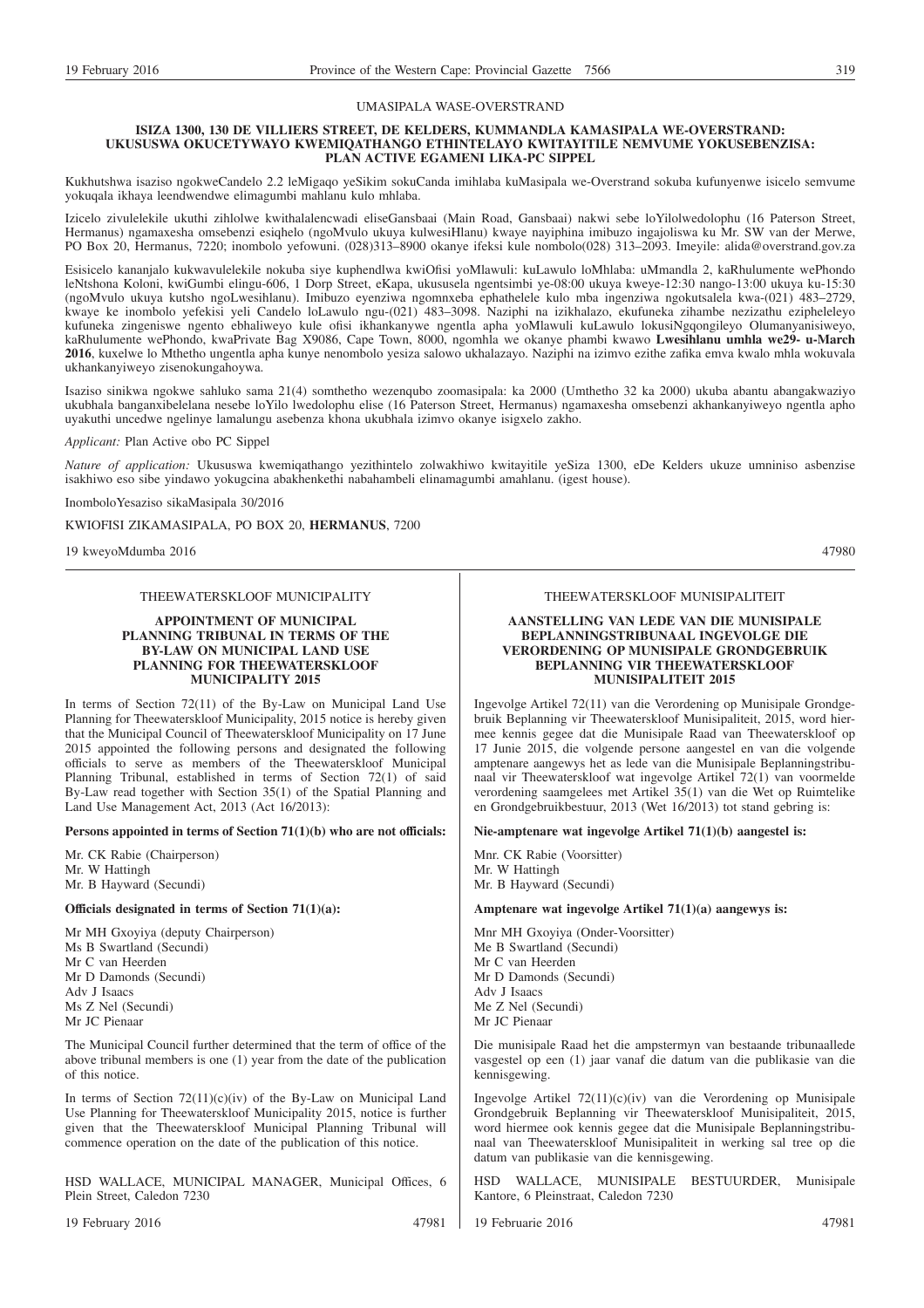#### BREEDE VALLEY MUNICIPALITY

#### **APPLICATION FOR REMOVAL OF RESTRICTIVE TITLE CONDITIONS (ACT 84 0F 1967) SUBDIVISION, CONSENT USE AND DEPARTURE:- ERF 2692, WORCESTER**

NOTICE IS HEREBY GIVEN in terms of Section 3(6) of the Removal of Restrictions Act 1967, (Act 84 of 1967) that the under-mentioned application has been received and is open to inspection at the office of the Municipal Manager/ Director: Corporate Services, Breede Valley Municipality. Any enquiries may be directed to Ms. N. Gayiya, Tel No. 023 348 2631, Directorate: Technical Services, Section: Municipal Planning & Building Control, Third Floor, Civic Centre, Baring Street, **Worcester.** 

NOTICE IS HEREBY GIVEN in terms in terms of the regulations 4.7 of the Land Use Planning Ordinance, 1985 (Ordinance 15 of 1985) that an application has been received for a consent use on Erf 2692, Worcester, zoned as Residential Zone I in order to allow the owner to erect two additional dwelling units.

NOTICE IS HEREBY GIVEN in terms of Section 15(1)(a)(i) of the Land Use Planning Ordinance, 1985 (Ordinance 15 of 1985) that an application has been received for the departure of Erf 2692, Worcester in order to allow the owner to depart of the building lines.

NOTICE IS HEREBY GIVEN in terms of Section 24 of the Land Use Planning Ordinance, 1985 (Ordinance 15 of 1985) that an application has been received for the subdivision of Erf 2692, Worcester in order to allow the owner to subdivide the property into Portion A  $(\pm 724 \text{m}^2)$ and the Remainder  $(\pm 643 \text{m}^2)$ .

The application is also open to inspection at the office of the Director **Integrated Environmental Management**, Region A, Provincial Government of the Western Cape, at Room 201, 1 Dorp Street, Cape Town from 8:00–12:30 and 13:00–15:30 (Monday to Friday). Telephonic enquiries in this regard may be made at 021 483 4225. The Director's fax number is 021 483 3633.

Any objections, with full reasons therefor, should be lodged in writing at the office of the Director: **Integrated Environmental Management**, Region A; Private Bag X9086, Cape Town, 8000 with a copy to the Municipal Manager Private Bag X3046, Worcester, 6849 on or before **18 Maart 2016** quoting the above Act and the objector's erf number.

*Applicant:* Martin Oosthuizen, BolandPlan Town and Regional Planning

*Nature of application:* Removal of restrictive title conditions applicable to Erf 2692, Worcester to enable the owner to subdivide the property into Portion A  $(\pm 724 \text{m}^2)$  and the Remainder  $(\pm 643 \text{m}^2)$  with an additional dwelling unit per portion.

(Notice No. /2014)

D McTHOMAS, ACTING MUNICIPAL MANAGER

19 February 2016 47982

## CITY OF CAPE TOWN (NORTHERN DISTRICT)

#### **CITY OF CAPE TOWN MUNICIPAL PLANNING BY-LAW, 2015**

Notice is hereby given in terms of the requirements of section 48(5)(a) of the City of Cape Town Municipal Planning By-Law, 2015 that the City has on application by the owner of Erf 39 Penhill located at 14 Gourley Road, removed condition B.(c) as contained in Deed of Transfer No. T528/2001, in respect of Erf 39, Penhill, in the following manner:

Removed condition: B.(c)

ACHMAT EBRAHIM, CITY MANAGER

19 February 2016 47993

## STAD KAAPSTAD (NOORDELIKE DISTRIK)

#### **STAD KAAPSTAD VERORDENING OP MUNISIPALE BEPLANNING, 2015**

Kennisgewing geskied hiermee ingevolge die vereistes van artikel 48(5)(a) van die Stad Kaapstad Verordening op Munisipale Beplanning, 2015 dat die Stad na 'n aansoek deur die eienaar van Erf 39 Penhill geleë te Gourleystraat 14, voorwaarde B.(c) soos vervat in titelakte No. T528/2001, ten opsigte van Erf 39, Penhill, as volg opgehef het:

Voorwaarde opgehef: B.(c)

ACHMAT EBRAHIM, STADSBESTUURDER

19 Februarie 2016 47993

#### BREEDEVALLEI MUNISIPALITEIT

#### **AANSOEK OM OPHEFFING VAN BEPERKENDE VOORWAARDES, ONDERVERDELING, GRONDGEBRUIK-BEPLANNING EN AFWYKING:- ERF 2692, WORCESTER**

Kragtens Artikel 3(6) van die Wet op Opheffing van Beperkings, 1967 (Wet 84 van 1967) word hiermee kennis gegee dat die onderstaande aansoek ontvang is en ter insae lê by die kantoor van die Munisipale Bestuurder/Direkteur: Korporatiewe Dienste, Breede Vallei Munisipaliteit. Enige navrae kan gerig word aan Mej. N. Gayiya Tel Nr. 023 348 2631, kantoor van die Direkteur: Tegniese Dienste, Afdeling: MunisipaleBeplanningenBoubeheer,DerdeVloer,Burgersentrum,Baringstraat, Worcester.

KENNIS GESKIED HIERMEE ingevolge die bepalings van regulasie 4.7 van die Ordonnansie op Grondgebruikbeplanning, 1985 (Ordonnansie 15 van 1985) dat 'n aansoek ontvang is waarin goedkeuring versoek word om vergunningsgebruik op Residensiële sone I ten einde die eienaar in staat te stel om twee addisionele wooneenhede op te rig.

KENNIS GESKIED HIERMEE ingevolge die bepalings van Artikel 15(1)(a)(i) van die Ordonnansie op Grondgebruikbeplanning, 1985 (Ordonnansie 15 van 1985) dat 'n aansoek om afwyking van Erf 2692, Worcester ontvang is ten einde die eienaar in staat te stel om afwyking van die boulyne.

KENNIS GESKIED HIERMEE ingevolge die bepalings van Artikel 24 van die Ordonnansie op Grondgebruikbeplanning, 1985 (Ordonnansie 15 van 1985) dat 'n aansoek om onderverdeling van Erf 2692, Worcester ontvang is ten einde die eienaar in staat te stel om die eiendom te onderverdeel in Gedeelte A  $(\pm 724 \text{m}^2)$  en die Restant  $(\pm 643 \text{m}^2)$ .

Die aansoek lê ook ter insae by die Kantoor van die Direkteur, **Geïntegreerde Omgewingsbestuur**: Streek A, Provinsiale Regering van die Wes-Kaap, by Kamer 201, Dorpstraat 1, Kaapstad, vanaf 8:00–12:30 en vanaf 13:00–15:30 (Maandag tot Vrydag). Telefoniese navrae in hierdie verband kan gerig word aan 021 483 4225 en die Direkteur se faksnommer is 021 483 3633.

Enige besware, met die volledige redes daarvoor, moet skriftelik by die kantoor van die Direkteur: **Geïntegreerde Omgewingsbestuur,** Streek A, Privaatsak X9086, Kaapstad 8000 met 'n afskrif aan die Munisipale Bestuurder, Privaatsak X3046, Worcester, 6849 ingedien word voor of op **18 Maart 2016** met vermelding van bogenoemde Wet en die beswaarmaker se erfnommer.

*Aansoeker:* Martin Oosthuizen, BolandPlan Stads- en Streekbeplanning

*Aard van die Aansoek:* Opheffing van beperkende titelvoorwaardes van toepassing op Erf 2692, Worcester ten einde die eienaar in staat te stel om die eiendom te onderverdeel in Gedeelte A (±724m<sup>2</sup>) en die Restant  $(\pm 643m^2)$  met een addisionele wooneenheid per gedeelte.

(Kennisgewing Nr /2014)

D McTHOMAS, WAARNEMENDE MUNISIPALE BESTUURDER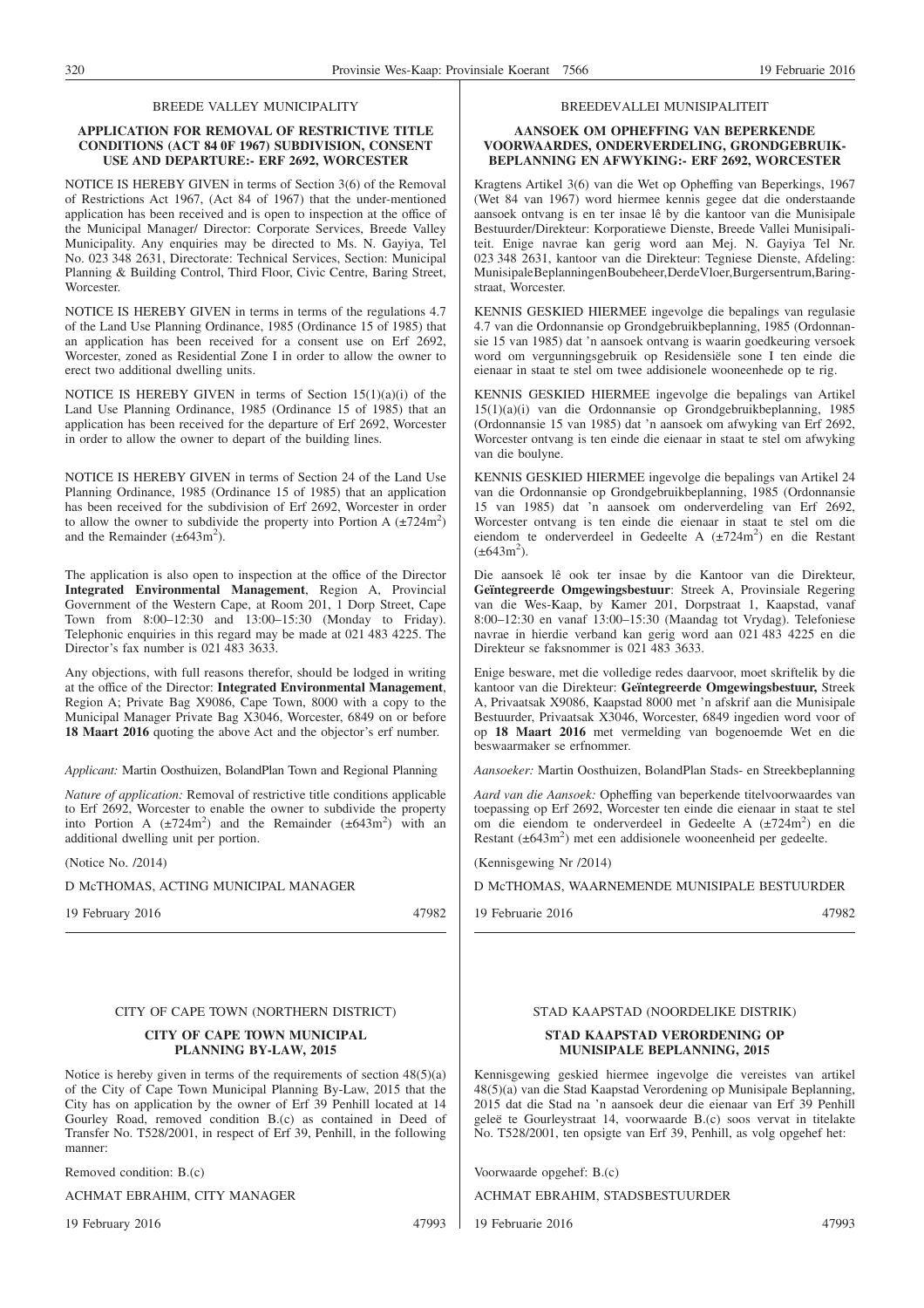#### BITOU MUNICIPALITY

#### **PROPOSED REZONING: PORTIONS 1 OF FARM NO. 302, DISTRICT OF KNYSNA, BITOU MUNICIPALITY**

Notice is hereby given that Bitou Municipality received an application for rezoning in terms of Sections 17 of the Land Use Planning Ordinance, 1985 a Portion of Portion 1 of the Farm Kirbywood No. 302, District of Knysna, in the Bitou Municipality. The application details are as follows:

1. The rezoning of a Portion of Portion 1 from Agriculture Zone I into Open Space Zone II to permit the development of Football Academy with associated infrastructure, playing fields, clubhouse and change rooms.

The application is available for inspection at the Municipal Town Planning Office (Monks View, Church Street, Plettenberg Bay) during normal office hours. Telephonic enquiries in this regard may be directed to the Town Planner, Mongezi Mdena, Bitou Municipality (Tel: 044 501 3303).

Any comments/objections to the proposal should be lodged in writing to reach the undersigned (Municipal Manager, Bitou Municipality, Private Bag XI002, Plettenberg Bay, 6600 and/or fax number 044 533 3485 and/or be hand-delivered at the Municipal Offices, Sewell Street, Plettenberg Bay) within 30 days from the date of this notice and should include the details (name and postal address) of the person concerned. Comments or objections received after the aforementioned closing date may be disregarded.

A person who cannot read or write but wishes to comment on the proposals may visit the Department: Strategic Services (Town Planning Section) where a member of staff will assist them to formalize their comment.

Municipal Notice 35/2016

A PAULSE, MUNICIPAL MANAGER, Bitou Local Municipality, Private Bag X1002, PLETTENBERG BAY, 6600

19 February 2016 47983

#### OVERSTRAND MUNICIPALITY

#### **(Notice 35/2016)**

**EXTENDED INSPECTION PERIOD**

#### **PUBLIC NOTICE CALLING FOR INSPECTION OF GENERAL VALUATION ROLL AND LODGING OF OBJECTIONS – EXTENDED INSPECTION PERIOD**

Notice is hereby given in terms of Section 49(1)(a)(i) of the Local Government: Municipal Property Rates Act, 2004 (Act No. 6 of 2004), hereinafter referred to as the ''Act'', that the general valuation roll for the financial years 2016/2017 – 2020/2021 is open for public inspection at the municipal offices from 22 January 2016 to 18 March 2016. In addition the valuation roll is available at website www.overstrand. gov.za.

An invitation is hereby made in terms of section  $49(1)(a)(ii)$  of the Act that any owner of property or other person who so desires should lodge an objection with the municipal manager in respect to any matter reflected in, or omitted from, the valuation roll within the abovementioned period.

Attention is specifically drawn to the fact that in terms of section 50(2) of the Act an objection must be in relation to a specific individual property and not against the valuation roll as such. The form for the lodging of an objection is obtainable from the municipal offices or on the website www.overstrand.gov.za.

For enquiries and submission of completed forms please contact Johette Basson at telephone number 028 313 8133 or email jbasson@ overstrand.gov.za and PO Box 20, Hermanus, 7200.

Location and contact details of municipal offices:

Kleinmond: 33 Main Road, Kleinmond 028 271 8400 Hermanus: 1 Magnolia Street, Hermanus 028 313 8000 Stanford: 15 Queen Victoria Street, Stanford 028 341 8500 Gansbaai: Main Road, Gansbaai 028 384 8300

C GROENEWALD, MUNICIPAL MANAGER, PO Box 20, HERMANUS 7200

19 February 2016 **47985** 

BITOU MUNISIPALITEIT

#### **VOORGESTELDE HERSONERING: GEDEELTE 1 VAN DIE PLAAS NR 302, KNYSNA DISTRIK BITOU MUNISIPALITEIT**

Kennis word hiermee gegee dat Bitou Munisipaliteit 'n aansoek ontvang het in terme van Artikel 17 en in terme van Regulasie 4.6 van die Grondgebruikordonnansie (Ordonnansie 15 van 1985) vir die hersonering en vergunningsgebruik van Gedeelte 1 van die Plaas Nr 302, Bitou Munisipaliteit soos volg:

1. Die hersonering van 'n gedeelte van Gedeelte 1 van die Plaas Wittedrift Nr 302 vanaf Landbou Sone I na Oop Ruimte Sone I vir die ontwikkeling van 'n Sokker Akademie met gepaardgaande infrastruktuur, speelvelde, kleedkamers en klubhuis.

Besonderhede aangaande die voorstel lê ter insae by die Munisipale Stadsbeplanningskantoor (Monks View, Kerkstraat, Plettenbergbaai) gedurende normale kantoorure. Navrae kan gerig word aan die Stadsbeplanner, Mongezi Mdena. (Tel: 044 501 3318).

Enige kommentaar op of besware teen die aansoek moet op skrif ingedien word ten einde die ondergetekende (Munisipale Bestuurder, Bitou Munisipaliteit, Privaatsak XI002, Plettenbergbaai, 6600 en/of fax nommer 044 533 3485) te bereik (en/of per hand ingedien by die Munisipale Kantore, Sewellstraat, Plettenbergbaai) binne 30 dae vanaf die publikasie van hierdie kennisgewing, en moet die besonderhede (naam en posadres) van die betrokke persoon insluit. Kommentaar of besware wat na die voorgemelde sluitingsdatum ontvang word, mag moontlik nie in ag geneem word nie.

Persone wat wil kommentaar lewer maar nie kan lees of skryf nie mag die Departement: Strategiese Dienste (Stadsbeplanningsafdeling) besoek waar hul deur 'n amptenaar bygestaan sal word ten einde hul kommentaar te formaliseer.

Munisipale Kennisgewing 35/2016

A PAULSE, MUNISIPALE BESTUURDER, Bitou Plaaslike Munisipaliteit, Privaatsak X1002, PLETTENBERGBAAI, 6600

19 Februarie 2016 47983

#### OVERSTRAND MUNISIPALITEIT

**(Kennisgewing 35/2016)**

**VERLENGDE INSPEKSIE PERIODE**

#### **KENNISGEWING VAN UITNODIGING VIR INSPEKSIE VAN DIE ALGEMENE EIENDOMSWAARDASIEROL EN AANTEKENING VAN BESWARE – VERLENGDE INSPEKSIE PERIODE**

Kennis word hiermee gegee ingevolge Artikel 49(1)(a)(i) van die Plaaslike Regering: Munisipale Wet op Eiendomswaardering (Wet no. 6 van 2004), hierna verwys as die ''Wet'', dat die algemene waardasierol vir die finansiële jare 2016/2017 – 2020/2021 ter insae lê vir openbare inspeksie by die onderskeie munisipale kantore en op die munisipale webblad www.overstrand.gov.za vanaf 22 Januarie 2016 tot 18 Maart 2016.

'n Uitnodiging word ook gerig ingevolge Artikel 49(1)(a)(ii) van die Wet dat enige eienaar van 'n eiendom of enige ander persoon 'n beswaar kan indien by die Munisipale Bestuurder ten opsigte van enige aangeleentheid wat vervat word in, of weggelaat is uit die algemene waardasierol binne die bogenoemde tydperk.

Aandag word daarop gevestig dat in terme van Artikel 50(2) van die Wet, 'n beswaar betrekking tot 'n spesifieke eiendom moet hê, en nie op die waardasierol as sodanig nie. Die voorgeskrewe vorm vir die aantekening van 'n beswaar is beskikbaar op die munisipale webblad www.overstrand.gov.za.

Rig u navrae en voltooide vorms aan Johette Basson, telefoonnommer 028 3138133 of Posbus 20, Hermanus, 7200 of per epos jbasson@ overstrand.gov.za.

Ligging en kontak besonderhede as volg:

Kleinmond: Hoofstraat 33, Kleinmond 028 271 8400 Hermanus: Magnoliastraat 1, Hermanus 028 313 8000 Stanford: Queen Victoriastraat 15, Stanford 028 341 8500 Gansbaai: Hoofstraat, Gansbaai 028 384 8300

C GROENEWALD, MUNISIPALE BESTUURDER, Posbus 20, HERMANUS 7200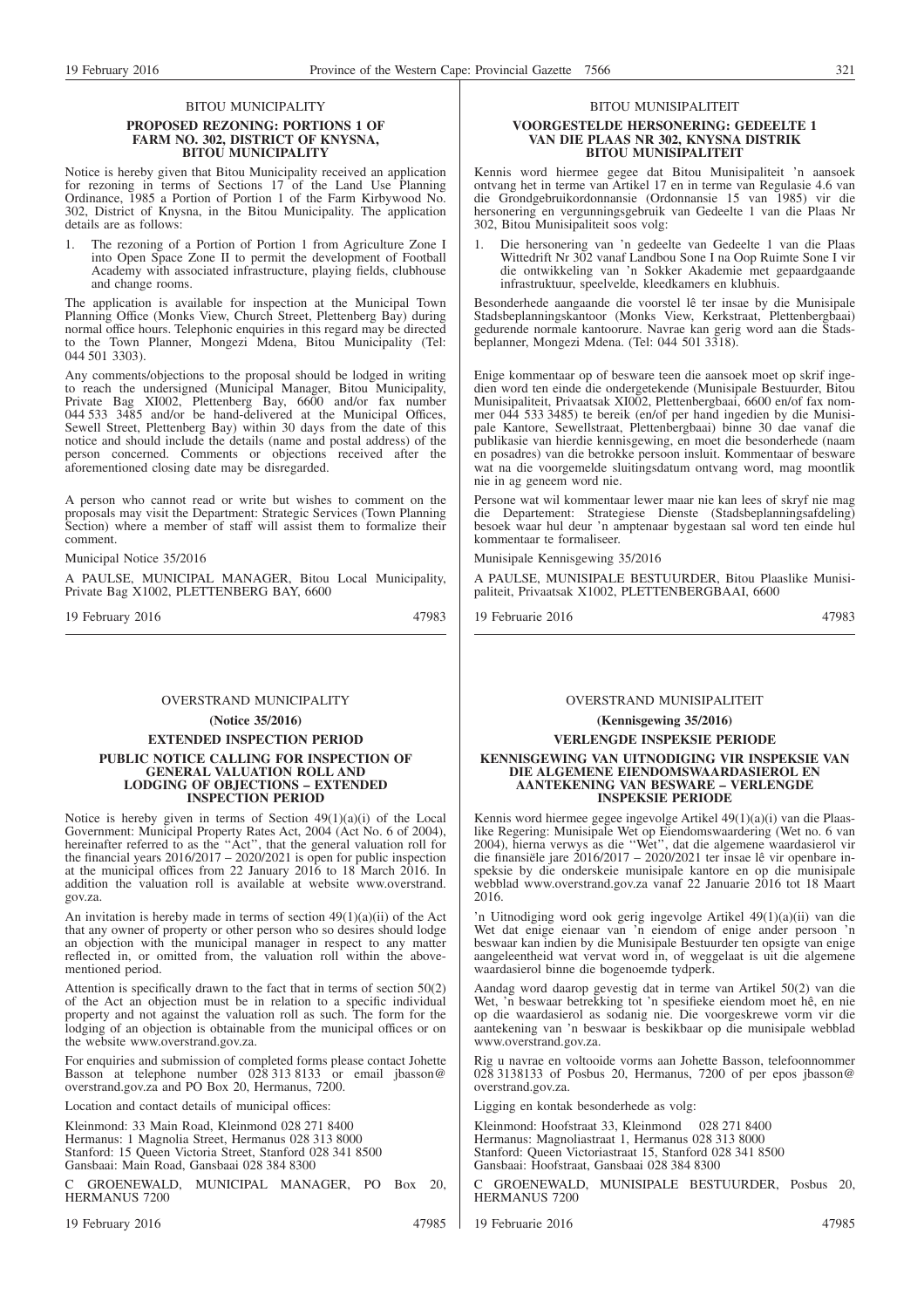#### STELLENBOSCH MUNICIPALITY:

#### **NOTICE IN TERMS OF STELLENBOSCH MUNICIPALITY LAND USE PLANNING BY-LAW**

Notice is hereby given in terms of Section 72(11)(c) of the Stellenbosch Municipality: Land Use Planning Bylaw, read together with Section 35(1) of the Spatial Planning and Land Use Management Act 2013 (Act No. 16 of 2013), that the following individuals have been appointed for a 3 year term as members of the Stellenbosch Municipal Planning Tribunal:

*Municipal offıcials designated in terms of Section 71(1)(a) of the Stellenbosch Municipality: Land Use Planning By-law:*

- Manager: Spatial Planning, Heritage and Environment, Directorate Planning and Economic Development, Mr. Bernabé De La Bat
- Manager: Development Services, Directorate Engineering Services, Mr. Willem Pretorius
- Senior Legal Advisor: Directorate: Strategic and Corporate Services, Mr. Mervin Williams

*Individuals appointed as external members, who are not offıcials, in terms of Section 71(1)(b) of the Stellenbosch Municipality: Land Use Planning By-law:*

- Adv. Mandla Mdludu (Chairperson)
- Ms. Cornelia Smart (Deputy Chairperson)
- Mr. Thumakele Gosa
- Mr. JFD Muller
- Dr. Ruida Pool-Stanvliet
- Mr. Jeffrey Phil de Wet
- Mr. Christiaan Rabie

The date on which the appointment of members takes effect as well as the date that the Stellenbosch Municipal Planning Tribunal will commence its operations, will be **1 March 2016**.

Notice No. P8/16

ACTING MUNICIPAL MANAGER, Municipal Offices, Plein Street, Stellenbosch, 7600

19 February 2016 47986

#### CITY OF CAPE TOWN (SOUTHERN DISTRICT)

### **REZONING**

#### • **Erf 8848 Constantia, Pagasvlei Road**

Notice is hereby given in terms Section 17 of the Land Use Planning Ordinance No 15 of 1985 that the undermentioned application has been received and is open to inspection at the office of the District manager at Department: Planning & Building Development Management, City of Cape Town, Ground Floor, 3 Victoria Road, Plumstead, 7800. Enquiries may be directed to Kevin McGilton on 021 444 9537 week days during 08:00–14:30. Any objections, with full reasons therefor, may be lodged in writing at the office of the abovementioned District manager or by using the following email comments\_objections. southern@capetown.gov.za on or before the closing date, quoting the above relevant legislation, the Case ID and the objector's erf and phone numbers and address. Any objections received after the closing date may be considered invalid. The closing date for objections and comments is **Tuesday 22 March 2016**.

*Applicant:* Tim Spencer Town Planning CC

*Owner:* Amstenberg House (Proprietary) Limited

*Location address:* Pagasvlei Road, Constantia

#### *Case ID:* 70249894

*Nature of application:* **Rezoning;** In terms of Section 16 of the Land Use Planning Ordinance No 15 of 1985, to permit the rezoning of a portion (9034m<sup>2</sup>) of Erf 8848 from Single Residential Zone SR1 to General Residential subzone GR1 for Group Housing. The proposal is to erect 6 additional units on the rezoned portion of the subject property.

#### ACHMAT EBRAHIM, CITY MANAGER

19 February 2016 47995

STELLENBOSCH MUNISIPALITEIT:

#### **KENNISGEWING INGEVOLGE DIE STELLENBOSCH MUNISIPALITEIT VERORDENING OP GRONDGEBRUIKBEPLANNING**

Kennis geskied hiermee ingevolge Artikel 72(11)(c) van die Stellenbosch Munisipaliteit: Verordening op Grondgebruikbeplanning, saam gelees met Artikel 35(1) van die Wet op Ruimtelike Beplanning en Grondgebruikbestuur, 2013 (Wet Nr 16 van 2013), dat die volgende amptenare vir 'n ampstermyn van 3 jaar as lede van Stellenbosch Munisipale Beplanningstribunaal aangestel is:

*Munisipale amptenare benoem ingevolge Artikel 71(1)(a) van die Stellenbosch Munisipaliteit: Verordening op Grondgebruikbeplanning:*

- Bestuurder: Ruimtelike Beplanning, Erfenis en Omgewing, Direktoraat Beplanning en Ekonomiese Ontwikkeling, Mnr. Bernabé De La Bat
- Bestuurder: Ontwikkelingsdienste, Direktoraat Ingeneursdienste, Mnr. Willem Pretorius
- Senior Regsadviseur: Direktoraat Strategiese en Korporatiewe Dienste, Mnr. Mervin Williams

*Individue aangestel as eksterne lede ingevolge Artikel 71(1)(b) van die Stellenbosch Munisipaliteit: Verordening op Grondgebruikbeplanning:*

- Adv. Mandla Mdludu (Voorsitter)
- Me. Cornelia Smart (Ondervoorsitter)
- Mnr. Thumakele Gosa
- Mnr. JFD Muller
- Dr. Ruida Pool-Stanvliet
- Mnr. Jeffrey Phil de Wet
- Mnr. Christiaan Rabie

Die aanvangsdatum van die werksaamhede van die Stellenbosch Munisipale Beplanningstribunaal, sowel as die inwerkingstredingsdatum van die aanstelling van sy lede sal wees **1 Maart 2016**.

#### Kennisgewing Nr P08/16

WAARNEMENDE MUNISIPALE BESTUURDER, Munisipale kantore, Pleinstraat, Stellenbosch, 7600

19 Februarie 2016 47986

#### STAD KAAPSTAD (SUIDELIKE DISTRIK) **HERSONERING**

#### • **Erf 8848 Constantia, Pagasvleiweg**

Kennisgewing geskied hiermee ingevolge artikel 17 van die Ordonnansie op Grondgebruikbeplanning, 15 van 1985, dat ondergenoemde aansoek ontvang en ter insae beskikbaar is by die kantoor van die distriksbestuurder by die departement beplanning en bou-ontwikkelings bestuur, Stad Kaapstad, grondverdieping, Victoriaweg 3, Plumstead 7800. Navrae kan gerig word aan Kevin McGilton by 021 444 9537 op weeksdae tussen 08:00 en14:30. Enige besware, met volledige redes daarvoor, kan voor of op die sluitingsdatum skriftelik by die kantoor van bogenoemde distriksbestuur ingedien word of per e-posadres gestuur word na comments\_objections.southern@capetown.gov.za, met vermelding van bogenoemde toepaslike wetgewing, die saaknommer en die beswaarmaker se erf- en telefoonnommer en adres. Enige besware wat na die sluitingsdatum ontvang word, kan ongeldig geag word. Die sluitingsdatum vir besware en kommentaar is **Dinsdag 22 Maart 2016**.

*Aansoeker:* Tim Spencer Town Planning BK

*Eienaar:* Amstenberg House (Eiendoms) Beperk

*Liggingsadres:* Pagasvleiweg, Constantia

*Saaknommer:* 70249894

*Aard van aansoek:* **Hersonering;** Ingevolge artikel 16 van die Ordonnansie op Grondgebruikbeplanning, 15 of 1985, om die hersonering van 'n gedeelte (9034m<sup>2</sup>) van erf 8848 van enkelresidensieelsone SR1 na algemeenresidensieel-subsone GR1 vir groepbehuising toe te laat. Die voorstel is om 6 bykomende eenhede op die hersoneerde gedeelte van die betrokke eiendom op te rig.

ACHMAT EBRAHIM, STADSBESTUURDER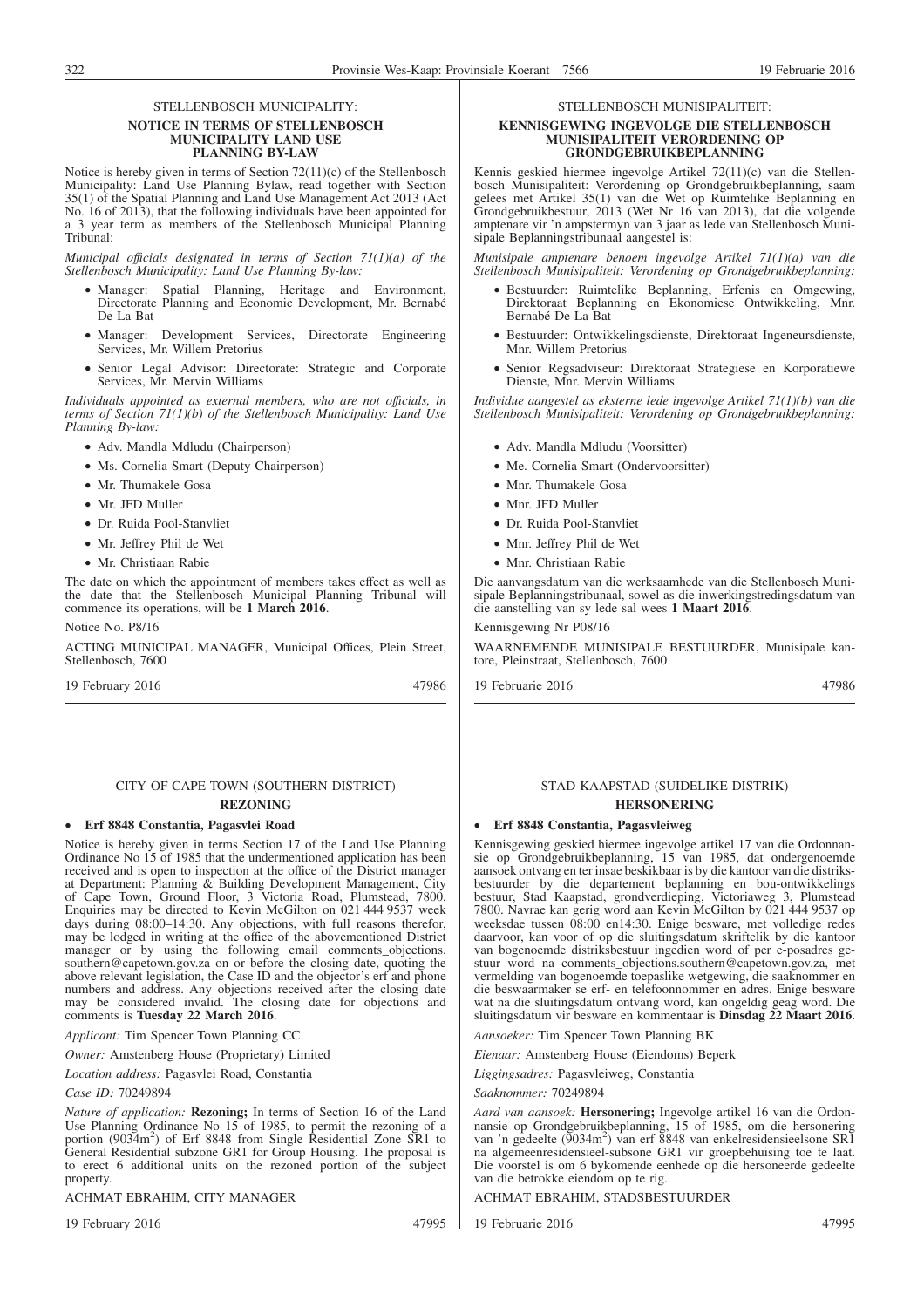#### BERGRIVIER MUNICIPALITY

#### **APPLICATION FOR CONSENT USE: PORTION 37 (PORTION OF PORTION20) OF THE FARM PIEKENIERSKLOOF NR 62, DIVISION PIKETBERG**

*Applicant:* Warren Petterson Planning, Contact details: Tel no. 021 552 5255, Fax nr. 021 551 4020 and email: louisa@wpplanning.co.za.

*Owner:* Piekenierskloof Cederberg Lodge/Motel (Pty) Ltd

*Reference number:* Farm nr. 62/37

*Property Description:* Portion 37 of the Farm Piekenierskloof Nr. 62, division Piketberg

*Physical Address:* Piekenierskloof Mountain Resort (Rural area)

*Detailed description of proposal:* Application is made for consent use in order to allow the erection of a 15m freestanding telecommunication base station and associated infrastructure on Portion 37 (Portion of Portion 20) of the Farm Piekenierskloof Nr. 62, division Piketberg in terms of section 15 of Bergrivier Municipal By-Law Relating to Municipal Land Use Planning.

Notice is hereby given in terms of section 45 of Bergrivier Municipal By-law relating to Land Use Planning that the abovementioned application has been received and is available for inspection during weekdays between 07:30 and 16:30 from Mondays to Thursdays and between 7:30 and 15:30 on Fridays at this Municipality's Department Planning and Development at 13 Church Street, Piketberg, 7320. Any written comments may be addressed in terms of section 50 of the said legislation to the Municipal Manager, Bergrivier Municipality, 13 Church Street or P.O. Box 60, Piketberg, 7320; Fax nr: 022 913 1406 or e-mail: bergmun@telkomsa.net on or before **28 March 2016** from the date of publication of this notice, quoting your, name, address or contact details, interest in the application and reasons for comments. Telephonic enquiries can be made to Mr. K. Abrahams, Town and Regional Planner (East) at tel no. 022 913 6000. The Municipality may refuse to accept comment received after the closing date. Any person who cannot write may visit the municipal offices during office hours where a staff member of the municipality, will assist such person to transcribe that person's comments or representations.

#### MN 24/2016

ADV HANLIE LINDE, MUNICIPAL MANAGER, Municipal Offices, 13 Church Street, PIKETBERG, 7320

#### BERGRIVIER MUNISIPALITEIT

#### **AANSOEK OM VERGUNNINGSGEBRUIK: GEDEELTE 37 (GEDEELTE VAN GEDEELTE 20) VAN DIE PLAAS PIEKENIERSKLOOF NR 62, AFDELING PIKETBERG**

*Applikant:* Warren Petterson Beplanning, Kontak besonderhede: Tel no. 021 552 5255, Faks no. 021 551 4020 en e-pos: louisa@wpplanning.co.za.

*Eienaar:* Piekenierkloof Cederberg Lodge/Motel (Edms) Bpk

*Verwysingsnommer:* Plaas no. 62/37

*Eiendom beskrywing:* Gedeelte 37 van die Plaas Piekenierskloof Nr. 62, afdeling Piketberg

*Fisiese adres:* Piekenierskloof Berg Oord (Landelike gebied)

*Volledige beskrywing van voorstel:* Aansoek word gedoen om vergunningsgebruik ten einde 'n 15 meter vrystaande telekommunikasie basisstasie, met meegaande infrastruktuur toe te laat op Gedeelte 37 (Gedeelte van Gedeelte 20) van die Plaas Piekenierskloof Nr. 62, Afdeling Piketberg ingevolge artikel 15 van Bergrivier Munisipale Verondening insake Munispale Grondgebruikbeplanning.

Kragtens artikel 45 van Bergrivier Munisipale Verordening insake Grondgebruikbeplanning word hiermee kennis gegee dat die bogenoemde aansoek ontvang is en oop is vir inspeksie gedurende weeksdae tussen 7:30 en 16:30 vanaf Maandae tot Donderdae en tussen 7:30 en 15:30 op Vrydae by hierdie Munisipaliteit se Afdeling Beplanning en Ontwikkeling te Kerkstraat 13, Piketberg, 7320. Enige skriftelike kommentaar mag geadresseer word ingevolge artikel 50 van genoemde wetgewing aan die Munisipale Bestuurder, Bergrivier Munisipaliteit, Kerkstraat 13 of Posbus 60, Piketberg, 7320; Faks no. 022 913 1406 en e-pos: bergmun@telkomsa.net op of voor **28 Maart 2016**, vanaf die datum van publikasie van hierdie kennisgewing, met vermelding, van u naam, adres of kontakbesonderhede, belange in die aansoek en redes vir kommentaar. Telefoniese navrae kan gerig word aan Mnr. K. Abrahams, Stad-en Streeksbeplanner (Oos) by tel nr. (022) 913 6000. Die munisipaliteit mag kommentaar, ontvang na die sluitingsdatum weier. Enige persone wat nie kan skryf nie kan gedurende kantoorure na die munisipale kantore gaan waar 'n personeellid van die munisipaliteit so 'n persoon sal help om die persoon se kommentaar of vertoë af te skryf.

#### MK 24/2016

ADV HANLIE LINDE, MUNISIPALE BESTUURDER, Munisipale Kantore, Kerkstraat 13, PIKETBERG, 7320

19 Februarie 2016 47989

19 February 2016 47989

SWARTLAND MUNICIPALITY

### **NOTICE 45/2015/2016**

#### **MUNICIPAL PLANNING TRIBUNAL: APPOINTMENT OF MEMBERS**

Notice is hereby given in accordance with paragraph 72(11)(c) of the Swartland Municipal Land Use Planning By-law, PN 7425 dated 10 July 2015 that the following members were appointed by the Council on the Swartland Municipal Planning Tribunal—

#### **Employees**

The Municipal Manager, Mr J J Scholtz The Director: Corporate Services, Ms M S Terblanche The Director: Protections Services, Mr P A C Humphreys

#### **External members**

Mr C K Rabie Ms L A Waring

The term of office of members will be from 1 October 2015 to 30 September 2016 and operation will commence as soon as an application is received in accordance with the Swartland Municipal Land Use Planning By-law.

JJ SCHOLTZ, MUNICIPAL MANAGER, Municipal Offices, Private Bag X52, MALMESBURY, 7299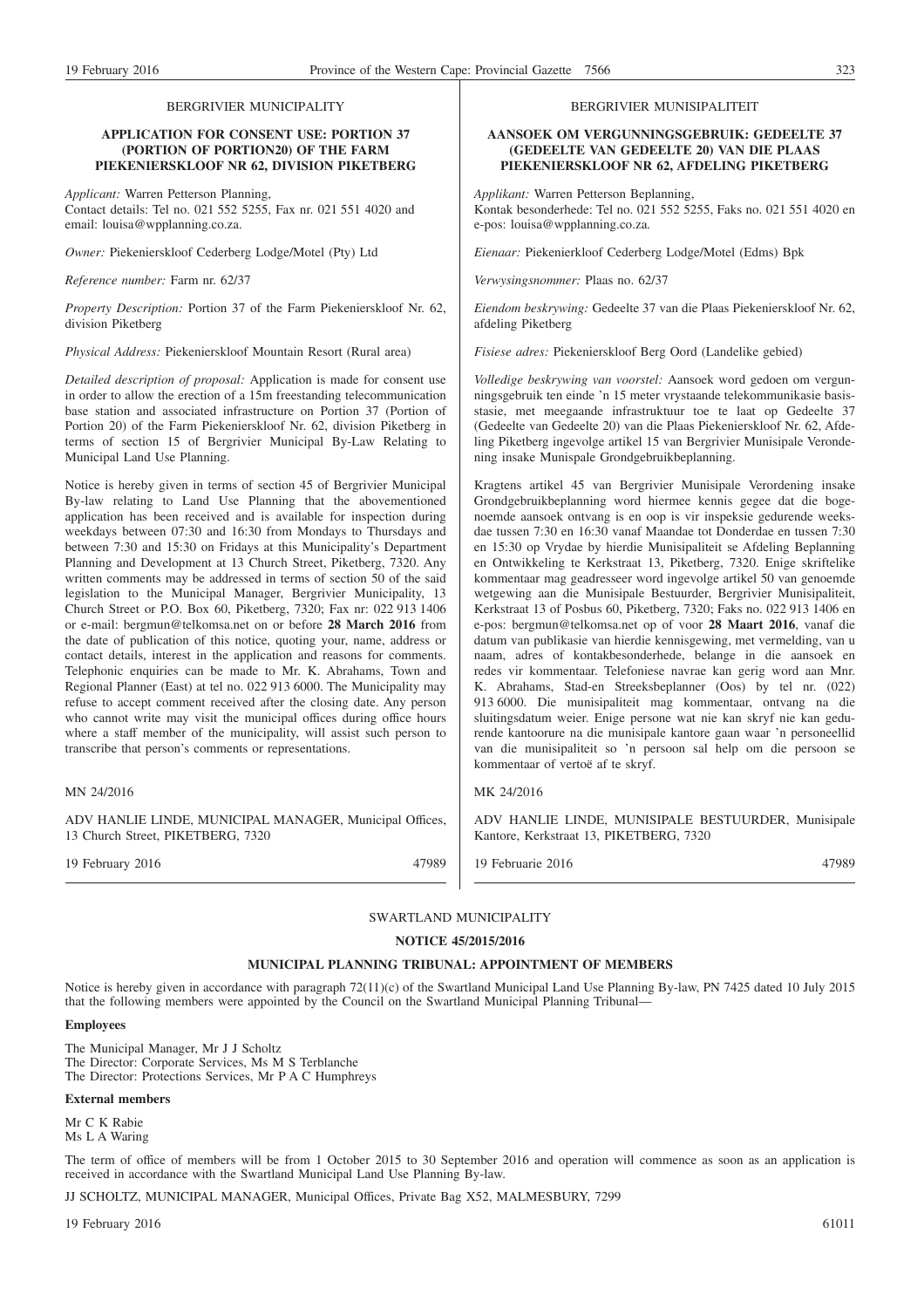#### CITY OF CAPE TOWN (BLAAUWBERG DISTRICT)

#### **REZONING AND REGULATION DEPARTURE**

#### • **Erf 19440, Milnerton**

Notice is hereby given in terms of section 79 of the Cape Town Municipal Planning By-Law that the application mentioned below has been received and is open to inspection at the office of the District Manager at 87 Pienaar Road, Milnerton.

#### *Application number:* 70270060

*Applicant/Owner's details:* Vin Developments Proprietary Limited

*Description and physical address:* 1 Ocean Way, Milnerton

#### *Purpose of the application:*

- 1. Rezoning from single residential (SR1) to Local Business (LB2).
- 2. Regulation departure to exceed the permissible Floor factor of 1.0 by 1.025.

**Enquiries:** Enquiries may be directed to John Smit, Municipal Building, 87 Pienaar Road, Milnerton, 7441, email address john.smit@ capetown.gov.za, tel 021 444 0565 week days during 08:00–14:30.

**Closing date for an objection, comment or representation:** Any objection, comment or representation, with reasons therefor, may be lodged in writing at the office of the District Manager at Municipal Offices, 87 Pienaar Street, Milnerton, PO Box 35, Milnerton, 7435 or by using the following email address: comments\_objections. blaauwberg@capetown.gov.za to be received before or on **21 March 2016**.

**Further details to accompany any objection, comment or representation:** 1) The application number and the following details of the person who is submitting the objection, comment or representation: full name, interest in the application, address, contact details and the method by which they may be notified. 2) The reason for the objection, comment or representation, including at least:—a) the effect that the application will have on a person or the area; b) any aspect of the application that is considered to be inconsistent with policy, and how.

**General:** No late comment or objection will be considered unless the City Manager has agreed in writing. An objection, comment or representation which does not meet the requirements above may be disregarded. Any person who cannot write may come to the district office mentioned above during office hours where he or she will be assisted with transcribing any comment or objection and the reasons therefor.

ACHMAT EBRAHIM, CITY MANAGER

19 February 2016 47990

#### CITY OF CAPE TOWN (SOUTHERN DISTRICT)

#### **CLOSURE**

#### • **Portion of Erf 163441 Cape Town adjoining Erf 89656**

Notice is hereby given, in terms of, section 4 of the City of Cape Town Immovable Property By-law 2015. that the City of Cape Town has closed a portion of Erf 163441 Cape Town adjoining Erf 89656 Cape Town. Such closure is effective from the date of publication of this notice. (S.G. Ref No.: S/6224/63 v6 p.176) (File Ref: S14/3/4/3/599/00/89656)

#### ACHMAT EBRAHIM, CITY MANAGER

19 February 2016 47996

#### STAD KAAPSTAD (BLAAUWBERG-DISTRIK)

#### **HERSONERING EN REGULASIEAFWYKING**

#### • **Erf 19440, Milnerton**

Kennisgewing geskied hiermee ingevolge artikel 79 van die Stad Kaapstad se Munisipale Beplanningsverordening dat ondergenoemde aansoek ontvang is en ter insae beskikbaar is by die kantoor van die distriksbestuurder by Pienaarweg 87, Milnerton.

*Aansoeknommer:* 70270060

*Aansoeker/Eienaar se besonderhede:* Vin Developments Eiendoms Beperk

*Beskrywing en fisiese adres:* Ocean Way 1, Milnerton

*Doel van die aansoek:*

- 1. Hersonering van enkelresidensieel (SR1) na plaaslikesake (LB2).
- 2. Regulasieafwyking om die toelaatbare vloerfaktor van 1.0 met 1.025 te oorskry.

**Navrae:** Navrae kan gerig word aan John Smit, Munisipale-gebou, Pienaarweg 87, Milnerton 7441, e-posadres john.smith@capetown. gov.za, tel. 021 444 0565 op weeksdae van 08:00 tot 14:30.

**Sluitingsdatum vir besware, kommentaar of vertoë:** Enige beswaar, kommentaar of vertoë, met redes daarvoor, kan skriftelik ingedien word by die kantoor van die distriksbestuurder by die munisipale kantore, Pienaarstraat 87, Milnerton, Posbus 35, Milnerton 7435, of per e-pos gestuur word na comments\_objections.blaauwberg@capetown.gov.za sodat dit voor of op **21 Maart 2016** ontvang word.

**Verdere besonderhede wat enige beswaar, kommentaar of vertoë moet vergesel:** 1) Die aansoeknommer en die volgende besonderhede van die persoon wat die beswaar, kommentaar of vertoë indien: volle naam, belang by die aansoek, adres, kontakbesonderhede en die manier waarop hulle in kennis gestel kan word. 2) Die rede vir die beswaar, kommentaar of vertoë, wat minstens die volgende moet insluit:—a) die uitwerking wat die aansoek op 'n persoon of die gebied sal hê; b) enige aspek van die aansoek wat as onbestaanbaar met beleid beskou word en hoe dit onbestaanbaar met beleid is.

**Algemeen:** Geen laat kommentaar of beswaar sal oorweeg word nie, tensy die stadsbestuurder skriftelik daartoe ingestem het. Besware, kommentaar of vertoë wat nie aan bogenoemde vereistes voldoen nie, kan verontagsaam word. Enige persoon wat nie kan skryf nie, kan gedurende kantoorure bogenoemde distrikskantoor besoek waar hy of sy bygestaan sal word om enige kommentaar of beswaar en die redes daarvoor op skrif te stel.

#### ACHMAT EBRAHIM, STADSBESTUURDER

19 Februarie 2016 47990

#### STAD KAAPSTAD (SUIDELIKE DISTRIK)

#### **SLUITING**

#### • **Gedeelte van Erf 163441 Kaapstad en aangrensende Erf 89656**

Kennisgewing geskied hiermee ingevolge artikel 4 van die Stad Kaapstad: Verordening op Onroerende Eiendom, 2015 dat die Stad Kaapstad 'n gedeelte van erf 163441 Kaapstad aangrensend aan Erf 89656 Kaapstad gesluit het. Hierdie sluiting tree in werking vanaf die publiseringsdatum van hierdie kennisgewing. (S.G. verw.no.: S/6224/63 v6 p.176) (Lêerverw.: S14/3/4/3/599/00/89656)

ACHMAT EBRAHIM, STADSBESTUURDER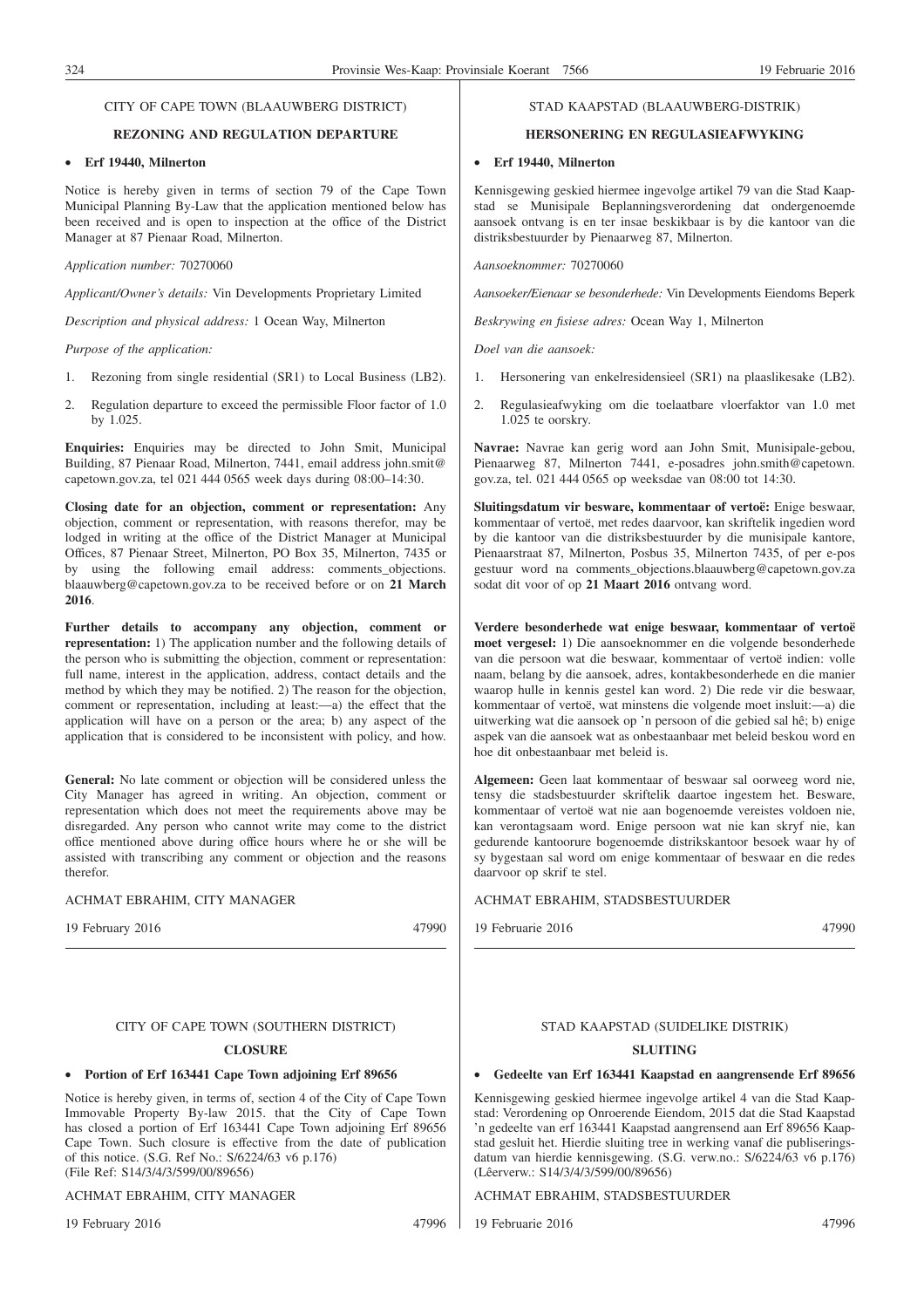#### CITY OF CAPE TOWN (KHAYELITSHA/MITCHELL'S PLAIN DISTRICT)

#### **REZONING**

#### • **Erf 34029, Mitchells Plain, 3 Koffiepeer Street, Eastridge**

Notice is hereby given in terms of section 79 of the City of Cape Town Municipal Planning By-Law, 2015 that the application mentioned below has been received and is open to inspection at the office of the District Manager at Stocks and Stocks Complex, Ntlazane Road, Ilitha Park, Khayelitsha.

*Application number:* 70265776

*Applicant/Owner's details:* The Farouk Mowzer Family Trust

*Description and physical address:* Stocks and Stocks Complex, Ntlazane Road Ilitha Park, Khayelitsha.

*Purpose of the application:* Application for rezoning of Erf 34029 from single residential 1 to general business 1 in terms of section 42(a) of the City of Cape Town Municipal Planning By-law, 2015 in order to enable the subject property to be used as a clinic (physiotherapy practice).

**Enquiries:** Enquiries may be directed to Mohammed Rafiq Allie, Stocks and Stocks Complex, Ntlazane Road, Ilitha Park, Khayelitsha, Rafiq.allie@capetown.gov.za, 021 360 1297 and 021 360 1101 on weekdays from 08:00–14:30.

**Closing date for an objection, comment or representation:** Any objection, comment or representation, with reasons therefor, may be lodged in writing at the office of the abovementioned District Manager or by using the following email comments objections.khayemitch@ capetown.gov.za to be received before or on **22 March 2016**.

**Further details to accompany any objection, comment or representation:** 1) The application number and the following details of the person who is submitting the objection, comment or representation: full name, interest in the application, address, contact details and the method by which they may be notified. 2) The reason for the objection, comment or representation, including at least:—a) the effect that the application will have on a person or the area; b) any aspect of the application that is considered to be inconsistent with policy, and how.

**General:** No late comment or objection will be considered unless the City Manager has agreed in writing. An objection, comment or representation which does not meet the requirements above may be disregarded. Any person who cannot write may come to the district office mentioned above during office hours where he or she will be assisted with transcribing any comment or objection and the reasons therefor.

#### ACHMAT EBRAHIM, CITY MANAGER

19 February 2016 47991

#### KNYSNA MUNICIPALITY

#### **CLOSING OF PORTION OF PUBLIC PLACE ERF 14076 KNYSNA ADJOINING ERVEN ERWE 214, 14058 (ROAD) TO 14064**

Notice is hereby given in terms of Section 137 of the Cape Municipal Ordinance 20 of 1974 that this Council has closed a portion of Public Place Erf (Erf 14076 Knysna). **(S/4587/16 v2p15)**

Reference: 214 and 14076KNY

#### **V P M PLANNING**

G EASTON, MUNICIPAL MANAGER

19 February 2016 61012

#### STAD KAAPSTAD (KHAYELITSHA-/MITCHELL'S PLAIN-DISTRIK)

#### **HERSONERING**

#### **Erf 34029, Mitchells Plain, Koffiepeerstraat 3, Eastridge**

Kennisgewing geskied hiermee ingevolge artikel 79 van die Stad Kaapstad se Munisipale Beplanningsverordening, 2015, dat ondergenoemde aansoek ontvang is en ter insae beskikbaar is by die kantoor van die distriksbestuurder by Stocks and Stocks Complex, Ntlazaneweg, Ilithapark, Khayelitsha.

*Aansoeknommer:* 70265776

*Aansoeker/Eienaar se besonderhede:* Die Farouk Mowzer Familietrust

*Beskrywing en fisiese adres:* Stocks and Stocks Complex, Ntlazaneweg, Ilithapark, Khayelitsha.

*Doel van die aansoek:* Aansoek om die hersonering van erf 34029 van enkelresidensieel 1 na algemeensake 1 ingevolge artikel 42(a) van die Stad Kaapstad se Munisipale Beplanningsverordening, 2015, sodat die betrokke eiendom as 'n kliniek (fisioterapiepraktyk) gebruik kan word.

**Navrae:** Navrae kan gerig word aan Mohammed Rafiq Allie, Stocks and Stocks Complex, Ntlazaneweg, Ilithapark, Khayelitsha, Rafiq.allie@capetown.gov.za, tel. 021 360 1297 en 021 360 1101, op weeksdae van 08:00 tot 14:30.

**Sluitingsdatum vir besware, kommentaar of vertoë:** Enige beswaar, kommentaar of vertoë, met redes daarvoor, kan skriftelik by die kantoor van bogenoemde distriksbestuurder ingedien word of per e-posadres gestuur word na comments objections.khayemitch@capetown.gov.za sodat dit voor of op **22 Maart 2016** ontvang word.

**Verdere besonderhede wat enige beswaar, kommentaar of vertoë moet vergesel:** 1) Die aansoeknommer en die volgende besonderhede van die persoon wat die beswaar, kommentaar of vertoë indien: volle naam, belang by die aansoek, adres, kontakbesonderhede en die manier waarop hulle in kennis gestel kan word. 2) Die rede vir die beswaar, kommentaar of vertoë, wat minstens die volgende moet insluit:—a) die uitwerking wat die aansoek op 'n persoon of die gebied sal hê; b) enige aspek van die aansoek wat as onbestaanbaar met beleid beskou word en hoe dit onbestaanbaar met beleid is.

**Algemeen:** Geen laat kommentaar of beswaar sal oorweeg word nie, tensy die stadsbestuurder skriftelik daartoe ingestem het. Besware, kommentaar of vertoë wat nie aan bogenoemde vereistes voldoen nie, kan verontagsaam word. Enige persoon wat nie kan skryf nie, kan gedurende kantoorure bogenoemde distrikskantoor besoek waar hy of sy bygestaan sal word om enige kommentaar of beswaar en die redes daarvoor op skrif te stel.

ACHMAT EBRAHIM, STADSBESTUURDER

19 Februarie 2016 47991

#### KNYSNA MUNISIPALITEIT

#### **SLUITING VAN GEDEELTE VAN 'N PUBLIEKE OOP RUIMTE ERF 14076 AANGRENSEND AAN ERWE 214, 14058 (STRAAT) TOT 14064**

Kennis geskied hiermee ingevolge Artikel 137 van die Kaapse Munisipale Ordonnansie 20 van 1974 dat hierdie Raad 'n gedeelte van 'n Publiek Oop Ruimte Erf (Erf 14076 Knysna), gesluit het. **(S/4587/16 v2p15)**

Verwysing: 214 en 14076KNY

**V P M PLANNING**

G EASTON, MUNISIPALE BESTUURDER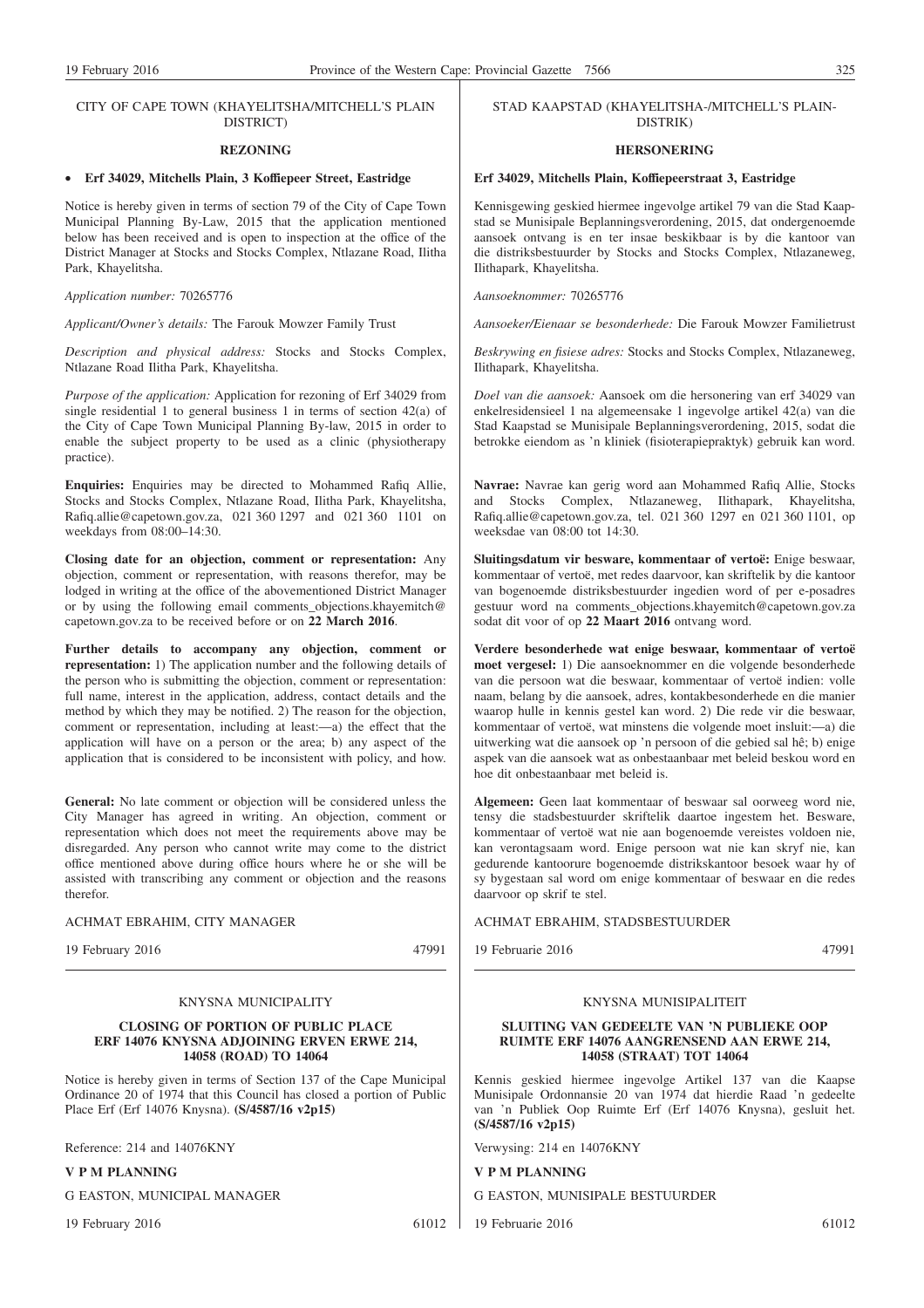#### CITY OF CAPE TOWN (NORTHERN DISTRICT)

## **REZONING, SUBDIVISION, SITE DEVELOPMENT PLAN AND STREET NAME**

#### • **Erf 22, Kraaifontein (Paarl)**

Notice is hereby given in terms of section 81 of the City of Cape Town Municipal Planning By-Law, 2015 that the application mentioned below has been received and is open to inspection at the office of the District manager at Kraaifontein Administrative Building, Brighton Road, Kraaifontein, 7570.

*Application number:* 70269661

*Applicant/Owner's details:* Lorraine Joy Van Der Berg

*Description and physical address:* 1 Mosselbank Street, Kraaifontein

*Purpose of the application:* To permit rezoning from Agricultural zone to subdivisional Area, subdivision into 10 group housing (zoned General Residential 1) erven, plus a public road (zoned Transport 2), site development plan submitted for approval, including plan/list and the proposed street name, Blue Sky Close.

**Enquiries:** Enquiries may be directed to Noxolo Nodikida, Kraaifontein Administrative Building, Brighton Road, Kraaifontein, 7570, noxolo.nodikida@capetown.gov.za, 021 9806196/6183 and 021 980 6179/6059 on weekdays from 08:00–14:30.

**Closing date for an objection, comment or representation:** Any objection, comment or representation, with reasons therefor, may be lodged in writing at the office of the abovementioned District Manager or by using the following email; comments objections.northern@ capetown.gov.za to be received before or on **21 March 2016**.

**Further details to accompany any objection, comment or representation:** 1) The application number and the following details of the person who is submitting the objection, comment or representation: full name, interest in the application, address, contact details and the method by which they may be notified. 2) The reason for the objection, comment or representation, including at least:—a) the effect that the application will have on a person or the area; b) any aspect of the application that is considered to be inconsistent with policy, and how.

**General:** No late comment or objection will be considered unless the City Manager has agreed in writing. An objection, comment or representation which does not meet the requirements above may be disregarded. Any person who cannot write may come to the district office mentioned above during office hours where he or she will be assisted with transcribing any comment or objection and the reasons therefor.

ACHMAT EBRAHIM, CITY MANAGER

19 February 2016 47992

#### STAD KAAPSTAD (NOORDELIKE DISTRIK)

#### **HERSONERING, ONDERVERDELING, TERREINONTWIKKELINGSPLAN EN STRAATNAAM**

#### • **Erf 22, Kraaifontein (Paarl)**

Kennisgewing geskied hiermee ingevolge artikel 81 van die Stad Kaapstad se Munisipale Beplanningsverordening, 2015, dat ondergenoemde aansoek ontvang is en ter insae beskikbaar is by die kantoor van die distriksbestuurder by Kraaifontein administratiewe gebou, Brightonweg, Kraaifontein 7570.

*Aansoeknommer:* 70269661

*Aansoeker/Eienaar se besonderhede:* Lorraine Joy van der Berg

*Beskrywing en fisiese adres:* Mosselbankstraat 1, Kraaifontein

*Doel van die aansoek:* Om die hersonering van landbousone na onderverdelingsgebied, onderverdeling in 10 groepbehuisingserwe (gesoneer algemeenresidensieel 1), plus 'n openbare pad (gesoneer vervoer 2), terreinontwikkelingsplan vir goedkeuring ingedien, insluitend plan/lys en die voorgestelde straatnaam, Blue Sky Close, toe te laat.

**Navrae:** Navrae kan gerig word aan Noxolo Nodikida, Kraaifontein Administratiewe Gebou, Brightonweg, Kraaifontein 7570, noxolo. nodikida@capetown.gov.za, 021 980 6196/6183 en 021 980 6179/6059, op weeksdae tussen 08:00–14:30.

**Sluitingsdatum vir besware, kommentaar of vertoë:** Enige beswaar, kommentaar of vertoë, met redes daarvoor, kan skriftelik by die kantoor van bogenoemde distriksbestuurder ingedien word of per e-pos gestuur word na comments objections.northern@capetown.gov.za sodat dit voor of op **21 Maart 2016** ontvang word.

**Verdere besonderhede wat enige beswaar, kommentaar of vertoë moet vergesel:** 1) Die aansoeknommer en die volgende besonderhede van die persoon wat die beswaar, kommentaar of vertoë indien: volle naam, belang by die aansoek, adres, kontakbesonderhede en die manier waarop hulle in kennis gestel kan word. 2) Die rede vir die beswaar, kommentaar of vertoë, wat minstens die volgende moet insluit:—a) die uitwerking wat die aansoek op 'n persoon of die gebied sal hê; b) enige aspek van die aansoek wat as onbestaanbaar met beleid beskou word en hoe dit onbestaanbaar met beleid is.

**Algemeen:** Geen laat kommentaar of beswaar sal oorweeg word nie, tensy die stadsbestuurder skriftelik daartoe ingestem het. Besware, kommentaar of vertoë wat nie aan bogenoemde vereistes voldoen nie, kan verontagsaam word. Enige persoon wat nie kan skryf nie, kan gedurende kantoorure bogenoemde distrikskantoor besoek waar hy of sy bygestaan sal word om enige kommentaar of beswaar en die redes daarvoor op skrif te stel.

ACHMAT EBRAHIM, STADSBESTUURDER

19 Februarie 2016 47992

#### BITOU MUNICIPALITY

#### **CLOSING OF PORTION OF STRAND STREET ADJOINING ERVEN 121 AND 2943, PLETTENBERG BAY**

Notice is hereby given in terms of Section 137(1) of the Municipal Ordinance, 1974 (Ord 20 of 1974) that the Public Place in respect of Erven 121 and 2943 has now been closed.

Surveyor General Reference: S/1517/8 vl p 62

Municipal Notice No. 47/2016

A PAULSE, MUNICIPAL MANAGER, Bitou Local Municipality, Private Bag X1002, PLETTENBERG BAY, 6600

19 February 2016 61007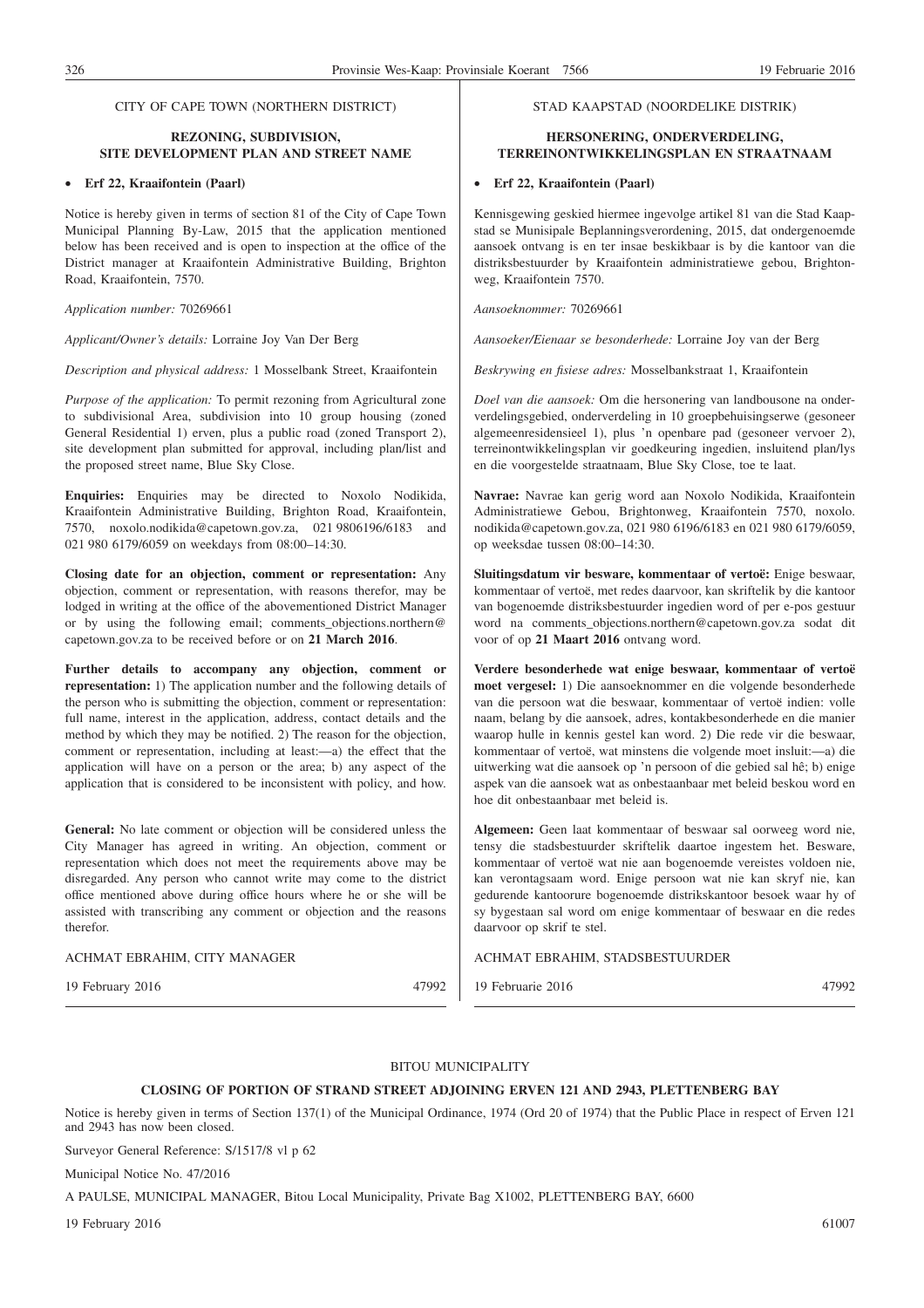#### CITY OF CAPE TOWN (SOUTHERN DISTRICT)

#### **REZONING, CONSENT, DEPARTURES AND APPROVAL**

#### • **Remainder Erf 70148 Cape Town at Plumstead, 2 Tiverton and Corner with Main Road**

Notice is hereby given in terms of section 81 of the City of Cape Town Municipal Planning By-Law, 2015, that the application mentioned below has been received and is open to inspection at the office of the District Manager at Department: Planning & Building Development Management, City Of Cape Town, Ground Floor, 3 Victoria Road, Plumstead.

*Application number/Case ID:* 70257641

*Applicant details:* FJC Consulting Town Planning & Land Surveying

*Owner's details:* Aspen Closures CC

*Description and physical address:* 2 Tiverton Road & Corner with Main Road, Plumstead

*Purpose of the application:*

- 1. To rezone the portion of the property zoned General Residential Subzone GR4 to General Business Subzone GB1.
- 2. For the approval of the City in terms of Section  $60(k)(ii)$  of the Development Management Scheme to permit parking to be located closer than 10 m to a street boundary.
- 3. Consent in terms of Section 87(b) of the Development Management Scheme to permit air and underground rights (in the form of a sign and display area) on the portion of the property zoned Transport Zone 2.
- 4. The following departures from the Development Management Scheme are required:
	- (a) Section 140(2)(b): To permit single entrance and exitway of 5m wide in lieu of a maximum of 4m wide.
	- (b) Section 141(1)(b): To permit vehicle exiting the property to reverse across a sidewalk.

**Enquiries:** Enquiries may be directed to Conroy Goslett, Private Bag X5, Plumstead, 7801, 3 Victoria Road, Plumstead, 7800, tel 021 444 9538, fax 021 444 3803 on weekdays from 08:00–14:30.

**Closing date for an objection, comment or representation:** Any objection, comment or representation, with reasons therefor, may be lodged in writing at the office of the abovementioned District Manager or by using the following e-mail address: comments\_objections. southern@capetown.gov.za to be received before or on **Tuesday 22 March 2016**.

**Further details to accompany any objection, comment or representation:** 1) The application number and the following details of the person who is submitting the objection, comment or representation: full name, interest in the application, address, contact details and the method by which they may be notified. 2) The reason for the objection, comment or representation, including at least:—a) the effect that the application will have on a person or the area; b) any aspect of the application that is considered to be inconsistent with policy, and how.

**General:** No late comment or objection will be considered unless the City Manager has agreed in writing. An objection, comment or representation which does not meet the requirements above may be disregarded. Any person who cannot write may come to the district office mentioned above during office hours where he or she will be assisted with transcribing any comment or objection and the reasons therefor.

ACHMAT EBRAHIM, CITY MANAGER

19 February 2016 47994

#### STAD KAAPSTAD (SUIDELIKE DISTRIK)

#### **HERSONERING, VERGUNNING, AFWYKINGS EN GOEDKEURING**

#### • **Restant erf 70148, Kaapstad, by Tivertonweg 2, Plumstead, hoek van Mainweg**

Kennisgewing geskied hiermee ingevolge artikel 81 van die Stad Kaapstad se Munisipale Beplanningsverordening, 2015, dat ondergenoemde aansoek ontvang is en ter insae beskikbaar is by die kantoor van die distriksbestuurder by die Departement Beplanning en Bou-Ont wikkelingsbestuur, Stad Kaapstad, Grondverdieping, Victoriaweg 3, Plumstead.

*Aansoeknommer/Saak-ID:* 70257641

*Aansoeker se besonderhede:* FJC Consulting Town Planning & Land Surveying

*Eienaar se besonderhede:* Aspen Closures BK

*Beskrywing en fisiese adres:* Tivertonweg 2, hoek van Mainweg, Plumstead

*Doel van die aansoek:*

- 1. Om die gedeelte van die eiendom wat algemeenresidensieelsubsone GR4 gesoneer is na algemeensake-subsone GB1 te verander.
- 2. Vir die Stad se goedkeuring ingevolge artikel 60(k)(ii) van die Ontwikkelingsbestuurskema om toe te laat dat parkering nader as 10 m aan 'n straatgrens geleë kan wees.
- 3. Toestemming ingevolge artikel 87(b) van die Ontwikkelingsbestuurskema om lug- en ondergrondse regte (in die vorm van 'n teken en vertoongebied) op die gedeelte van die eiendom wat vervoersone 2 gesoneer is, toe te laat.
- 4. Die volgende afwykings van die Ontwikkelingsbestuurskema word vereis:
	- (a) Artikel 140(2)(b): Om 'n enkeltoegang-en-uitgangspad van 5m breed in plaas van 'n maksimum van 4m breed toe te laat.
	- (b) Artikel 141(1)(b): Om voertuie wat die eiendom verlaat, toe te laat om oor 'n sypaadjie agteruit te ry.

**Navrae:** Navrae kan gerig word aan Conroy Goslett, Privaatsak X5, Plumstead 7801, Victoriaweg 3, Plumstead 7800, tel. 021 444 9538, faks 021 444 3803 op weeksdae van 08:00 tot 14:30.

**Sluitingsdatum vir besware, kommentaar of vertoë:** Enige beswaar, kommentaar of vertoë, met redes daarvoor, kan skriftelik by die kantoor van bogenoemde distriksbestuurder ingedien word of per e-pos gestuur word na comments\_objections.southern@capetown.gov.za sodat dit voor of op **Dinsdag 22 Maart 2016** ontvang word.

**Verdere besonderhede wat enige beswaar, kommentaar of vertoë moet vergesel:** 1) Die aansoeknommer en die volgende besonderhede van die persoon wat die beswaar, kommentaar of vertoë indien: volle naam, belang by die aansoek, adres, kontakbesonderhede en die manier waarop hulle in kennis gestel kan word. 2) Die rede vir die beswaar, kommentaar of vertoë, wat minstens die volgende moet insluit:—a) die uitwerking wat die aansoek op 'n persoon of die gebied sal hê; b) enige aspek van die aansoek wat as onbestaanbaar met beleid beskou word en hoe dit onbestaanbaar met beleid is.

**Algemeen:** Geen laat kommentaar of beswaar sal oorweeg word nie, tensy die stadsbestuurder skriftelik daartoe ingestem het. Besware, kommentaar of vertoë wat nie aan bogenoemde vereistes voldoen nie, kan verontagsaam word. Enige persoon wat nie kan skryf nie, kan gedurende kantoorure bogenoemde distrikskantoor besoek waar hy of sy bygestaan sal word om enige kommentaar of beswaar en die redes daarvoor op skrif te stel.

ACHMAT EBRAHIM, STADSBESTUURDER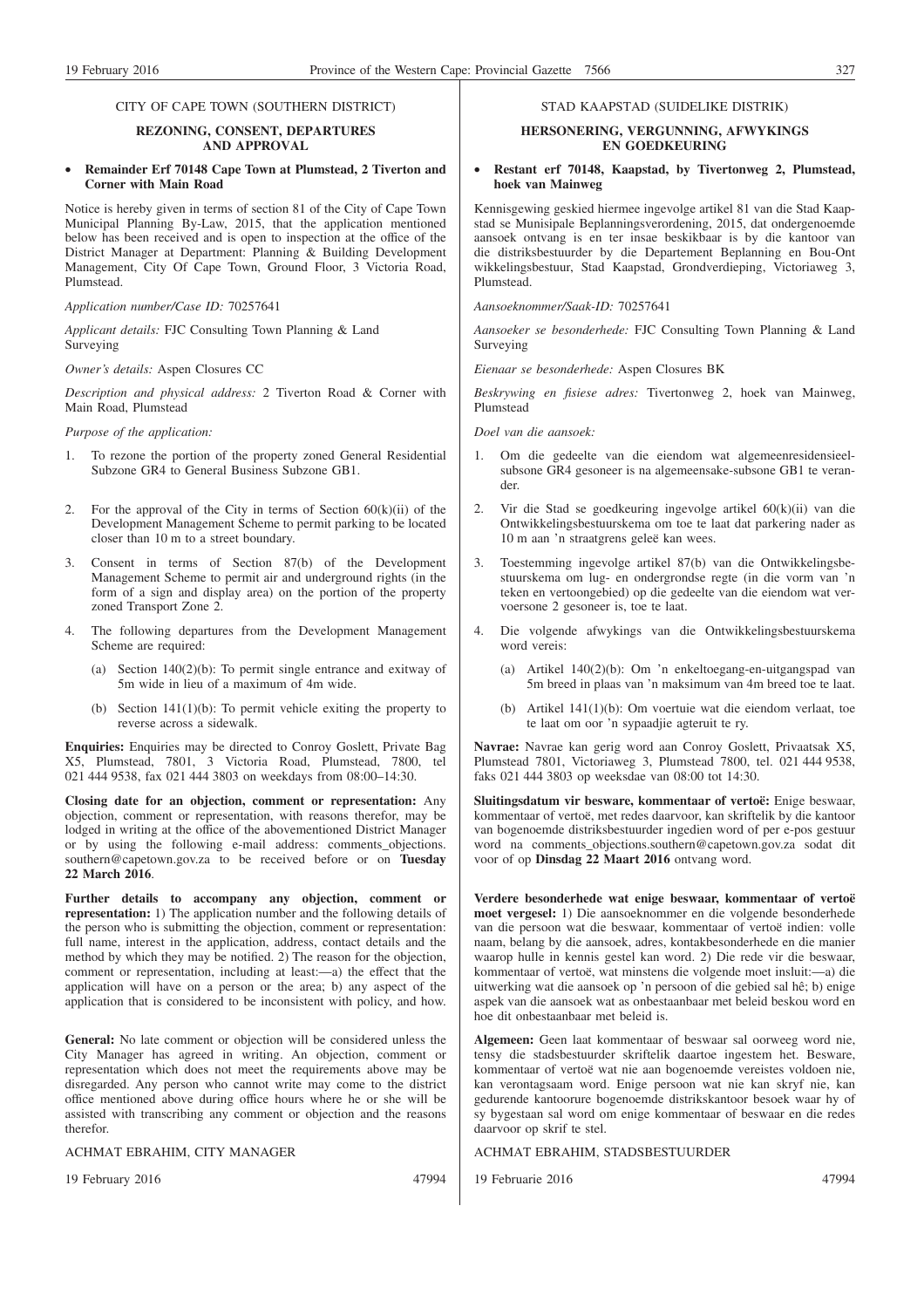#### **REZONING, CONSENT AND DEPARTURE**

#### • **Remainder Erf 449 Cape Town**

Notice is hereby given in terms of section 81 of the City of Cape Town Municipal Planning By-Law, 2015, that the application mentioned below has been received and is open to inspection at the office of the District Manager at 2nd Floor, Media City, Corner Hertzog Boulevard & Heerengracht, Cape Town during office hours.

*Application number:* 70262031

*Applicant/Owner's details:* Tommy Brummer Town Planners/Pedfin Properties Trust

*Description and physical address:* 18 Dixon Street, De Waterkant

*Purpose of the application:* The application is to rezone the property from General Residential GR2 to Local Business LB1, and Consent for a clinic (wellness clinic), as well as parking departure in terms of Item 137 of the Development Management Scheme for 0 parking bays in lieu of 8 parking bays. The spa will operate during normal office hours and two parking bays will be leased from the Cape Quarter.

**Enquiries:** Enquiries may be directed to Paul Heydenrych, PO Box 4529, Cape Town, 8000, 2nd Floor, Media City, corner Hertzog Boulevard & Heerengracht, Cape Town, paul.heydenrych@capetown. gov.za, 021 400 6458 and 021 421 4665 on weekdays from 08:00– 14:30.

**Closing date for an objection, comment or representation:** Any objection, comment or representation, with reasons therefor, may be lodged in writing at the office of the abovementioned District Manager or by using the following e-mail address: comments\_objections. tablebay@capetown.gov.za to be received before or on a date not less than 30 days from the date of publication of this notice; where that date falls on a weekend or public holiday, the next working day thereafter will be the due date.

#### **Further details to accompany any objection, comment or representation:**

1) The application number and the following details of the person who is submitting the objection, comment or representation: full name, interest in the application, address, contact details and the method by which they may be notified.

2) The reason for the objection, comment or representation, including at least:—a) the effect that the application will have on a person or the area; b) any aspect of the application that is considered to be inconsistent with policy, and how.

**General:** No late comment or objection will be considered unless the City Manager has agreed in writing. An objection, comment or representation which does not meet the requirements above may be disregarded. Any person who cannot write may come to the district office mentioned above during office hours where he or she will be assisted with transcribing any comment or objection and the reasons therefor.

#### ACHMAT EBRAHIM, CITY MANAGER

19 February 2016 47997

#### STAD KAAPSTAD (TAFELBAAI-DISTRIK)

#### **HERSONERING, VERGUNNING EN AFWYKING**

#### • **Restant Erf 449, Kaapstad**

Kennisgewing geskied hiermee ingevolge artikel 81 van die Stad Kaapstad se Munisipale Beplanningsverordening, 2015, dat ondergenoemde aansoek ontvang is en gedurende kantoorure ter insae beskikbaar is by die kantoor van die distriksbestuurder, 2de verdieping, Media City, hoek van Hertzog-boulevard en Heerengracht, Kaapstad.

*Aansoeknommer:* 70262031

*Aansoeker/Eienaar se besonderhede:* Tommy Brummer Stadsbeplanners/ Pedfin Properties Trust

*Beskrywing en fisiese adres:* Dixonstraat 18, De Waterkant

*Doel van die aansoek:* Die aansoek is om die eiendom van algemeenresidensieel GR2 na plaaslikesake LB1 te hersoneer, en die vergunning is vir 'n kliniek (welweeskliniek) asook parkeerafwyking ingevolge item 137 van die Ontwikkelingsbestuurskema vir 0 parkeerplekke in plaas van 8 parkeerplekke. Die spa sal gedurende gewone kantoorure bedryf word en twee parkeerplekke sal by die Cape Quarter gehuur word.

**Navrae:** Navrae kan gerig word aan Paul Heydenrych, Posbus 4529, Kaapstad 8000, 2de verdieping, Media City, hoek van Hertzogboulevard en Heerengracht, Kaapstad, paul.heydenrych@capetown. gov.za, 021 400 6458 en 021 421 4665 op weeksdae van 08:00 tot 14:30.

**Sluitingsdatum vir besware, kommentaar of vertoë:** Enige beswaar, kommentaar of vertoë, met redes daarvoor, kan skriftelik by die kantoor van bogenoemde distriksbestuurder ingedien word of per e-pos gestuur word na comments\_objections.tablebay@capetown.gov.za sodat dit ontvang word voor of op 'n datum nie minder nie as 30 dae vanaf die datum van publikasie van hierdie kennisgewing, en as daardie datum op 'n naweek of openbare vakansiedag val, sal die volgende werksdag daarna die keerdatum wees.

#### **Verdere besonderhede wat enige beswaar, kommentaar of vertoë moet vergesel:**

1) Die aansoeknommer en die volgende besonderhede van die persoon wat die beswaar, kommentaar of vertoë indien: volle naam, belang by die aansoek, adres, kontakbesonderhede en die manier waarop hulle in kennis gestel kan word.

2) Die rede vir die beswaar, kommentaar of vertoë, wat minstens die volgende moet insluit:—a) die uitwerking wat die aansoek op 'n persoon of die gebied sal hê; b) enige aspek van die aansoek wat as onbestaanbaar met beleid beskou word en hoe dit onbestaanbaar met beleid is.

**Algemeen:** Geen laat kommentaar of beswaar sal oorweeg word nie, tensy die stadsbestuurder skriftelik daartoe ingestem het. Besware, kommentaar of vertoë wat nie aan bogenoemde vereistes voldoen nie, kan verontagsaam word. Enige persoon wat nie kan skryf nie, kan gedurende kantoorure bogenoemde distrikskantoor besoek waar hy of sy bygestaan sal word om enige kommentaar of beswaar en die redes daarvoor op skrif te stel.

#### ACHMAT EBRAHIM, STADSBESTUURDER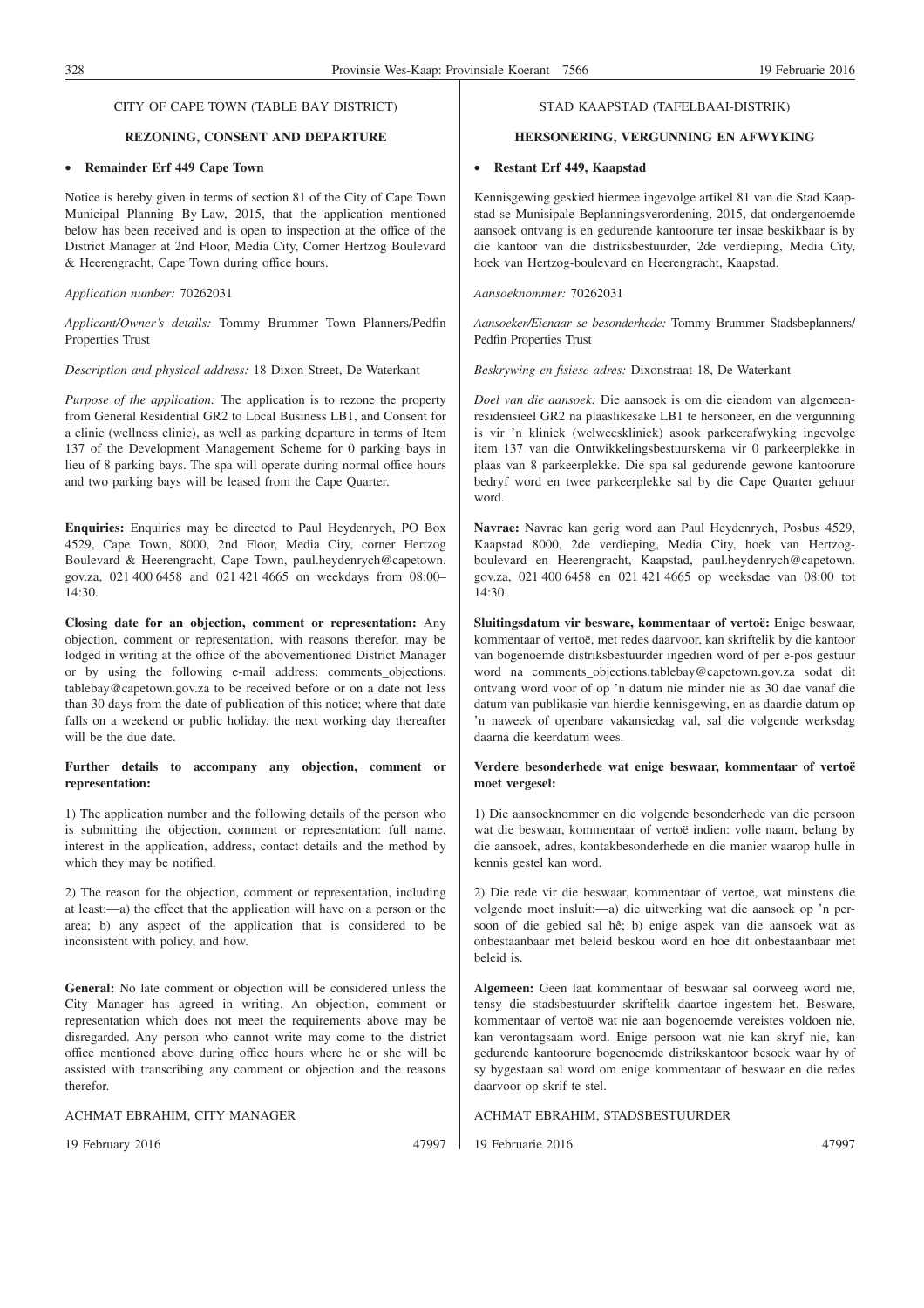#### **REZONING, DEPARTURE AND COUNCIL'S AGREEMENT**

#### • **Erf 2516 Camps Bay**

Notice is hereby given in terms of Sections 15 and 16 of the Land Use Planning Ordinance No 15 of 1985 that the undermentioned application has been received and is open to inspection at the office of the District Manager: Planning & Building Development Management, 2nd Floor, Media City, corner Hertzog Boulevard & Heerengracht, Cape Town. week days from 08:00–12:30 and 13:00–15:30. Enquiries may be directed to Ms J Leslie, Planning & Building Development Management, PO Box 4529 Cape Town 8000 or 2nd Floor, Media City cnr Hertzog Boulevard & Heerengracht Cape Town, tel 021 400 6450 or fax 021 419 4694, week days during 08:00–14:30. Any objections, with full reasons, may be lodged in writing at the office of the District Manager: Table Bay District at 2nd Floor, Media City cnr Hertzog Boulevard & Heerengracht Cape Town, and may be directed to Ms J Leslie, Planning & Building Development Management, PO Box 4529 Cape Town 8000 or 2nd Floor, Media City cnr Hertzog Boulevard & Heerengracht Cape Town, or email your comments/objections to: comments\_objections.tablebay@capetown.gov.za, tel 021 400 6450 or fax 021 419 4694 on or before **29 March 2016**, quoting the above Act and the objector's erf number. Any objections received after aforementioned closing date may be considered invalid.

*Application number:* Case ID 70249962

*Applicant/Owner's details:* Tommy Brümmer Town Planner

*Description and physical address:* 69 Victoria Road

Purpose of the application: Proposed development of ground floor shops and restaurants on a 450m<sup>2</sup> portion of the property abutting Victoria Road, Camps Bay. The proposal entails the following applications

- Rezoning portion of property from General Residential (GR2) to General Business (GB1).
- Departure from Section 19 of the Cape Town Zoning Scheme<br>Regulations to permit 0 bays in lieu of 32 bays for the 450m<sup>2</sup> rezoned portion (proposed to be used for shops and restaurants) and 19 bays in lieu of the existing 27 bays (approved for the existing 78 hotel rooms).
- Council's agreement to permit development within 5m of a metropolitan route

**Enquiries:** Enquiries may be directed to Ms J Leslie, tel 021 400 6450, fax 021 419 4694, PO Box 4529, Cape Town, 8000 on weekdays from 08:00–14:30.

**Closing date for an objection, comment or representation:** Any objection, comment or representation, with reasons therefor, may be lodged in writing at the office of the abovementioned District Manager (or by using the following e-mail address: comments\_objections. tablebay@capetown.gov.za) to be received before or on **22 March 2016**.

#### **Further details to accompany any objection, comment or representation:**

- 1. The application number and the following details of the person who is submitting the objection, comment or representation: full name, interest in the application, address, contact details and the method by which they may be notified.
- 2. The reason for the objection, comment or representation, including at least
	- (a) the effect that the application will have on a person or the area;
	- (b) any aspect of the application that is considered to be inconsistent with policy, and how.

**General:** No late comment or objection will be considered unless the City Manager has agreed in writing. An objection, comment or representation which does not meet the requirements above may be disregarded. Any person who cannot write may come to the district office mentioned above during office hours where he or she will be assisted with transcribing any comment or objection and the reasons therefor.

ACHMAT EBRAHIM, CITY MANAGER

19 February 2016 47998

### STAD KAAPSTAD (TAFELBAAI-DISTRIK)

### **HERSONERING, AFWYKING EN RAADSINSTEMMING**

#### • **Erf 2516, Kampsbaai**

Kennisgewing geskied hiermee ingevolge artikels 15 en 16 van die Ordonnansie op Grondgebruikbeplanning, 15 van 1985, dat ondergenoemde aansoek ontvang en op weeksdae van 08:00 tot 12:30 en 13:00 tot 15:30 ter insae beskikbaar is by die kantoor van die Distriksbestuurder. Beplanning en Bou-Ontwikkelingsbestuur, 2de Verdieping, Media City, hoek van Hertzog-boulevard en Heerengracht, Kaapstad. Navrae kan gerig word aan me J. Leslie, Beplanning en Bou-Ontwikkelingsbestuur, Posbus 4529, Kaapstad 8000, of 2de Verdieping, Media City, hoek van Hertzog-boulevard en Heerengracht, Kaapstad, tel. 021 400 6450 of faks 021 419 4694, op weeksdae van 08:00 tot 14:30. Enige beswaar, met volledige redes, kan voor of op **29 Maart 2016** skriftelik ingedien word by die kantoor van die distriksbestuurder, Tafelbaai-distrik, op die 2de verdieping, Media City, hoek van Hertzog-boulevard en Heerengracht, Kaapstad, en kan gerig word aan me J. Leslie, Beplanning en Bou-Ontwikkelingsbestuur, Posbus 4529, Kaapstad 8000, of 2de Verdieping, Media City, hoek van Hertzog-boulevard en Heerengracht, Kaapstad, of kommentaar/besware kan per e-pos gestuur word na comments\_objections.tablebay@ capetown.gov.za, tel. 021 400 6450 of faks 021 419 4694, met vermelding van bogenoemde wet en die beswaarmaker se erfnommer. Enige besware wat na bogenoemde sluitingsdatum ontvang word, kan ongeldig geag word.

*Aansoeknommer:* Saaknommer 70249962

*Aansoeker/Eienaar se besonderhede:* Tommy Brümmer Town Planner

#### *Beskrywing en fisiese adres:* Victoriaweg 69

*Doel van die aansoek:* Voorgestelde ontwikkeling van grondverdiepingwinkels en restaurante op 'n 450m<sup>2</sup> gedeelte van die eiendom aangrensend aan Victoriaweg, Kampsbaai. Die voorstel behels die volgende aansoeke:

- Hersonering van gedeelte van eiendom van algemeenresidensieel (GR2) na algemeensake (GB1).
- Afwyking van artikel 19 van die Kaapstadse soneringskemaregulasies om 0 parkeerplekke in plaas van 32 parkeerplekke vir die 450m2 gesoneerde gedeelte (voorgestel vir gebruik as winkels en restaurante) en 19 parkeerplekke in plaas van die bestaande 27 parkeerplekke (goedgekeur vir die bestaande 78 hotelkamers) toe te laat.
- Raad se instemming om ontwikkeling binne 5m van 'n metropolitaanse roete toe te laat.

**Navrae:** Navrae kan gerig word aan me J Leslie, tel. 021 400 6450, faks 021 419 4694, Posbus 4529, Kaapstad 8000, op weeksdae van 08:00 tot 14:30.

**Sluitingsdatum vir besware, kommentaar of vertoë:** Enige beswaar, kommentaar of vertoë, met redes daarvoor, kan skriftelik by die kantoor van bogenoemde distriksbestuurder ingedien word (of per e-pos gestuur word na comments\_objections.tablebay@capetown.gov.za) sodat dit voor of op **22 Maart 2016** ontvang word.

#### **Verdere besonderhede wat enige beswaar, kommentaar of vertoë moet vergesel:**

- 1. Die aansoeknommer en die volgende besonderhede van die persoon wat die beswaar, kommentaar of vertoë indien: volle naam, belang by die aansoek, adres, kontakbesonderhede en die manier waarop hulle in kennis gestel kan word.
- 2. Die rede vir die beswaar, kommentaar of vertoë, wat minstens die volgende moet insluit:
	- (a) die uitwerking wat die aansoek op 'n persoon of die gebied sal hê;
	- (b) enige aspek van die aansoek wat as onbestaanbaar met beleid beskou word en hoe dit onbestaanbaar met beleid is.

**Algemeen:** Geen laat kommentaar of beswaar sal oorweeg word nie, tensy die stadsbestuurder skriftelik daartoe ingestem het. Besware, kommentaar of vertoë wat nie aan bogenoemde vereistes voldoen nie, kan verontagsaam word. Enige persoon wat nie kan skryf nie, kan gedurende kantoorure bogenoemde distrikskantoor besoek waar hy of sy bygestaan sal word om enige kommentaar of beswaar en die redes daarvoor op skrif te stel.

#### ACHMAT EBRAHIM, STADSBESTUURDER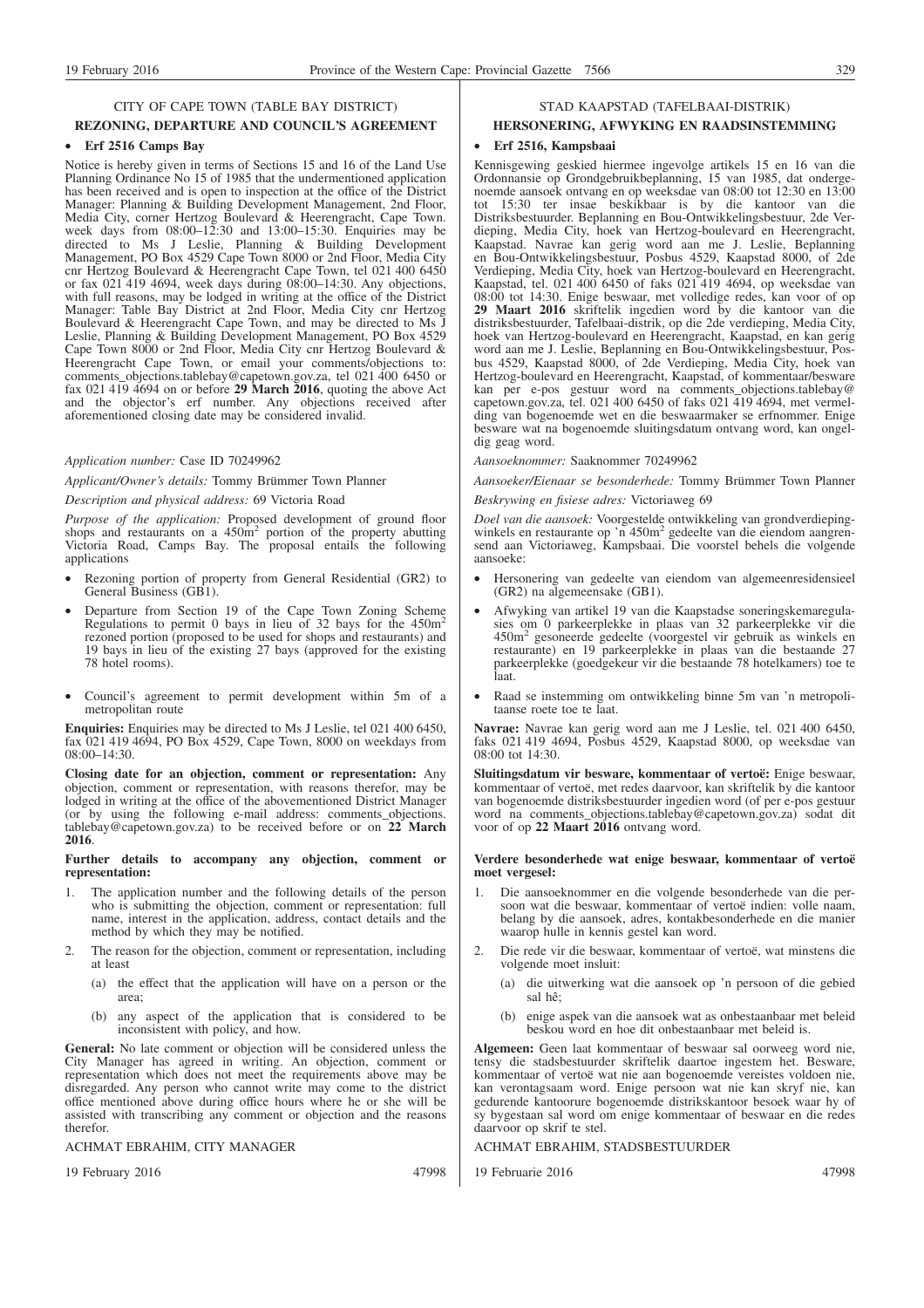#### **REMOVAL OF RESTRICTIONS AND PERMANENT DEPARTURE**

#### • **Erf 2078, 9 Braemar Road, Oranjezicht**

Notice is hereby given in terms of section 81 of the City of Cape Town Municipal Planning By-Law, 2015 that the application mentioned below has been received and is open to inspection at the office of the District manager at Media City Building, 2nd Floor, cnr Heerengracht and Hertzog Boulevard Cape Town, 8001

*Applicant:* Andrew Pratt Town Planning

*Application number:* 70277705

*Description and Physical Address:* 9 Braemar Road, Oranjezicht

*Nature of application:* Removal of title deed conditions (Conditions C.I.I(d) and C.I.I(e)(i)(ii)(iii)) applicable to Erf 2078 Oranjezicht to enable extensions to the existing dwelling on the property. The restrictions refer to encroachment of the building for Erf 2078.

The following departures are required from the City of Cape Town Development Management Scheme.

- From Item  $22(f)(iii)$ : To permit a garage to be 1.41m in lieu of 5.0m from street boundary.
- From Item 22(d): To permit a building to be 1.49m in lieu of 3.0m from north western common boundary.

**Enquiries:** Enquiries may be directed to Asanda Solombela, Media City Building, 2nd Floor, cnr Heerengracht and Hertzog Boulevard Cape Town, 8001, 021 400 6609 or fax on 021 419 4694 on weekdays from 08:00–14:30.

**Closing date for an objection, comment or representation:** Any objection, comment or representation, with reasons therefor, may be lodged in writing at the office of the abovementioned District Manager (or by using the following e-mail address: comments\_objections. tablebay@capetown.gov.za) to be received before or on **22 March 2016**.

**Further details to accompany any objection, comment or representation:** 1) The application number and the following details of the person who is submitting the objection, comment or representation: full name, interest in the application, address, contact details and the method by which they may be notified. 2) The reason for the objection, comment or representation, including at least:—a) the effect that the application will have on a person or the area; b) any aspect of the application that is considered to be inconsistent with policy, and how.

**General:** No late comment or objection will be considered unless the City Manager has agreed in writing. An objection, comment or representation which does not meet the requirements above may be disregarded. Any person who cannot write may come to the district office mentioned above during office hours where he or she will be assisted with transcribing any comment or objection and the reasons therefor.

ACHMAT EBRAHIM, CITY MANAGER

19 February 2016 47999

#### STAD KAAPSTAD (TAFELBAAI-DISTRIK)

#### **OPHEFFING VAN BEPERKINGS EN PERMANENTE AFWYKING**

#### • **Erf 2078, Braemarweg 9, Oranjezicht**

Kennisgewing geskied hiermee ingevolge artikel 81 van die Stad Kaapstad se Munisipale Beplanningsverordening, 2015, dat ondergenoemde aansoek ontvang is en ter insae beskikbaar is by die kantoor van die distriksbestuurder by Media City-gebou, 2de verdieping, hoek van Heerengracht en Hertzog-boulevard, Kaapstad 8001.

*Aansoeker:* Andrew Pratt Stadsbeplanning

*Aansoeknommer:* 70277705

*Beskrywing en fisiese adres:* Braemarweg 9, Oranjezicht

*Aard van aansoek:* Opheffing van titelaktevoorwaardes (voorwaardes C.I.I(d) en C.I.I(e)(i)(ii)(iii)) van toepassing op Erf 2078, Oranjezicht, om aanbouings aan die bestaande woning op die eiendom moontlik te maak. Die beperkings verwys na oorskryding van die gebou vir erf 2078.

Die volgende afwykings van die Stad Kaapstad se Ontwikkelingsbestuurskema word vereis:

- Van item  $22(f)(iii)$ : Om toe te laat dat 'n motorhuis 1.41m in plaas van 5.0 van die straatgrens kan wees.
- Van item 22(d): Om toe te laat dat 'n gebou 1.49m in plaas van 3.0m van die noordwestelike gemeenskaplike grens kan wees.

**Navrae:** Navrae kan gerig word aan Asanda Solombela, Media Citygebou, 2de verdieping, hoek van Heerengracht en Hertzog-boulevard, Kaapstad 8001, tel. 021 400 6609 of faks 021 419 4694 op weeksdae van 08:00 tot 14:30.

**Sluitingsdatum vir besware, kommentaar of vertoë:** Enige beswaar, kommentaar of vertoë, met redes daarvoor, kan skriftelik by die kantoor van bogenoemde distriksbestuurder ingedien word (of per e-pos gestuur word na comments\_objections.tablebay@capetown.gov.za) sodat dit voor of op **22 Maart 2016** ontvang word.

**Verdere besonderhede wat enige beswaar, kommentaar of vertoë moet vergesel:** 1) Die aansoeknommer en die volgende besonderhede van die persoon wat die beswaar, kommentaar of vertoë indien: volle naam, belang by die aansoek, adres, kontakbesonderhede en die manier waarop hulle in kennis gestel kan word. 2) Die rede vir die beswaar, kommentaar of vertoë, wat minstens die volgende moet insluit:—a) die uitwerking wat die aansoek op 'n persoon of die gebied sal hê; b) enige aspek van die aansoek wat as onbestaanbaar met beleid beskou word en hoe dit onbestaanbaar met beleid is.

**Algemeen:** Geen laat kommentaar of beswaar sal oorweeg word nie, tensy die stadsbestuurder skriftelik daartoe ingestem het. Besware, kommentaar of vertoë wat nie aan bogenoemde vereistes voldoen nie, kan verontagsaam word. Enige persoon wat nie kan skryf nie, kan gedurende kantoorure bogenoemde distrikskantoor besoek waar hy of sy bygestaan sal word om enige kommentaar of beswaar en die redes daarvoor op skrif te stel.

ACHMAT EBRAHIM, STADSBESTUURDER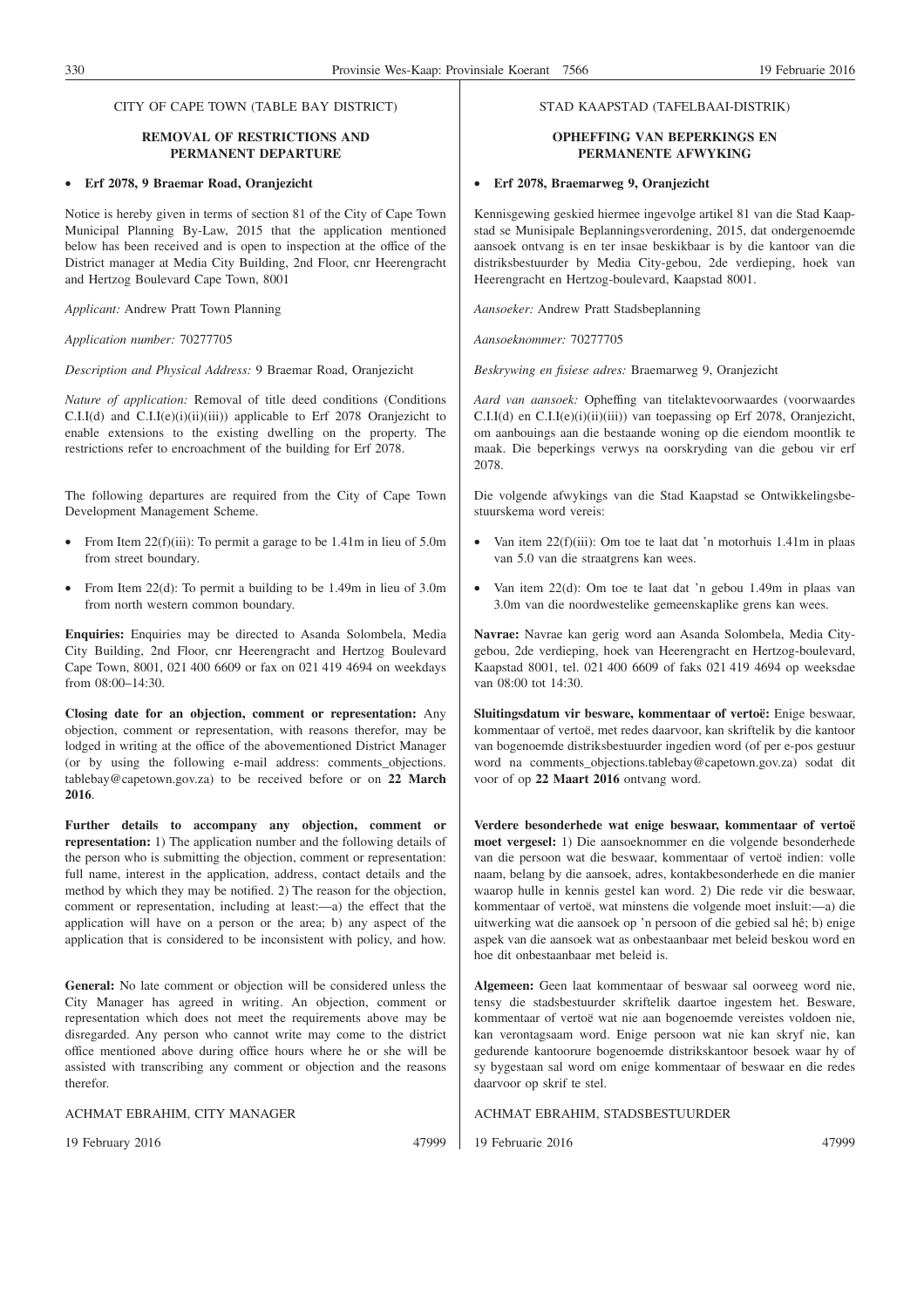#### **REMOVAL OF RESTRICTIONS AND PERMANENT DEPARTURE**

#### • **Erf 2346, 19 St James Street, Vredehoek**

Notice is hereby given in terms of section 81 of the City of Cape Town Municipal Planning By-Law, 2015 that the application mentioned below has been received and is open to inspection at the office of the District manager at Media City Building, 2nd Floor, cnr Heerengracht and Hertzog Boulevard Cape Town, 8001.

*Applicant:* Bronwyn Oosthuizen (on behalf of Zeleon Properties (Pty) Ltd/Leon Singer)

*Application number:* 70273493

*Description and Physical Address:* 19 St James Street, Vredehoek

*Nature of application:* Removal of restriction title conditions (Conditions A.3 and A.4) applicable to Erf 2346, 19 St James Street, Vredehoek, to enable the owners to allow alterations and additions to the existing building (Block of Flats) on the subject property. The street building line and built upon restriction will be encroached.

The following departures are required from the City of Cape Town Development Management Scheme:

- Item on  $41(e)$ : To permit the building to be setback 1.5m in lieu of 4.5m from rear boundary.
- Item on  $41(e)$ : To permit the building to be setback 3.6m in lieu of 4.5m from the east common boundary.
- Item on  $41(e)$ : To permit the building to be setback  $4.1m$  in lieu of 4.5m from the west common boundary.

**Enquiries:** Enquiries may be directed to Tinus Nyelele, Media City Building, 2nd Floor, cnr Heerengracht and Hertzog Boulevard Cape Town, 8001, 021 400 6455 or fax 021 419 4694 on weekdays from 08:00–14:30.

**Closing date for an objection, comment or representation:** Any objection, comment or representation, with reasons therefor, may be lodged in writing at the office of the abovementioned District Manager (or by using the following e-mail address: comments\_objections. tablebay@capetown.gov.za) to be received before or on **22 March 2016**.

**Further details to accompany any objection, comment or representation:** 1) The application number and the following details of the person who is submitting the objection, comment or representation: full name, interest in the application, address, contact details and the method by which they may be notified. 2) The reason for the objection, comment or representation, including at least:—a) the effect that the application will have on a person or the area; b) any aspect of the application that is considered to be inconsistent with policy, and how.

**General:** No late comment or objection will be considered unless the City Manager has agreed in writing. An objection, comment or representation which does not meet the requirements above may be disregarded. Any person who cannot write may come to the district office mentioned above during office hours where he or she will be assisted with transcribing any comment or objection and the reasons therefor.

ACHMAT EBRAHIM, CITY MANAGER

19 February 2016 61001

#### STAD KAAPSTAD (TAFELBAAI-DISTRIK)

#### **OPHEFFING VAN BEPERKINGS EN PERMANENTE AFWYKING**

#### • **Erf 2346, St Jamesstraat 19, Vredehoek**

Kennisgewing geskied hiermee ingevolge artikel 81 van die Stad Kaapstad se Munisipale Beplanningsverordening, 2015, dat ondergenoemde aansoek ontvang is en ter insae beskikbaar is by die kantoor van die distriksbestuurder by Media City-gebou, 2de verdieping, hoek van Heerengracht en Hertzog-boulevard, Kaapstad 8001.

*Aansoeker:* Bronwyn Oosthuizen (namens Zeleon Properties (Edms) Bpk/Leon Singer)

*Aansoeknommer:* 70273493

*Beskrywing en fisiese adres:* St Jamesstraat 19, Vredehoek

*Aard van aansoek:* Opheffing van beperkende titelvoorwaardes (voorwaardes A.3 en A.4) van toepassing op Erf 2346, St Jamesstraat 19, Vredehoek, om die eienaars in staat te stel om verbouing- en aanbouingswerk aan die bestaande gebou (woonstelblok) op die betrokke eiendom aan te bring. Die straatboulynbeperking en beboudebeperking sal oorskry word.

Die volgende afwykings van die Stad Kaapstad se Ontwikkelingsbestuurskema word vereis:

- Item 41(e): Om toe te laat dat die gebou 1.5m in plaas van 4.5m van die agterste grens teruggeset word.
- Item 41(e): Om toe te laat dat die gebou 3.6m in plaas van 4.5m van die oostelike gemeenskaplike grens teruggeset word.
- Item 41(e): Om toe te laat dat die gebou 4.1m in plaas van 4.5m van die westelike gemeenskaplike grens teruggeset word.

**Navrae:** Navrae kan gerig word aan Tinus Nyelele, Media City-gebou, 2de verdieping, hoek van Heerengracht en Hertzog-boulevard, Kaapstad 8001, tel. 021 400 6455 of faks 021 419 4694 op weeksdae van 08:00 tot 14:30.

**Sluitingsdatum vir besware, kommentaar of vertoë:** Enige beswaar, kommentaar of vertoë, met redes daarvoor, kan skriftelik by die kantoor van bogenoemde distriksbestuurder ingedien word (of per e-pos gestuur word na comments\_objections.tablebay@capetown.gov.za) sodat dit voor of op **22 Maart 2016** ontvang word.

**Verdere besonderhede wat enige beswaar, kommentaar of vertoë moet vergesel:** 1) Die aansoeknommer en die volgende besonderhede van die persoon wat die beswaar, kommentaar of vertoë indien: volle naam, belang by die aansoek, adres, kontakbesonderhede en die manier waarop hulle in kennis gestel kan word. 2) Die rede vir die beswaar, kommentaar of vertoë, wat minstens die volgende moet insluit: a) die uitwerking wat die aansoek op 'n persoon of die gebied sal hê; b) enige aspek van die aansoek wat as onbestaanbaar met beleid beskou word en hoe dit onbestaanbaar met beleid is.

**Algemeen:** Geen laat kommentaar of beswaar sal oorweeg word nie, tensy die stadsbestuurder skriftelik daartoe ingestem het. Besware, kommentaar of vertoë wat nie aan bogenoemde vereistes voldoen nie, kan verontagsaam word. Enige persoon wat nie kan skryf nie, kan gedurende kantoorure bogenoemde distrikskantoor besoek waar hy of sy bygestaan sal word om enige kommentaar of beswaar en die redes daarvoor op skrif te stel.

ACHMAT EBRAHIM, STADSBESTUURDER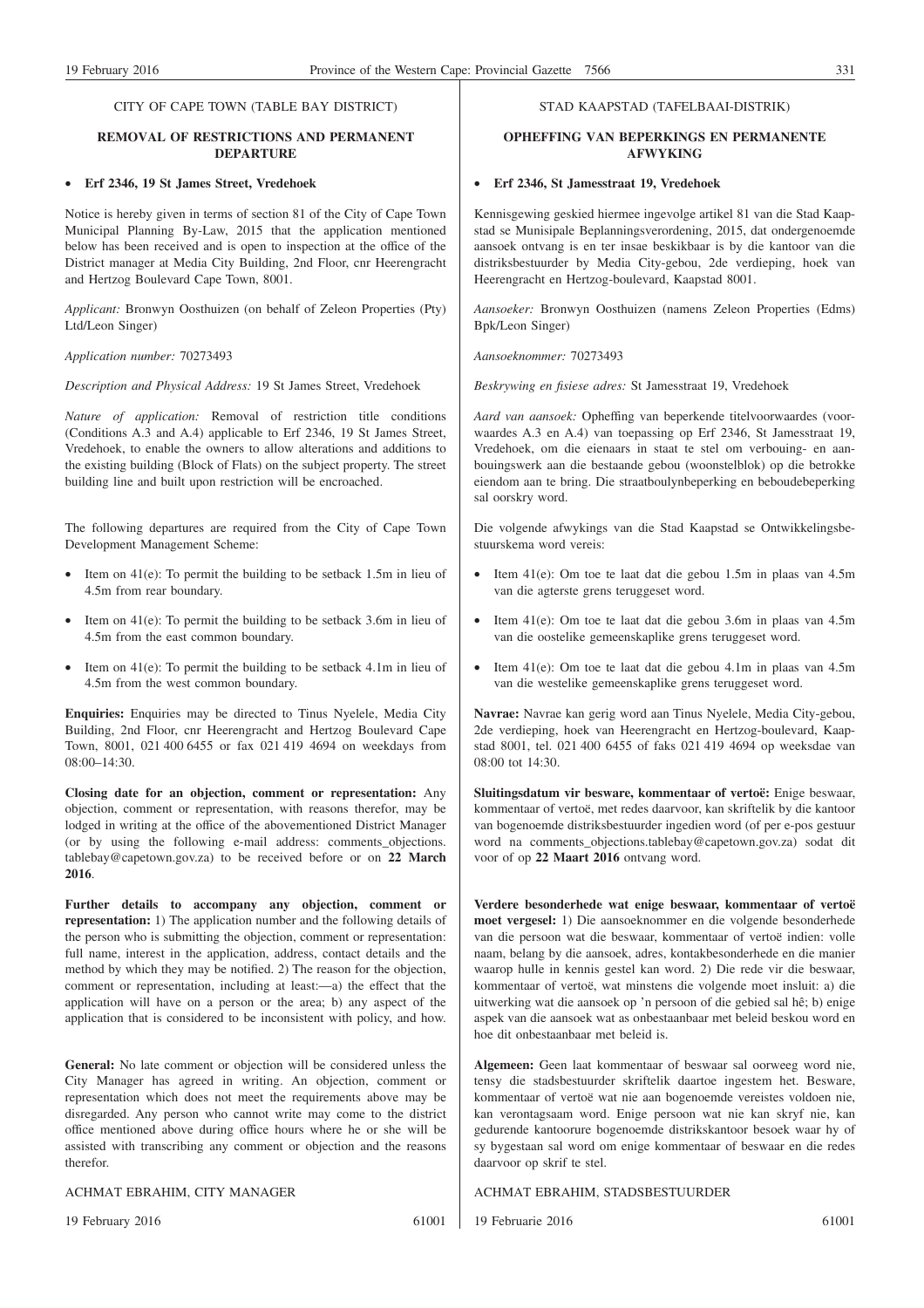#### **REMOVAL, AMENDMENT OF RESTRICTIONS, COUNCIL'S APPROVAL AND DEPARTURES**

#### • **Erf 666 Camps Bay, 55 Strathmore Road** *(second placement)*

Notice is hereby given in terms of Section 3(6) of the Removal of Restrictions Act No. 84 of 1967, Section 15 of the Land Use Planning Ordinance No. 15 of 1985 and Section 2.2.1 of the Cape Town Zoning Scheme Regulations that the undermentioned application has been received and is open to inspection at the office of the District Manager: Planning & Building Development Management, 2nd Floor, Media City Building, corner Hertzog Boulevard & Heerengracht, Cape Town. The application is also open to inspection at the office of the Director: Integrated Environmental Management, Department of Environmental Affairs & Development Planning, Provincial Government of the Western Cape at the Utilitas Building, 1 Dorp Street, Cape Town week days from 08:00–12:30 and 13:00–15:30. Telephonic enquiries in this regard may be made at Gerhard van Lille, tel 021 483 4589 and also fax to said Directorate, 021 483 3098. Enquiries may also be directed to Kajabo Ngendahimana, Planning & Building Development Management, PO Box 4529 Cape Town 8000 or 2nd Floor, Media City Building, cnr Hertzog Boulevard & Heerengracht Cape Town, tel 021 400 6457 or fax 021 419 4694, week days during 08:00–14:30. Any objections, with full reasons, may be lodged in writing at the office of the abovementioned Director: Integrated Environmental Management, Department of Environmental Affairs & Development Planning at Private Bag X9086, Cape Town, 8000 with a copy thereof submitted to the District Manager: Table Bay District at 2nd Floor, Media City Building, cnr Hertzog Boulevard & Heerengracht Cape Town, and may be directed to Kajabo Ngendahimana, Planning & Building Development Management, PO Box 4529 Cape Town 8000 or 2nd Floor, Media City Building, cnr Hertzog Boulevard & Heerengracht Cape Town, or email your comments/objections to comments\_objections.tablebay@capetown.gov.za or fax 021 419 4694 on or before 29 March 2016, quoting the above Act and Ordinance and the objector's name, erf number, address, telephone number and email. Any objections received after aforementioned closing date may be considered invalid.

*Applicant:* Tommy Brummer Town Planners

*Case Id:* 70250131

#### *Nature of application:*

Amendment of restrictive title conditions applicable to Erf 666, No 55 Strathmore Road, Camps Bay, to enable the owner to erect a second dwelling. The built-upon and building line restrictions will be encroached.

The application includes the approval of Council in terms of Section 6.2.3 read with Section 8.1.4 of the Cape Town Zoning Scheme Regulations to erect a second dwelling on the property and the following departure applications:

- Departure from Section 5.1.2(c)(i) to permit the maximum heights from the base levels to the wall plates and top of roofs, for the three divisions, to be as follows:
	- Vertical division 1: A wall plate height of 10.5m in lieu of 9m.
	- Vertical division 2: A wall plate height of 10.5m in lieu of 9m, and the top of roof to be 11.75m in lieu of 11m.
	- Vertical division 3: A wall plate height of 10m in lieu of 9m.
- Departure from Section 5.1.2(d) to permit the proposed domestic staff quarters on the ground storey and the building (swimming pool) on the first storey, to be 1.26m in lieu of 3,5m, from the street boundary (Strathmore Road).
- Departure from Section 5.1.2(f)(iii) to permit the proposed garage to be setback 3.5m in lieu of 5.0m from the street boundary (Strathmore Road).

If your objection is not submitted at the above address or fax on or before the closing date it may be disregarded. If you are not in position to provide a written objection or presentation you may by appointment, during office hours request a staff member to assist you with the transcription of your objection or presentation.

Any enquiries in the above regard should be directed to Kajabo Ngendahimana, tel 021 400 6457.

ACHMAT EBRAHIM, CITY MANAGER

19 February 2016 61002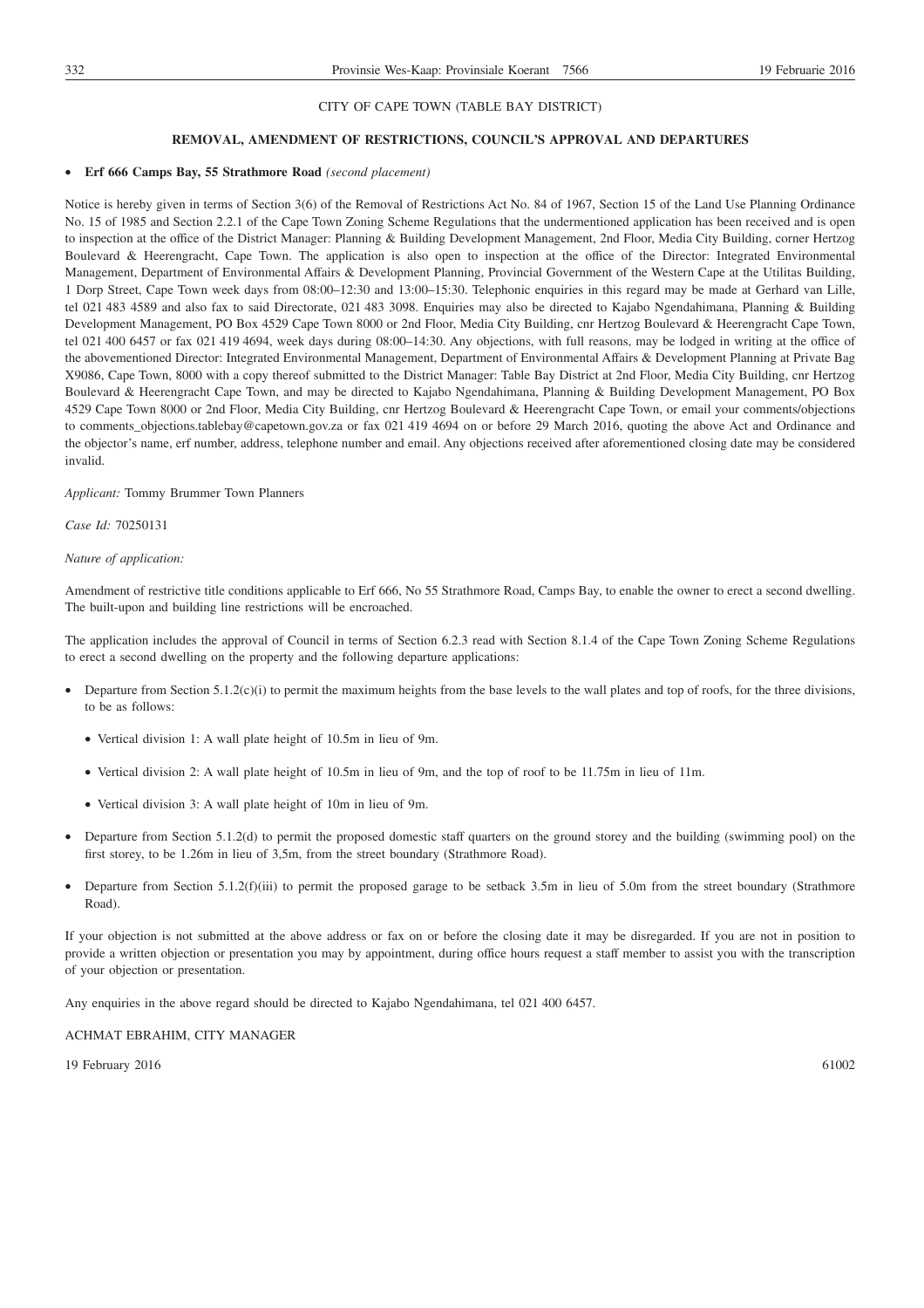#### STAD KAAPSTAD (TAFELBAAI-DISTRIK)

#### **OPHEFFING EN WYSIGING VAN BEPERKINGS, RAADSGOEDKEURING EN AFWYKINGS**

#### • **Erf 666, Kampsbaai, Strathmoreweg 55** *(tweede plasing)*

Kennisgewing geskied hiermee ingevolge artikel 3(6) van die Wet op die Opheffing van Beperkings (Wet 84 van 1967), artikel 15 van die Ordonnansie op Grondgebruikbeplanning (Ordonnansie 15 van 1985) en artikel 2.2.1 van die Kaapstadse soneringskemaregulasies dat onderstaande aansoek ontvang en weeksdae tussen 08:00 en 12:30 en 13:00 en 15:30 ter insae beskikbaar is by die kantoor van die distriksbestuurder, beplanning- en bou-ontwikkelingsbestuur, tweede verdieping, Media City-gebou, h.v. Hertzog-boulevard en Heerengracht, Kaapstad. Die aansoek is ook weeksdae tussen 08:00 en 12:30 en 13:00 en 15:30 ter insae beskikbaar by die kantoor van die direkteur, geïntegreerde omgewingsbestuur, departement van omgewingsake en ontwikkelingsbeplanning, Wes-Kaapse regering, Utilitas-gebou, Dorpstraat 1, Kaapstad. Navrae in dié verband kan gerig word aan Gerhard van Lille, tel. 021 483 4589 of gefaks word na die genoemde direktoraat by faksnommer 021 483 3098. Navrae kan weeksdae tussen 08:00 en 14:30 gerig word aan Kajabo Ngendahimana, beplanning en bou-ontwikkelingsbestuur, Posbus 4529, Kaapstad 8000 of tweede verdieping, Media City-gebou, h.v. Hertzog-boulevard en Heerengracht, Kaapstad, tel. 021 400 6457 of faks 021 419 4694. Enige besware, met volledige redes daarvoor, kan skriftelik aan die kantoor van bogenoemde direkteur, geïntegreerde omgewingsbestuur, departement van omgewingsake en ontwikkelingsbeplanning, Privaatsak X9086, Kaapstad 8000 gerig word en 'n afskrif daarvan moet by die distriksbestuurder, Tafelbaaidistrik, tweede verdieping, Media City-gebou, h.v. Hertzog-boulevard en Heerengracht, Kaapstad ingedien word en kan gerig word aan Kajabo Ngendahimana, beplanning en bou-ontwikkelingsbestuur, Posbus 4529, Kaapstad 8000 of tweede verdieping, Media City-gebou, h.v. Hertzog-boulevard en Heerengracht, Kaapstad, of stuur u kommentaar/besware na comments\_objections.tablebay@capetown.gov.za of faks 021 419 4694, met vermelding van bovermelde wetgewing en die beswaarmaker se erf- en telefoonnommer, pos- en e-posadres. Enige besware wat na die sluitingsdatum ontvang word, kan ongeldig geag word.

*Aansoeker:* Tommy Brummer Stadsbeplanners

*Saaknommer:* 70250131

#### *Aard van aansoek:*

Wysiging van beperkende titelvoorwaardes van toepassing op erf 666, Strathmoreweg 55, Kampsbaai om die eienaar in staat te stel om 'n tweede woning op te rig. Die beboude- en boulynbeperkings sal oorskry word.

Die aansoek behels ook die Raad se goedkeuring ingevolge artikel 6.2.3 saamgelees met artikel 8.1.4 van die Kaapstadse soneringskemaregulasies om 'n tweede woning op die eiendom op te rig en die volgende aansoeke om afwyking:

- Afwyking van artikel 5.1.2(c)(i) om die maksimumhoogte vanaf die basisvlak tot die muurplate en bopunt van die dak van elk van die drie afdelings soos volg toe te laat:
	- Vertikale afdeling 1: 'n Muurplaathoogte van 10.5m in plaas van 9m.
	- Vertikale afdeling 2: 'n Muurplaathoogte van 10.5m in plaas van 9m en die bopunt van die dak 11.75m in plaas van 11m.
	- Vertikale afdeling 3: 'n Muurplaathoogte van 10m in plaas van 9m.
- Afwyking van artikel 5.1.2(d) om toe te laat dat die beoogde kwartiere vir huishoudelike personeel op die grondvloer en die gebou (swembad) op die eerste vloer 1.26m in plaas van 3.5m vanaf die straatgrens (Strathmoreweg) geleë is.
- Afwyking van artikel 5.1.2(f)(iii) om toe te laat dat die beoogde motorhuis 'n terugsetting van 3.5m in plaas van 5.0m vanaf die straatgrens het (Strathmoreweg).

Indien u beswaar nie voor of op die sluitingsdatum aan bogenoemde adres of faksnommer gestuur word nie, kan dit buite rekening gelaat word. Indien u nie 'n skriftelike beswaar of vertoë kan voorlê nie, kan u volgens afspraak gedurende kantoorure 'n personeellid versoek om u behulpsaam te wees met die skryf van u beswaar of vertoë. Enige navrae in bogenoemde verband moet gerig word aan Kajabo Ngendahimana, tel. 021 400 6457.

#### ACHMAT EBRAHIM, STADSBESTUURDER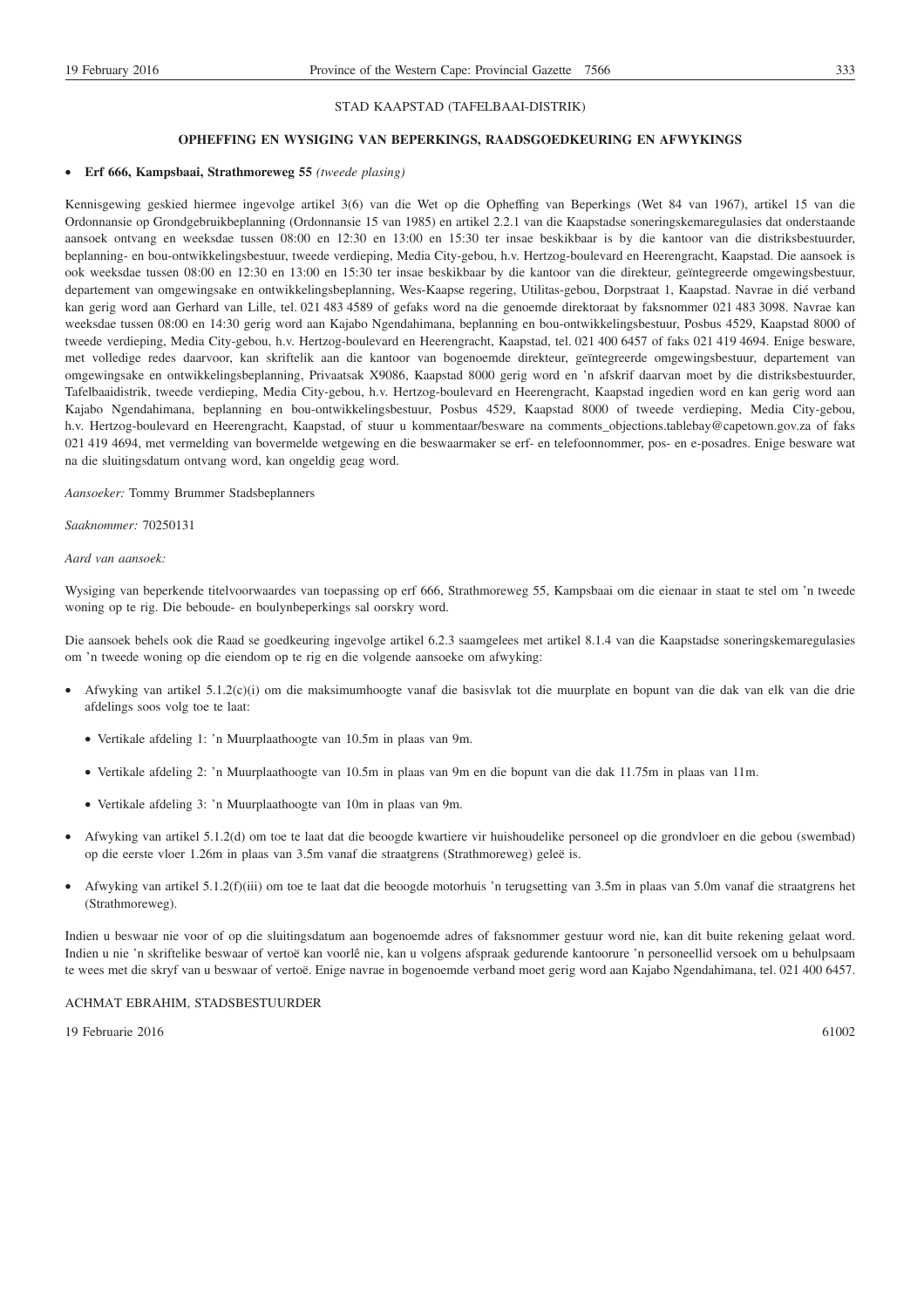#### **UKUSUSWA, UKULUNGISWA KWEZITHINTELO, IMVUME YEBHUNGA NOKUTYESHELA IMIQATHANGO YOKUSETYENZISWA KOMHLABA**

#### • **Isiza 666 eCamps Bay, 55 Strathmore Road** *(sikhutshwa okwesibini)*

Kukhutshwa isaziso ngokwemigaqo yeCandelo 3(6) loMthetho wokuSuswa kweZithintelo Nomb. 84 ka-1967, iCandelo le-15 loMmiselo wokuCwangciswa kokuSetyenziswa koMhlaba Nomb. 15 ka-1985 neCandelo 2.2.1 leMiqathango yeNkqubo yokuCandwa koMhlaba eKapa sokuba esi sicelo sikhankanywe ngezantsi sifunyenwe kwaye sivulelekile ukuba siphengululwe kwi-ofisi yoMphathi weSithili: uCwangciso noLawulo kuPhuhliso lweZakhiwo, uMgangatho we-2, kwiSakhiwo iMedia City, kwikona ye-Hertzog Boulevard ne-Heerengracht, eKapa. Esi sicelo sikwavulelekile ukuba siphengululwe kwi-ofisi yoMlawuli: uLawulo oluHlangeneyo kokuSingqongileyo, iSebe leMicimbi yokuSingqongileyo noCwangciso loPhuhliso, uRhulumente wePhondo leNtshona Koloni kwiSakhiwo i-Utilitas, 1 Dorp Street, eKapa phakathi evekini ukususela ngentsimbi ye-08:00–12:30 nangentsimbi yoku-13:00–15:30. Imibuzo ngomnxeba malunga noku ingajoliswa ku-Gerhard van Lille, umnxeba: 021 483 4589 nangefeksi kwiCandelo loLawulo elikhankanyiweyo, 021 483 3098. Kananjalo imibuzo ingajoliswa ku-Kajabo Ngendahimana, icandelo loCwangciso noLawulo kuPhuhliso lweZakhiwo, PO Box 4529 Cape Town 8000 okanye kuMgangatho we-2, iSakhiwo iMedia City, kwikona ye-Hertzog Boulevard ne-Heerengracht eKapa, umnxeba: 021 400 6457 okanye ngefeksi kwa-021 419–4694, phakathi evekini ukususela ngentsimbi ye-08:00–14:30. Nayiphi inkcaso, enezizathu ezivakalayo, ingenziwa ngokubhaliweyo kwi-ofisi yoMlawuli okhankanywe ngentla: icandelo loLawulo ngokuHlangeneyo kokuSingqongileyo, iSebe leMicimbi yokuSingqongileyo noCwangciso loPhuhliso kwa-Private Bag X9086, Cape Town, 8000 kwaye ikopi mayingeniswe kuMphathi weSithili: iSithili sase-Table Bay kuMgangatho we-2, kwiSakhiwo iMedia City, kwikona ye-Hertzog Boulevard ne-Heerengracht, eKapa, kananjalo ingathunyelwa naku-Kajabo Ngendahimana, uCwangciso noLawulo kuPhuhliso lweZakhiwo, PO Box 4529 Cape Town 8000 okanye kuMgangatho we-2, kwiSakhiwo iMedia City, kwikona ye-Hertzog Boulevard ne-Heerengracht, eKapa, okanye uthumele izimvo/inkcaso yakho nge-imeyile ku-comments\_objections.tablebay@capetown.gov.za okanye ngefeksi kwa-021 419 4694 ngomhla okanye phambi **kowama-29 Matshi 2016**, ucaphula lo Mthetho noMmiselo ungentla negama lomchasi, inombolo yesiza, idilesi, inombolo yomnxeba ne-imeyile. Nayiphi na inkcaso efunyenwe emva kwalo mhla wokuvala ukhankanywe ngentla ingathatywthwa njengengekho mthethweni.

*Umfaki-sicelo:* Tommy Brummer Town Planners

*Isalathiso somcimbi:* 70250131

#### *Uhlobo lwesicelo:*

Ukulungiswa kwemiqathango ethintelayo yetayitile emiselwe kwiSiza 666, Nomb 55 Strathmore Road, eCamps Bay, ukuze umnini akwazi ukwakha isakhiwo sokuhlala sesibini. Kuza kungenelelwa kwizithintelo zomda wesakhiwo neziseko ekwakhelwe kuzo.

Esi sicelo siquka ukuphunyezwa kweBhunga ngokwemigaqo yeCandelo 6.2.3 elifundwa neCandelo 8.1.4 leMiqathango yeNkqubo yokuCandwa koMhlaba eKapa ukuze kwakhiwe isakhiwo sokuhlala sesibini kule propati kunye nezi zicelo zilandelayo zokutyeshela imiqathango yokusetyenziswa komhlaba:

- Ukutyeshela imiqathango yeCandelo 5.1.2(c)(i) ukuvumela ubukhulu bomphakamo ukusuka kumanqanaba asezantsi ukuya kumaplanga azizixhasi zodonga nangaphezu kophahla, kumacandelo amathathu, bube ngolu hlobo lulandelayo:
	- Ukwahlulwa ngokuthe nkqo 1: Umphakamo weplanga elisisixhasi sodonga oyi-10.5m endaweni ye-9m.
	- Ukwahlulwa ngokuthe nkqo 2: Umphakamo wamaplanga asisixhasi sodonga oyi-10.5m endaweni ye-9m, nangaphezu kophahla ube yi-11.75m endaweni ye-11m.
	- Ukwahlulwa ngokuthe nkqo 3: Umphakamo weplanga elisisixhasi sodonga oyi-10m endaweni ye-9m.
- Ukutyeshela imiqathango yeCandelo 5.1.2(d) ukuvumela ukwakhiwa kwamagumbi acetywayo abasebenzi basekhaya kumgangatho osezantsi kunye nesakhiwo (iqula lokudada) kumgangatho wokuqala, sibe yi-1.26m endaweni ye-3.5m, ukusuka kumda ongasesitalatweni (Strathmore Road).
- Ukutyeshela imiqathango yeCandelo 5.1.2(f)(iii) ukuvumela ukuba igaraji ecetywayo icuthwe nge-3,5m endaweni ye-5,0m ukusuka kumda ongasesitalatweni (Strathmore Road).

Ukuba inkcaso yakho ayingeniswanga kule dilesi okanye ifeksi engentla ngomhla okanye phambi komhla wokuvala ingangananzwa. Ukuba wukho kwimeko yokunikezela ngenkcaso okanye unikezelo-nkcaza olubhaliweyo uvumelekile ukwenza idinga, ngamaxesha omsebenzi ucele ilungu labasebenzi ukuba likuncedise ekukhupheleni inkcaso okanye unikezelo-nkcaza lwakho.

Nayiphi na imibuzo ephathelene noku kungentla mayijoliswe ku-Kajabo Ngendahimana,

#### ACHMAT EBRAHIM, CITY MANAGER

19 kweyoMdumba 2016 61002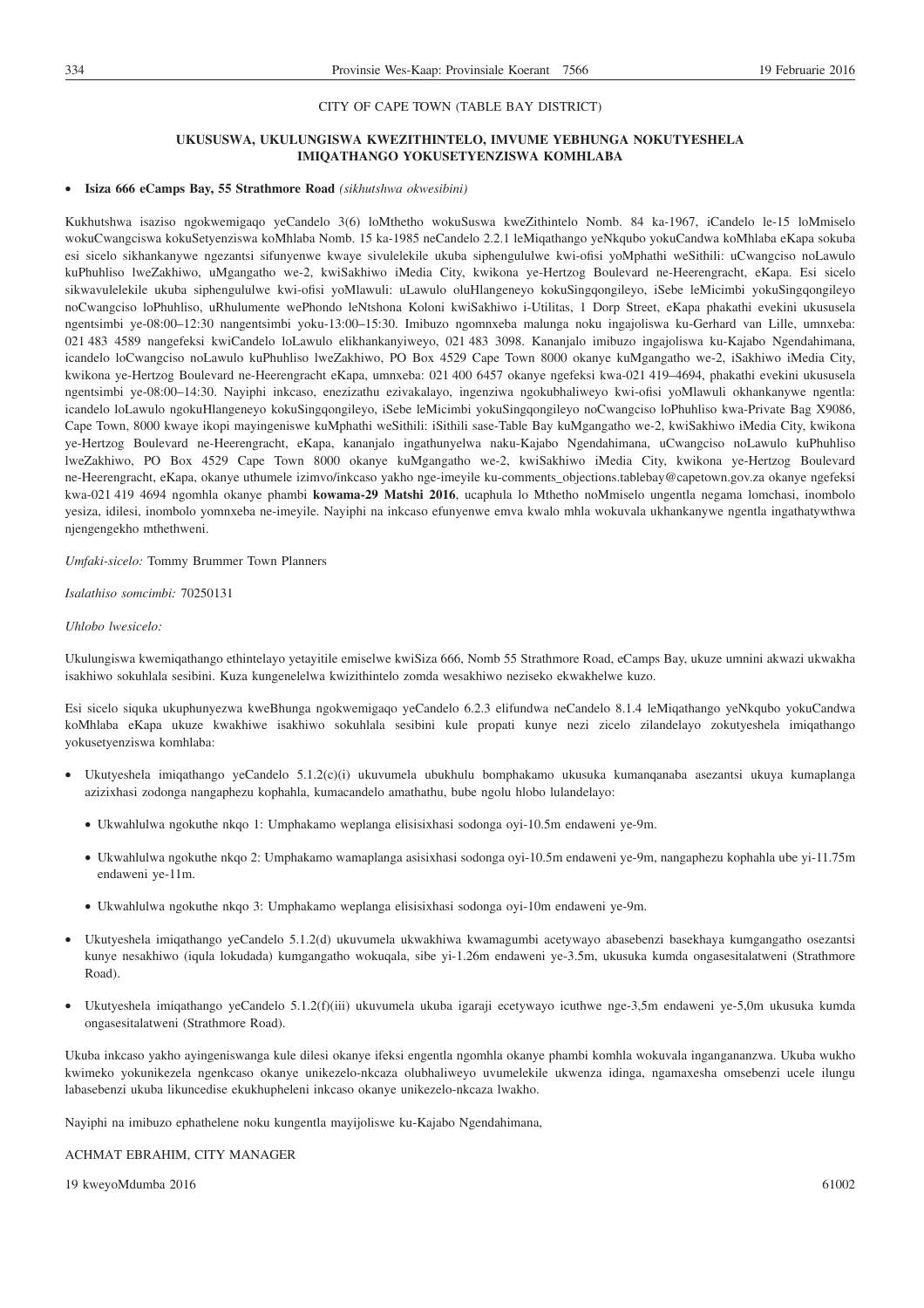#### CITY OF CAPE TOWN (TYGERBERG DISTRICT)

#### **REMOVAL OF RESTRICTIVE CONDITIONS**

#### • **Erf 1583, Kuils River (Stellenbosch), 19 Marais Street, Klipdam** *(second placement)*

Notice is hereby given in terms of section 81 of the City of Cape Town Municipal Planning By-Law, 2015 that the application mentioned below has been received and is open to inspection at the office of the District manager at Parow Administrative Building, cnr Voortrekker Road and Tallent Street, Parow, 7500

*Application number:* 70279958

#### *Applicant/Owner's details:* Jacobus Fourie Olivier

*Description and physical address:* 19 Marais Street, Klipdam, Kuilsrivier

*Purpose of the application:* Removal of restrictive conditions 4(b), (c) and (d) held in Deed of Transfer T66979/2015 and temporary land use departure in order to use the single residential zoned property for office and related purposes by a sheriff of the court.

**Enquiries:** Enquiries may be directed to Jacques Loots, Parow Administrative Building, cnr Voortrekker Road and Tallent Street, Parow, 7500, 021 444 7508 on weekdays from 08:00–14:30.

**Closing date for an objection, comment or representation:** Any objection, comment or representation, with reasons therefor, may be lodged in writing at the office of the abovementioned District Manager (or by using the following e-mail address: comments objections.tygerberg@ capetown.gov.za) to be received before or on **14 March 2016**.

Further details to accompany any objection, comment or representation: 1) The application number and the following details of the person who is submitting the objection, comment or representation: full name, interest in the application, address, contact details and the method by which they may be notified. 2) The reason for the objection, comment or representation, including at least:—a) the effect that the application will have on a person or the area; b) any aspect of the application that is considered to be inconsistent with policy, and how.

**General:** No late comment or objection will be considered unless the City Manager has agreed in writing. An objection, comment or representation which does not meet the requirements above may be disregarded. Any person who cannot write may come to the district office mentioned above during office hours where he or she will be assisted with transcribing any comment or objection and the reasons therefor.

#### ACHMAT EBRAHIM, CITY MANAGER

19 February 2016 61003

#### STAD KAAPSTAD (TYGERBERG-DISTRIK)

#### **OPHEFFING VAN BEPERKENDE VOORWAARDES**

#### • **Erf 1583 Kuilsrivier (Stellenbosch), Maraisstraat 19, Klipdam** *(tweede plasing)*

Kennisgewing geskied hiermee ingevolge artikel 81 van die Stad Kaapstad Verordening op Munisipale Beplanning, 2015 dat onderstaande aansoek ontvang en ter insae beskikbaar is by die kantoor van die distriksbestuurder, Parow-administratiewe gebou, h.v. Voortrekkerweg en Tallentstraat, Parow 7500.

#### *Aansoeknommer:* 70279958

*Aansoeker/eienaar se besonderhede:* Jacobus Fourie Olivier

*Beskrywing en straatadres:* Maraisstraat 19, Klipdam, Kuilsrivier

*Doel van die aansoek:* Opheffing van beperkende voorwaardes 4(b), (c) en (d) vervat in Transportakte T66979/2015 en tydelike grondgebruikafwyking ten einde die enkelresidensieel- gesoneerde eiendom vir kantoor- en verwante doeleindes vir 'n balju te gebruik.

**Navrae:** Navrae kan weeksdae tussen 08:00 en 14:30 gerig word aan Jacques Loots, Parow-administratiewe gebou, h.v. Voortrekkerweg en Tallentstraat, Parow 7500, tel. 021 444 7508.

**Sluitingsdatum vir 'n beswaar, kommentaar of vertoë:** Enige beswaar, kommentaar of vertoë, met redes daarvoor, kan skriftelik by die kantoor van bovermelde distriksbestuurder ingedien word, of per e-pos gestuur word na comments\_objections.tygerberg@capetown.gov.za en moet voor of op **14 Maart 2016** ontvang word.

**Verdere besonderhede wat enige beswaar, kommentaar of vertoë moet vergesel:** 1) Die aansoeknommer en die volgende besonderhede van die persoon wat die beswaar, kommentaar of vertoë indien: volle naam, belang in die aansoek, adres, kontakbesonderhede en die metode waarop hulle in kennis gestel kan word. 2) Die rede vir die beswaar, kommentaar of vertoë, insluitend ten minste—a) die uitwerking wat die aansoek op 'n persoon of die gebied sal hê; b) in watter opsig enige aspek van die aansoek geag strydig met beleid te wees.

**Algemeen:** Geen laat kommentaar of beswaar sal oorweeg word tensy die stadsbestuurder skriftelik daartoe ingestem het nie. 'n Beswaar, kommentaar of vertoë wat nie aan bovermelde vereistes voldoen nie, kan buite rekening gelaat word. Enige persoon wat nie kan skryf nie, kan bovermelde distrikskantoor gedurende kantoorure besoek waar hy of sy hulp sal ontvang met die skryf van enige kommentaar of beswaar, asook die redes daarvoor.

#### ACHMAT EBRAHIM, STADSBESTUURDER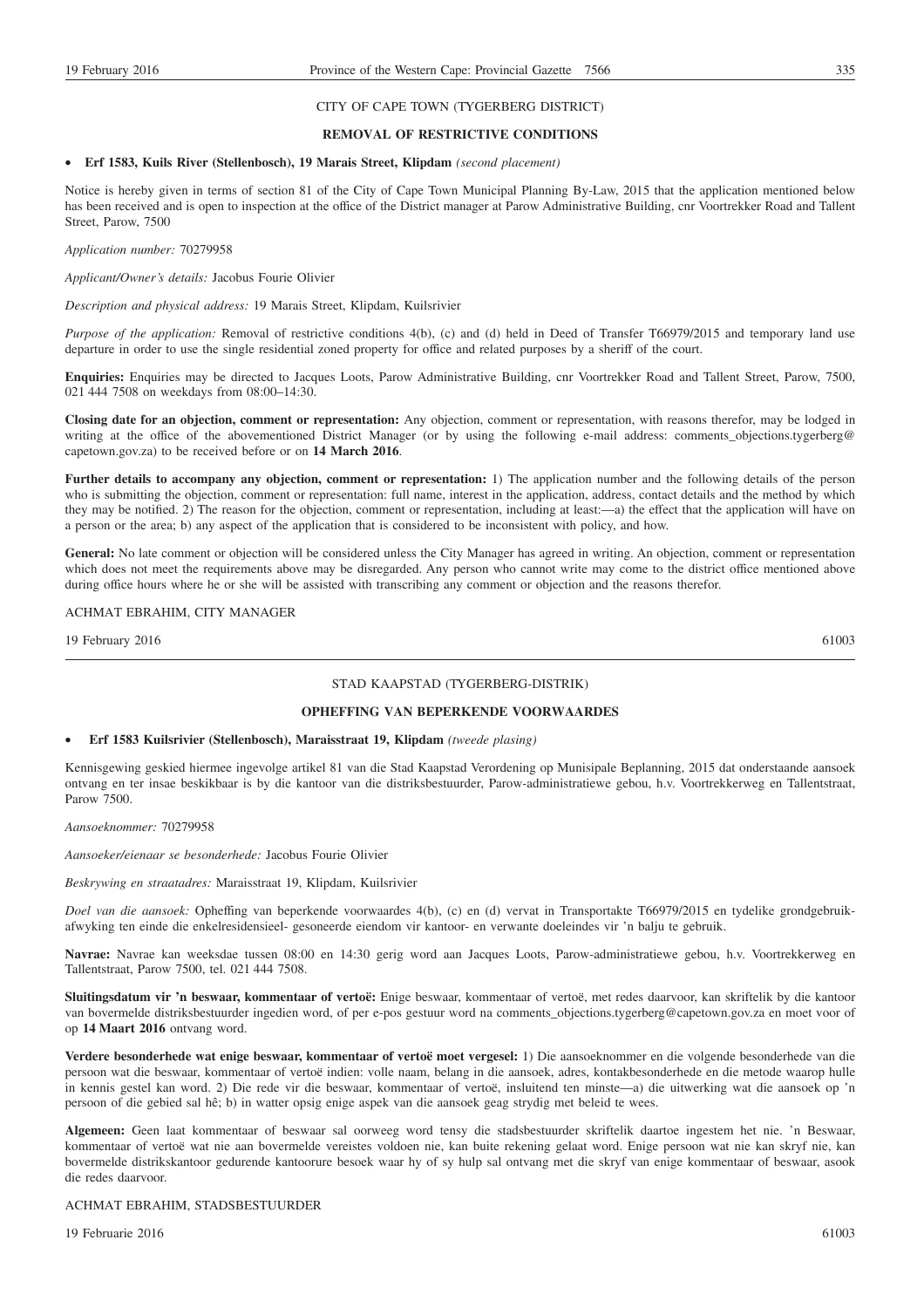#### CITY OF CAPE TOWN (TYGERBERG DISTRICT)

#### **UKUSUSWA KWEMIQATHANGO ETHINTELAYO**

#### • **Isiza 1583, eKuils River (Stellenbosch), 19 Marais Street, Klipdam** *(sikhutshwa okwesibini)*

Kukhutshwa isaziso ngokwemigaqo yecandelo lama-81 loMthetho kaMasipala woCwangciso loMasipala weSixeko saseKapa, 2015 sokuba esi sicelo sikhankanywe ngezantsi sifunyenwe kwaye sivulelekile ukuba siphengululwe kwi-ofisi yoMphathi weSithili kwiSakhiwo soLawulo eParow, kwikona ye-Voortrekker Road neSitalato iTallent, eParow, 7500

*Inombolo yesicelo:* 70279958

*Iinkcukacha zomfaki-sicelo/zomnini:* Jacobus Fourie Olivier

*Inkcazelo nedilesi yendawo:* 19 Marais Street, Klipdam, Kuilsrivier

*Injongo yesicelo:* Ukususwa kwemiqathango ethintelayo 4(b), (c) no-d (d) emiswe kwiNcwadi yokuNikezelwa kwepropati T66979/2015 nokutyeshela okwethutyana imiqathango yokusetyenziswa komhlaba ukuze kusetyenziswe ipropati ecandwe njengendawo yokuhlala enesiza esinye kwiinjongo zokuvula i-ofisi nemisebenzi eyelele koko ngunothimba wenkundla**.**

**Imibuzo:** Imibuzo mayijoliswe ku-Jacques Loots, kwiSakhiwo soLawulo sase-Parow, kwikona ye-Voortrekker Road neSitalato iTallent, eParow, 7500, 021 444 7508 phakathi evekini ukususela ngentsimbi ye-08:00–14:30.

**Umhla wokuvalwa kokungeniswa kwenkcaso, izimvo nonikezelo-nkcaza:** Nayiphi inkcaso, izimvo okanye unikezelo-nkcaza, olunezizathu ezivakalayo ke ngoko, mazingeniswe ngokubhaliweyo kwi-ofisi yoMphathi weSithili ekhankanywe ngentla (okanye ngokusebenzisa le dilesi ye-imeyile ilandelayo: comments\_objections.tygerberg@capetown.gov.za) ukuze ifunyanwe phambi okanye ngomhla **we-14 Matshi 2016**.

**Ezinye iinkcukacha emazipheleke inkcaso, izimvo okanye unikezelo-nkcaza:** 1) Inombolo yesicelo nezi nkcukacha zilandelayo zomntu ongenisa inkcaso, izimvo okanye unikezelo-nkcaza: igama elipheleleyo, umdla kwisicelo, idilesi, iinkcukacha zoqhagamshelwano nohlobo abanokwaziswa ngayo. 2) Isizathu senkcaso, izimvo okanye unikezelo-nkcaza, kuqukwa ubuncinane—a) impembelelo esiya kuba nayo esi sicelo emntwini okanye kwindawo; b) nayiphi na enye inkalo yesicelo ethatyathwa njengengangqinelaniyo nomgaqo-nkqubo, nendlela engangqinelani ngayo.

**Ulwazi Jikelele:** Akukho zimvo okanye nkcaso eya kuqwalaselwa ngaphandle kokuba uMphathi weSixeko uvumile ngokubhaliweyo. Inkcaso, izimvo okanye unikezelo-nkcaza ezingahlangabezani neemfuno ezingentla zingangananzwa. Nabani na ongakwaziyo ukubhala uvumelekile ukuza kwi-ofisi yesithili ekhankanywe ngentla ngamaxesha omsebenzi nalapho eya kuncediswa ekukhupheleni izimvo okanye inkcaso nezizathu zoko.

ACHMAT EBRAHIM, CITY MANAGER

19 kweyoMdumba 2016 61003

#### SWELLENDAM MUNICIPALITY

#### **NOTICE: APPLICATION FOR PERMANENT DEPARTURE**

Notice is given in terms of Section 45 of the Standard By-law on Municipal Land-use Planning that the Swellendam Municipality received the following application for consideration:

*Owner:* The Eva Jasper Family Trust

*Applicant:* Rennie Scurr Adendorff Architects

*Property:* Erf 34, Infanta

*Locality:* 34 Visser Street, Infanta

*Existing zoning:* Residential Zone

*Proposal:* A Permanent departure from the development parameters of the zoning scheme in terms of Section 15(b) of the Standard By-Law on Municipal Land Use Planning, 2015.

Details of the application can be obtained from Mr. Uys during office hours.

Motivated objections and/or comments in terms of Section 50 of the said legislation with regards to the application must reach the Municipal Manager, P.O. Box 20, SWELLENDAM, 6740 or e-mail: senadmin@swellenmun.co.za on or before **22 March 2016**. Please note that any comments received after the closing date will not be taken into account.

Any person who cannot write are invited to visit Mr. Uys at 13 Lind Street, SWELLENDAM, 6740, during Municipal office hours where such person will be assisted to transcribe his/her objections and/or comments.

Notice no.: S18/2016

CM AFRICA, MUNICIPAL MANAGER, Municipal Offices, SWELLENDAM

19 February 2016 61005

#### SWELLENDAM MUNISIPALITEIT

#### **KENNISGEWING: AANSOEK OM PERMANENTE AFWYKING**

Kennis geskied hiermee ingevolge Artikel 45 van die Standaard Verordening op Munisipale Grondgebruikbeplanning dat die Swellendam Munisipaliteit die volgende aansoek vir oorweging ontvang het:

*Eienaar:* The Eva Jasper Familietrust

*Aansoeker:* Rennie Scurr Adendorff Architects

*Eiendom:* Erf 34, Infanta

*Ligging:* Visserstraat 34, Infanta

*Huidige sonering:* Residensiële sone

*Voorstel:* 'n Permanente afwyking van die ontwikkelingsparameters van die soneringskema ingevolge Artikel 15(b) van die Standaard Verordening op Munisipale Grondgebruikbeplanning, 2015.

Besonderhede van die aansoek is gedurende kantoor ure by Mnr Uys ter insae.

Skriftelik gemotiveerde kommentaar en/of besware van die voorstel ingevolge Artikel 50 van bogenoemde wetgewing moet voor of op **22 Maart 2016** gerig word aan die Munisipale Bestuurder, Posbus 20, SWELLENDAM, 6740 of e-pos: senadmin@swellenmun.co.za. Neem asseblief kennis dat enige kommentaar ontvang na die sluitingsdatum nie in ag geneem gaan word nie.

Enige persoon wat nie kan skryf nie kan gedurende die kantoor ure van die Swellendam Munisipaliteit na die kantoor van Mnr Uys te Lindstraat 13, SWELLENDAM, 6740 kom waar sodanige persoon gehelp sal word om sy/haar kommentaar en/of besware neer te skryf.

Kennisgewing nr: S18/2016

CM AFRICA, MUNISIPALE BESTUURDER, Munisipale Kantore, SWELLENDAM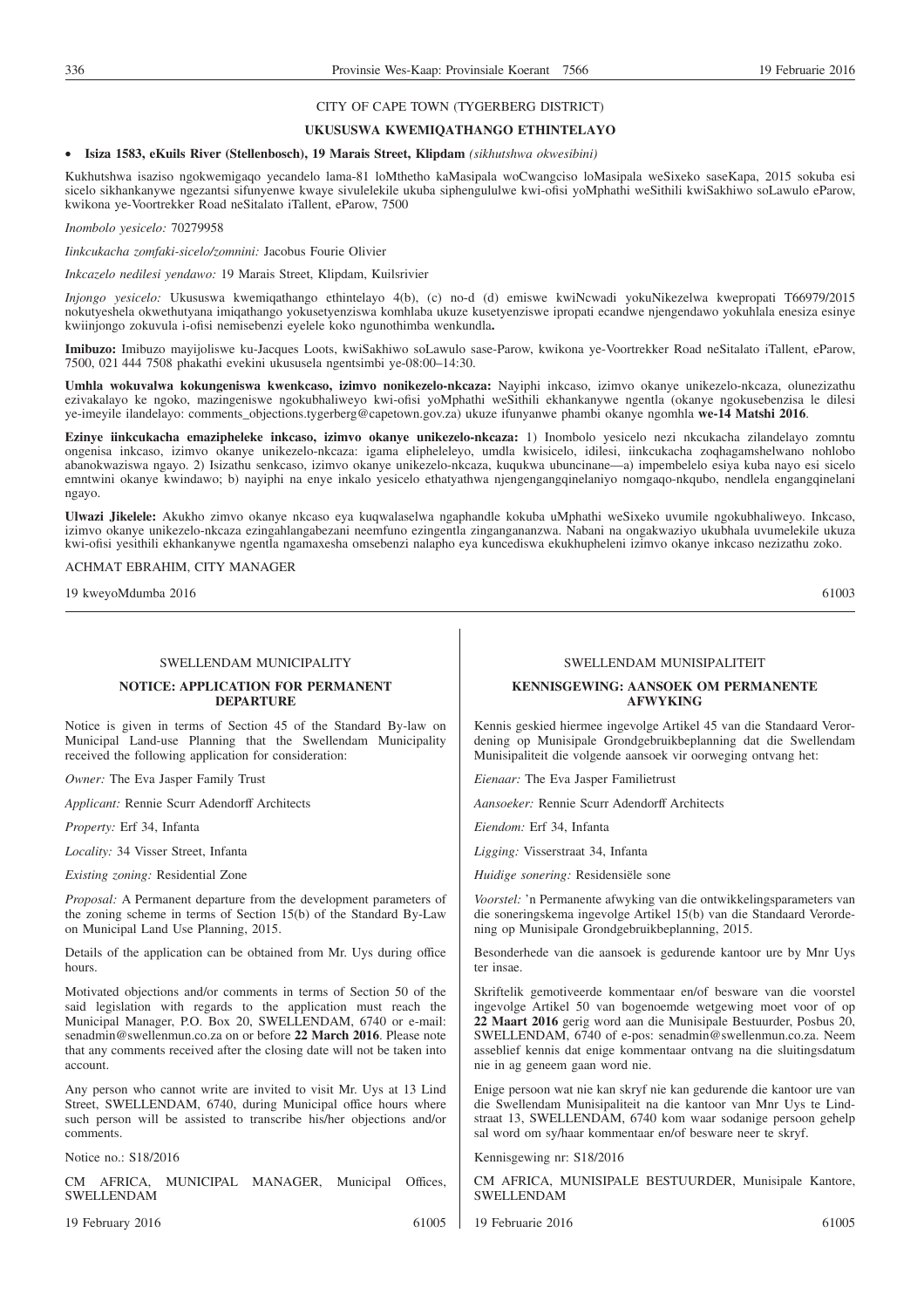#### CITY OF CAPE TOWN (TYGERBERG DISTRICT)

#### **SUBDIVISION AND CONSOLIDATION**

#### • **Erven 23349–23352, 23535, 23536 and 23549, Kuilsrivier (Stellenbosch)**

Notice is hereby given in terms of section 81 of the City of Cape Town Municipal Planning By-Law, 2015 that the application mentioned below has been received and is open to inspection at the office of the District Manager at Parow Administrative Building, cnr Voortrekker Road and Tallent Street, Parow, 7500 or Private Bag X4, Parow, 7500

*Application number:* 70273331

*Applicant/Owner's details:* Elco Property Development

*Description and physical address:* Parow Administrative Building, cnr Voortrekker Road and Tallent Street, Parow, 7500.

*Purpose of the application:* The application entails the following:

- Consolidation of Erven 23349 and 23350, Kuilsrivier,
- Consolidation of Erven 23351 and 23352, Kuilsrivier,
- Subdivision of Erf 23535, Kuilsrivier into 3 properties,
- Subdivision of Erf 23536, Kuilsrivier into 2 properties,
- Subdivision of Erf 23549, Kuilsrivier into 2 properties,
- Consolidation of Portion 2 of Erf 23535 and Portion 1 of Erf 23536, Kuilsrivier, and
- Consolidation of Portion 1 of Erf 23535 and Remainder of Erf 23536, Kuilsrivier.

**Enquiries:** Enquiries may be directed to Suna Van Gend, Parow Administrative Building, cnr Voortrekker Road and Tallent Street, Parow, 7500, 021 444 7581 on weekdays from 08:00–14:30.

**Closing date for an objection, comment or representation:** Any objection, comment or representation, with reasons therefor, may be lodged in writing at the office of the abovementioned District Manager or by using the following email comments\_objections.tygerberg@ capetown.gov.za to be received before or on **22 March 2016**.

**Further details to accompany any objection, comment or representation:** 1) The application number and the following details of the person who is submitting the objection, comment or representation: full name, interest in the application, address, contact details and the method by which they may be notified. 2) The reason for the objection, comment or representation, including at least:—a) the effect that the application will have on a person or the area; b) any aspect of the application that is considered to be inconsistent with policy, and how.

**General:** No late comment or objection will be considered unless the City Manager has agreed in writing. An objection, comment or representation which does not meet the requirements above may be disregarded. Any person who cannot write may come to the district office mentioned above during office hours where he or she will be assisted with transcribing any comment or objection and the reasons therefor.

ACHMAT EBRAHIM, CITY MANAGER

19 February 2016 61004

#### STAD KAAPSTAD (TYGERBERG-DISTRIK)

#### **ONDERVERDELING EN KONSOLIDASIE**

#### • **Erwe 23349–23352, 23535, 23536 and 23549, Kuilsrivier (Stellenbosch)**

Kennisgewing geskied hiermee ingevolge artikel 81 van die Stad Kaapstad se Munisipale Beplanningsverordening, 2015, dat ondergenoemde aansoek ontvang is en ter insae beskikbaar is by die kantoor van die distriksbestuurder by Parow administratiewe gebou, hoek van Voortrekkerweg en Tallentstraat, Parow 7500, of Privaatsak X4, Parow 7500.

*Aansoeknommer:* 70273331

*Aansoeker/Eienaar se besonderhede:* Elco Property Development

*Beskrywing en fisiese adres:* Parow administratiewe gebou, hoek van Voortrekkerweg en Tallentstraat, Parow 7500.

*Doel van die aansoek:* Die aansoek behels die volgende:

- Konsolidering van Erwe 23349 en 23350, Kuilsrivier,
- Konsolidering van Erwe 23351 en 23352, Kuilsrivier,
- Onderverdeling van Erf 23535, Kuilsrivier, in 3 eiendomme,
- Onderverdeling van Erf 23536, Kuilsrivier, in 2 eiendomme,
- Onderverdeling van Erf 23549, Kuilsrivier, in 2 eiendomme,
- Konsolidering van Gedeelte 2 van Erf 23535 en Gedeelte 1 van Erf 23536, Kuilsrivier, en
- Konsolidering van Gedeelte 1 van Erf 23535 en Restant van Erf 23536, Kuilsrivier.

**Navrae:** Navrae kan gerig word aan Suna van Gend, Parow administratiewe gebou, hoek van Voortrekkerweg en Tallentstraat, Parow 7500, tel. 021 444 7581, op weeksdae van 08:00–14:30.

**Sluitingsdatum vir besware, kommentaar of vertoë:** Enige beswaar, kommentaar of vertoë, met redes daarvoor, kan skriftelik by die kantoor van bogenoemde distriksbestuurder ingedien word of per e-pos gestuur word na comments\_objections.tygerberg@capetown.gov.za sodat dit voor of op **22 Maart 2016** ontvang word**.**

**Verdere besonderhede wat enige beswaar, kommentaar of vertoë moet vergesel:** 1) Die aansoeknommer en die volgende besonderhede van die persoon wat die beswaar, kommentaar of vertoë indien: volle naam, belang by die aansoek, adres, kontakbesonderhede en die manier waarop hulle in kennis gestel kan word. 2) Die rede vir die beswaar, kommentaar of vertoë, wat minstens die volgende moet insluit:—a) die uitwerking wat die aansoek op 'n persoon of die gebied sal hê; b) enige aspek van die aansoek wat as onbestaanbaar met beleid beskou word en hoe dit onbestaanbaar met beleid is.

**Algemeen:** Geen laat kommentaar of beswaar sal oorweeg word nie, tensy die stadsbestuurder skriftelik daartoe ingestem het. Besware, kommentaar of vertoë wat nie aan bogenoemde vereistes voldoen nie, kan verontagsaam word. Enige persoon wat nie kan skryf nie, kan gedurende kantoorure bogenoemde distrikskantoor besoek waar hy of sy bygestaan sal word om enige kommentaar of beswaar en die redes daarvoor op skrif te stel.

ACHMAT EBRAHIM, STADSBESTUURDER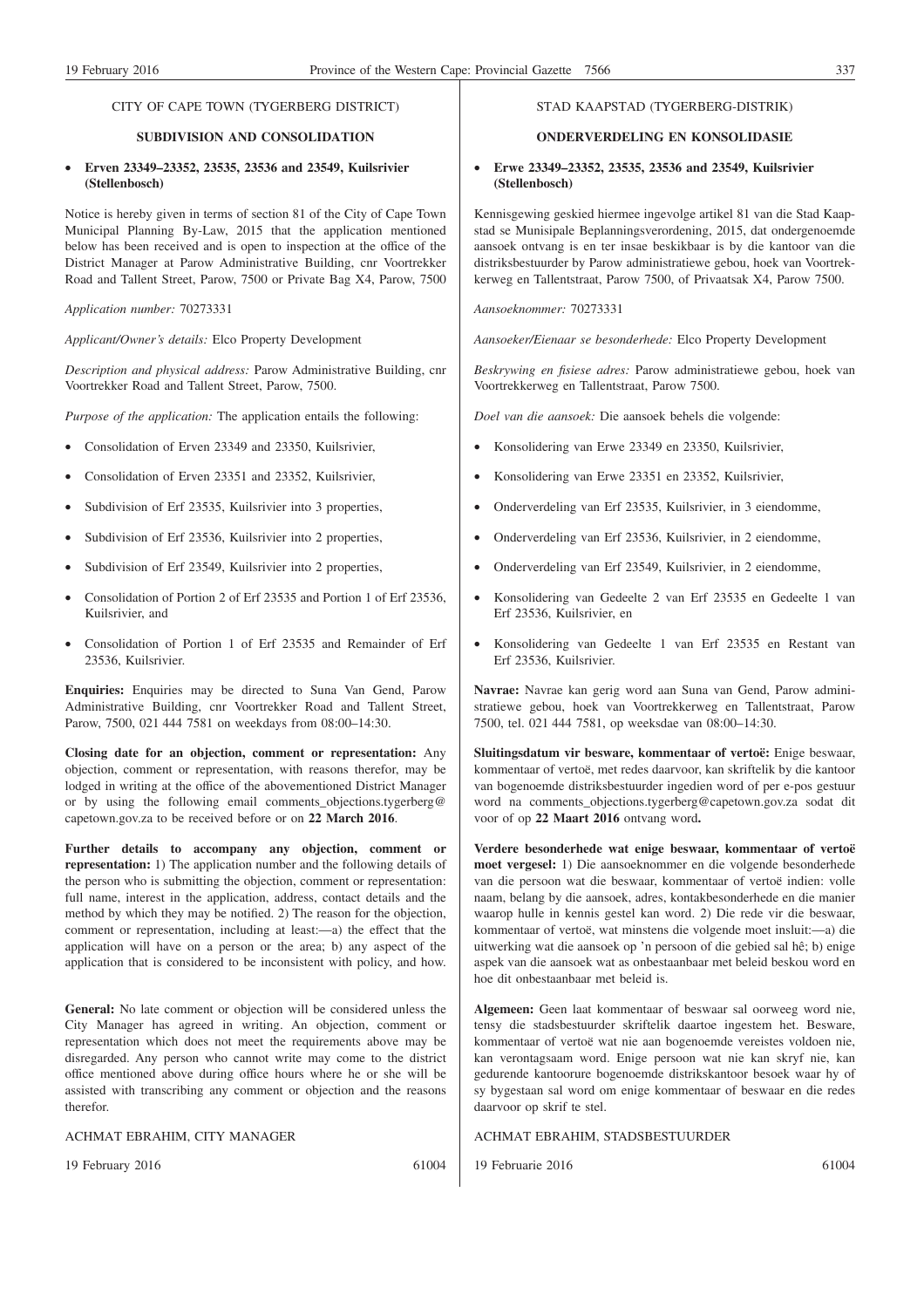### SWELLENDAM MUNICIPALITY

#### **NOTICE: APPLICATION FOR A CONSENT USE AND PERMANENT DEPARTURE**

Notice is given in terms of Section 45 of the Standard By-law on Municipal Land-use Planning that the Swellendam Municipality received the following application for consideration:

*Owner:* George van der Spuy and Nadia Zaayman

#### *Applicant:* Tinus Olivier

*Property:*Erf 2489, SWELLENDAM

*Locality:* Hermitage, SWELLENDAM

*Existing zoning:* Extensive Residential

*Proposal:* Application for a Consent use for an additional dwelling and a Permanent Departure to operate a bed and breakfast establishment in more than one building.

Details of the application can be obtained from Mr. Pascal van Woezik during office hours.

Motivated objections and/or comments in terms of Section 50 of the said legislation with regards to the application must reach the Municipal Manager, P.O. Box 20, SWELLENDAM, 6740 or e-mail: senadmin@swellenmun.co.za on or before **22 March 2016**. Please note that any comments received after the closing date will not be taken into account.

Any person who cannot write are invited to visit Mr. Pascal van Woezik at 13 Lind Street, SWELLENDAM, 6740, during Municipal office hours where such person will be assisted to transcribe his/her objections and/or comments.

Notice no.: S17/2016

CM AFRICA, MUNICIPAL MANAGER, Municipal Offices, SWELLENDAM

19 February 2016 61006

#### SWELL ENDAM MUNICIPALITY

#### **NOTICE: APPLICATION FOR A CONSENT USE**

Notice is given in terms of Section 45 of the Standard By-law on Municipal Land-use Planning that the Municipality received the following application for consideration:

*Owner:* Cookes Family Trust IT2798/96

*Applicant:* Theo Mouton

*Property:* Portion 29 (Portion of Portion 13) of the farm Tradauwshoek No. 65, Barrydale

*Locality:* Altona & Tradauwshoek Farm, Barrydale

*Existing zoning:* Agricultural Zone

*Proposal:* Application for a Consent use for an additional dwelling.

Details of the application can be obtained from Mr. Pascal van Woezik during office hours.

Motivated objections and/or comments in terms of Section 50 of the said legislation with regards to the application must reach the Municipal Manager, P.O. Box 20, SWELLENDAM 6740 or e-mail: senadmin@swellenmun.co.za on or before **14 March 2016**. Please note that any comments received after the closing date will not be taken into account.

Any person who cannot write are invited to visit Mr. Pascal van Woezik at 13 Lind Street, SWELLENDAM, 6740, during Municipal office hours where such person will be assisted to transcribe his/her objections and/or comments.

Notice no.: S14/2016

CM AFRICA, MUNICIPAL MANAGER, Municipal Offices, SWELLENDAM

19 February 2016 61009

#### SWELLENDAM MUNISIPALITEIT

#### **KENNISGEWING: AANSOEK OM VERGUNNINGSGEBRUIK EN PERMANENTE AFWYKING**

Kennis geskied hiermee ingevolge Artikel 45 van die Standaard Verordening op Munisipale Grondgebruikbeplanning dat die Swellendam Munisipaliteit die volgende aansoek vir oorweging ontvang het:

*Eienaar:* George van der Spuy en Nadia Zaayman

*Aansoeker:* Tinus Olivier

*Eiendom:* Erf 2489, SWELLENDAM

*Ligging:* Hermitage, SWELLENDAM

*Huidige sonering:* Ekstensief Residensieel

*Voorstel:* Aansoek vir 'n Vergunningsgebruik vir 'n addisionele woning en 'n Permanente Afwyking om 'n bed- en ontbytonderneming uit meer as een gebou te bestuur.

Besonderhede van die aansoek is gedurende kantoor ure by Mnr. Pascal van Woezik ter insae.

Skriftelik gemotiveerde kommentaar en/of besware van die voorstel ingevolge Artikel 50 van bogenoemde wetgewing moet voor of op **22 Maart 2016** gerig word aan die Munisipale Bestuurder, Posbus 20, SWELLENDAM, 6740 of e-pos: senadmin@swellenmun.co.za. Neem asseblief kennis dat enige kommentaar ontvang na die sluitingsdatum nie in ag geneem gaan word nie.

Enige persoon wat nie kan skryf nie kan gedurende die kantoor ure van die Swellendam Munisipaliteit na die kantoor van Mnr. Pascal van Woezik te Lindstraat 13, SWELLENDAM, 6740 kom, waar sodanige persoon gehelp sal word om sy/haar kommentaar en/of besware neer te skryf.

Kennisgewing nr: S17/2016

CM AFRICA, MUNISIPALE BESTUURDER, Munisipale Kantore, SWELLENDAM

19 Februarie 2016 61006

#### SWELL ENDAM MUNISIPAL ITEIT

#### **KENNISGEWING: AANSOEK OM VERGUNNINGSGEBRUIK**

Kennis geskied hiermee ingevolge Artikel 45 van die Standaard Verordening op Munisipale Grondgebruikbeplanning dat die Munisipaliteit die volgende aansoek vir oorweging ontvang het:

*Eienaar:* Cookes Familie Trust IT2798/96

*Aansoeker:* Theo Mouton

*Eiendom:* Gedeelte 29 (Gedeelte van Gedeelte 13) van die plaas Tradauwshoek No. 65, Barrydale

*Ligging:* Altona & Tradauwshoek Farm, Barrydale

*Huidige sonering:* Landbou Sone

*Voorstel:* Aansoek vir 'n Vergunningsgebruik vir 'n addisionele woning.

Besonderhede van die aansoek is gedurende kantoorure by Mnr. Pascal van Woezik ter insae.

Skriftelik gemotiveerde kommentaar en/of besware van die voorstel ingevolge Artikel 50 van bogenoemde wetgewing moet voor of op **14 Maart 2016** gerig word aan die Munisipale Bestuurder, Posbus 20, SWELLENDAM, 6740 of e-pos: senadmin@swellenmun.co.za. Neem asseblief kennis dat enige kommentaar ontvang na die sluitingsdatum nie in ag geneem gaan word nie.

Enige persoon wat nie kan skryf nie kan gedurende die kantoorure van die Swellendam Munisipaliteit na die kantoor van Mnr. Pascal van Woezik te Lindstraat 13, SWELLENDAM, 6740 kom, waar sodanige persoon gehelp sal word om sy/haar kommentaar en/of besware af te skryf.

Kennisgewing nr: S14/2016

CM AFRICA, MUNISIPALE BESTUURDER, Munisipale Kantore, SWELLENDAM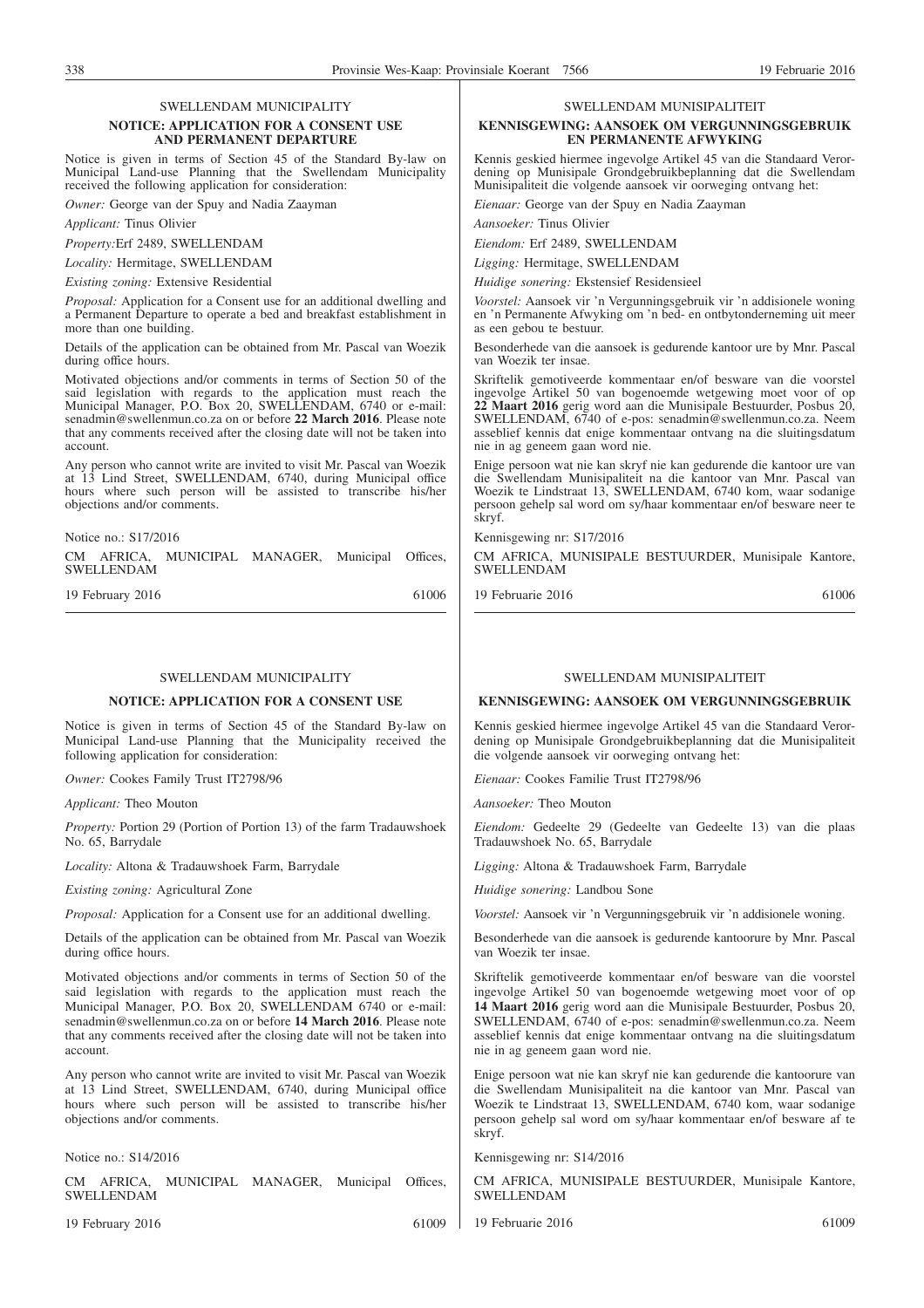## SWELLENDAM MUNICIPALITY

#### **NOTICE: APPLICATION FOR CONSOLIDATION, SUBDIVISION AND REZONING**

Notice is hereby given in terms of Section 45 of the Standard By-law on Municipal Land Use Planning that the Municipality received the following application for consideration:

*Owner:* Swellendam Municipality

*Applicant:* Town & Country Town Planners

*Property:* Erven 161, 209 and Portion of Erf 1, Swellendam

*Locality:* Koornland Street Swellendam

*Existing zoning:* Utility Services Sone

*Proposal:*

- Consolidation of Erf 161 with Erf 209 and also Portion 1 west of the N2 National road in terms of Section 15(e) of the Standard By-Law on Municipal Land Use Planning, 2015;
- Subdivision of the consolidated erven into Portion A  $(2600m^2)$ , Portion B  $(6,389 \text{ ha})$ , Portion C  $(4.2 \text{ ha})$  and Portion  $(146m^2)$  in terms of Section 15(d) of the Standard By-Law on Municipal Land Use Planning, 2015;
- Rezoning from Utility Services Zone to Industrial Zone in terms of Section 15(a) of the Standard By-Law on Municipal Land Use Planning, 2015.

Details of the application can be obtained from Mr C. Uys during office hours.

Motivated objections and/or comments in terms of Section 50 of the said legislation with regards to the application must reach the Municipality in writing on or before **14 March 2016**, directed to the Municipal Manager, Private Bag 20, Swellendam 6740/e–mail: senadmin@swellenmun.co.za. Please note that any comments received after the closing date will not be taken into account.

Any person who cannot write are invited to visit under-mentioned office of the Swellendam Municipality where Mr C. Uys will assist such person to transcribe his/her objections and/or comments.

Notice no.: S15/2016

CM AFRICA, MUNICIPAL MANAGER, Municipal Offices, SWELLENDAM

19 February 2016 61008

#### SWELLENDAM MUNISIPALITEIT **KENNISGEWING: AANSOEK OM KONSOLIDASIE, ONDERVERDELING EN HERSONERING**

Kennis geskied hiermee ingevolge Artikel 45 van die Standaard Verordening op Munisipale Grondgebruikbeplanning dat die Munisipaliteit die volgende aansoek vir oorweging ontvang het:

*Eienaar:* Swellendam Munisipaliteit

*Aansoeker:* Town & Country Town Planners

*Eiendom:* Erwe161, 209 en Gedeelte van Erf 1, Swellendam

*Ligging:* Koornlandstraat Swellendam

*Huidige sonering:* Nutsdiens Sone

*Voorstel:*

- Konsolidasie van Erf 161 met Erf 209 asook 'n gedeelte van Erf 1 wes van die N2 Nasionale pad ingevolge Artikel 15(e) van die Standaard Verordening op Munisipale Grondgebruikbeplanning, 2015;
- Onderverdeling van die gekonsolideerde erwe in Gedeelte A (2600m2 ), Gedeelte B (6,3894 ha), Gedeelte C (4.2 ha) en Gedeelte D (146m<sup>2</sup> ) ingevolge Artikel 15(d) van die Standaard Verordening op Munisipale Grondgebruikbeplanning, 2015;
- Hersonering vanaf Nutsdiens Sone na Nywerheid Sone ingevolge Artikel 15(a) van die Standaard Verordening op Munisipale Grondgebruikbeplanning, 2015.

Besonderhede van die aansoek is gedurende kantoor ure by Mnr C. Uys ter insae.

Skriftelik gemotiveerde kommentaar en/of besware ten opsigte van die voorstel ingevolge Artikel 50 van bogenoemde wetgewing moet voor of op **14 Maart 2016**, gerig word aan die Munisipale Bestuurder, Privaatsak 20, Swellendam 6740 of e-pos: senadmin@swellenmun.co.za. Neem asb kennis dat enige kommentaar ontvang na die sluitingsdatum nie in aggeneem gaan word nie.

Enige persoon wat nie kan skryf nie kan gedurende die kantoor ure van die Swellendam Munisipaliteit na ondergemelde kantoor kom waar Mnr C .Uys sodanige persoon sal help om sy/haar kommentaar en/of besware af te skryf.

Kennisgewing nr: S15/2016

CM AFRICA, MUNISIPALE BESTUURDER, Munisipale Kantore, **SWELLENDAM** 

19 Februarie 2016 61008

#### OVERSTRAND MUNICIPALITY

#### **ERF 2500, 1 DEMPERS STREET, ONRUS RIVER, OVERSTRAND MUNICIPAL AREA: REMOVAL OF RESTRICTIONS ACT, 1967 (ACT 84 OF 1967) AND CONSENT USE**

Notice is hereby given in terms of Section 3(6) of the above Act that the under-mentioned application has been received and is open to inspection at the office of the Municipal Manager/Chief Executive Officer, Overstrand Municipality, and any enquiries may be directed to the **Town Planner, Mr. H Olivier**, PO Box 20, Hermanus, 7200, Tel No. (028) 313–8900 and Fax No. (028) 313–2093. E-mail enquiries: Loretta Gillion (loretta@overstrand.gov.za).

The application is also open to inspection at the office of the Chief Director Land Management: Region 2, Provincial Government of the Western Cape, at Room 207, 1 Dorp Street, Cape Town, from 08:00–12:30 and 13:00–15:30 (Monday to Friday). Telephonic enquiries in this regard may be made at (021) 483 4589 and the Directorate's fax number is (021) 483 3633. Any objections, with full reasons therefor, should be lodged in writing at the office of the abovementioned Chief Director Land Management: Region 2 at Private Bag X9086, Cape Town, 8000, with a copy to the above-mentioned Municipal Manager/Chief Executive Officer on or before **Friday, 1 April 2016,** quoting the above Act and the objector's erf number. Any comments received after the aforementioned closing date may be disregarded.

Notice is also hereby given in terms of Section 2.2 of the Overstrand Municipality Zoning Scheme that an application has been received for a consent use to enable the owners to operate a five (5) bedroom guest house on the property.

Full details regarding the proposal are available for inspection at the Department: Town Planning (16 Paterson Street) during normal office hours. Any comment on the proposal should be submitted in writing to reach the undersigned by not later than **Friday, 1 April 2016.**

*Applicant:* Plan Active Town Planners (on behalf of C Judge & J Campbell)

*Nature of Application:* Removal of restrictive title conditions applicable to Remainder Erf 2500, Onrus River, to enable the owners to operate a five (5) bedroom guest house on the property.

Municipal Notice No. 34/2016

MUNICIPAL MANAGER, OVERSTRAND MUNICIPALITY, PO Box 20, HERMANUS, 7200

19 February 2016 61010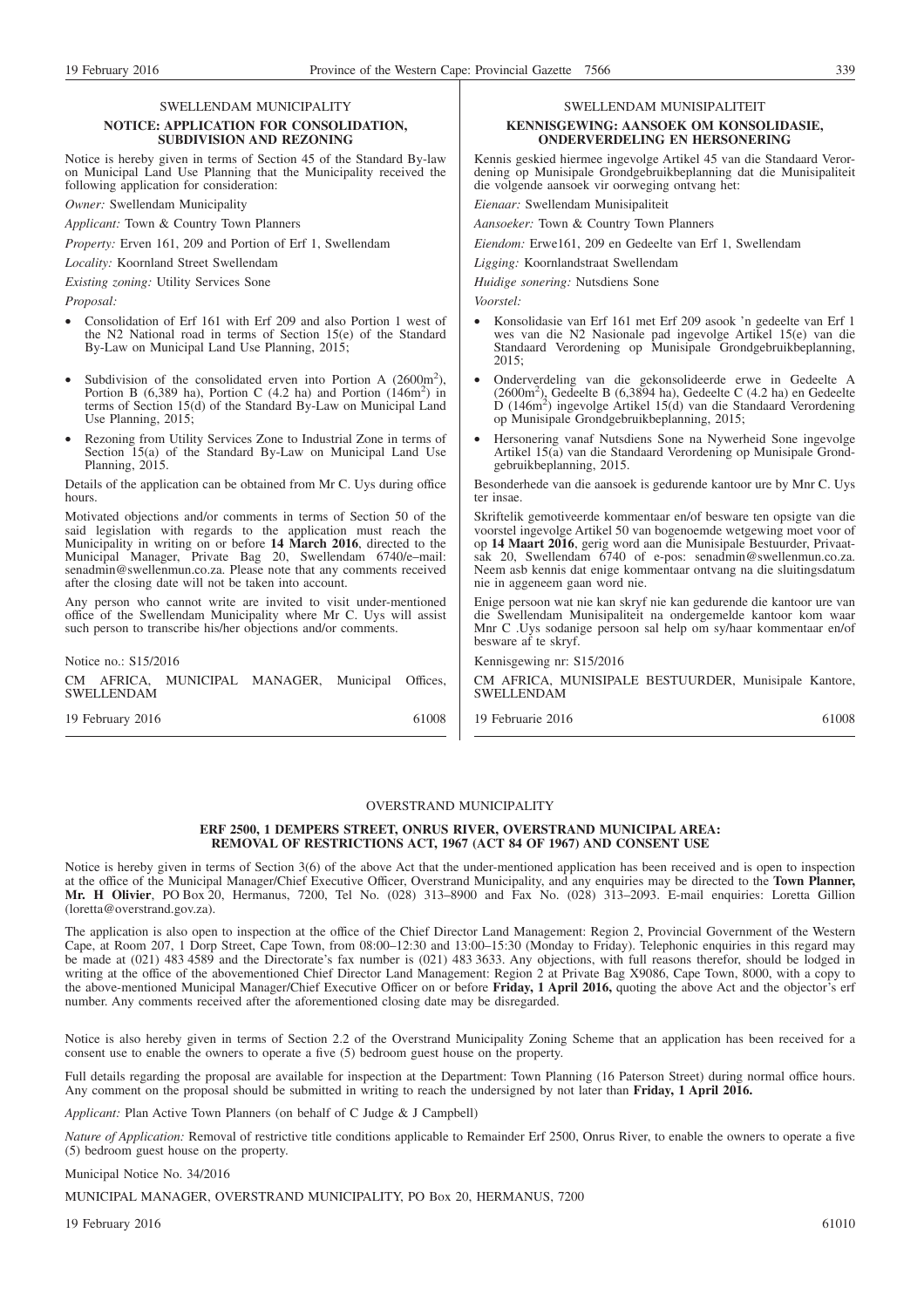#### OVERSTRAND MUNISIPALITEIT

#### **ERF 2500, DEMPERSSTRAAT 1, ONRUSRIVIER, OVERSTRAND MUNISIPALE AREA: WET OP OPHEFFING VAN BEPERKINGS, 1967 (WET 84 VAN 1967) EN VERGUNNINGSGEBRUIK**

Kragtens Artikel 3(6) van bostaande Wet word hiermee kennis gegee dat die onderstaande aansoek ontvang is en ter insae lê by die kantoor van die Munisipale Bestuurder/Hoof Uitvoerende Beampte, Overstrand Munisipaliteit en enige navrae kan gerig word aan die **Stadsbeplanner, Mnr. H Olivier**, Posbus 20, Hermanus, 7200, (028) 313 8900 en by die faksnommer (028) 313 2093. Epos navrae: Loretta Gillion (loretta@ overstrand.gov.za).

Die aansoek lê ook ter insae by die Kantoor van die Hoofdirekteur Grondbestuur: Streek 2, Provinsiale Regering van die Wes-Kaap, by Kamer 207, Dorpstraat 1, Kaapstad, vanaf 08:00–12:30 en 13:00– 15:30 (Maandag tot Vrydag). Telefoniese navrae in hierdie verband kan gerig word aan (021) 483 4589 en die Direktoraat se faksnommer is (021) 483 3633. Enige besware, met die volledige redes daarvoor, moet skriftelik by die kantoor van die bogenoemde Direkteur: Grondbestuur: Streek 2, Privaatsak X9086, Kaapstad, 8000, met 'n afskrif aan die bogenoemde Munisipale Bestuurder/ Hoof Uitvoerende Beampte, ingedien word op of voor **Vrydag, 1 April 2016** met vermelding van bogenoemde Wet en die beswaarmaker se erfnommer. Enige kommentaar wat na die voorgemelde sluitingsdatum ontvang word, mag moontlik nie in ag geneem word nie.

Kennis geskied ook hiermee ingevolge Gedeelte 2.2 van die Overstrand Munisipaliteit Soneringskema dat 'n aansoek ontvang is vir 'n vergunningsgebruik, ten einde die eienaars in staat te stel om 'n vyf (5) slaapkamer gastehuis vanaf die eiendom te bedryf.

Volle besonderhede rakende die voorstel is beskikbaar vir inspeksie by die Departement: Stadsbeplanning (Patersonstraat 16) gedurende normale kantoorure. Enige kommentaar op die voorstel moet skriftelik ingedien word ten einde die skrywer te bereik nie later as **Vrydag, 1 April 2016** nie.

*Aansoeker:* Plan Active Stadsbeplanners (namens C Judge & J Campbell)

*Aard van aansoek:* Opheffing van beperkende titelvoorwaardes van toepassing op Restant Erf 2500, Onrustrivier, ten einde die eienaars in staat te stel om 'n vyf (5) slaapkamer gastehuis vanaf die eiendom te bedryf.

#### Munisipale Kennisgewing Nr 34/2016

MUNISIPALE BESTUURDER, OVERSTRAND MUNISIPALITEIT, Posbus 20, HERMANUS, 7200

19 Februarie 2016 61010

#### UMASIPALA WASE-OVERSTRAND

#### **ISIZA 2500, 1 DEMPERS STREET, ONRUS RIVER, UMMANDLA KAMASIPALA WASE-OVERSTRAND: UMTHETHO WOKUSUSA IZITHINTELO, 1967 (UMTHETHO 84 KA-1967) KUNE NESIVUMELWANO ESICETYWAYO**

Apha kukhutshwa isaziso, ngokwemiqathango yecandelo 3(6) lalo Mthetho ukhankanywe ngentla apha, sokuba kuye kwafunyanwa esi sicelo singezantsi apha, nokuba kuvulelekile ukuba singeza kuphendlwa kwiOfisi yeManejala kaMasipala/iGosa loLawulo eliyiNtloko, uMasipala wase-Overstrand, kwaye nayiphi na imibuzo ingathunyelwa **kuMcwangcisi-dolophu, Mnu. H Olivier**, PO Box 20, Hermanus, 7200, (Kwinombolo Yemfonomfono Engu: (028) 313–8900) (Inombolo Yefeksi (028) 313–2093. I-imeyile: Loretta Gillion (loretta@overstrand.gov.za).

Esi sicelo kananjalo kukwavulelekile nokuba siye kuphendlwa kwiOfisi yoMlawuli kuLawulo loMhlaba: uMmandla 2, kaRhulumente wePhondo leNtshona Koloni, kwiGumbi elingu-207, 1 Dorp Street, Cape Town, ukusukela ngentsimbi ye-08:00 ukuya kweye-12:30 nango-13:00 ukuya ku-15:30 (ngoMvulo ukuya kutsho ngoLwesihlanu). Imibuzo eyenziwa ngomnxeba ephathelele kulo mba ingenziwa ngokutsalela kwa-(021) 483–4589, inombolo yefekisi yeli Candelo loLawulo ngu-(021) 483–3633. Naziphi na izikhalazo, ekufuneka zihambe nezizathu ezipheleleyo kufuneka zingeniswe ngento ebhaliweyo kule ofisi ikhankanywe ngentla apha yoMlawuli kuLawulo loMhlaba: uMmandla 2, kwaPrivate Bag X9086, Cape Town, 8000, ngomhla we okanye phambi kwawo **Lwesihlanu umhla we- 1 April 2016**, kuxelwe lo Mthetho ungentla apha kunye nenombolo yesiza salowo ukhalazayo. Naziphi na izimvo ezithe zafika emva kwalo mhla wokuvala ukhankanyiweyo zisenokungahoywa.

Kukhutshwa esisaziso ngokweCandelo 2.2 loMthetho iOverstrand Municipality Zoning Scheme esichaza ukuba isicelo sifumanekile sokusetyenziswa okucetywayo kusenzelwa abanini bavule ''indawo yokutyelela amandwendwe enamagumbi okulala amahlanu'' kumhlaba lowo.

Iinkcukacha eziphangaleleyo malunga nesi sicelo ziyafumaneka ukuba zihlolwe kwiSebe: loCwangciso Dolophu (kwiSitalato iPaterson esingunombolo 16) ngamaxesha esiqhelo eeyure zeOfisi. Naziphi na izimvo kwesi sicelo mazibhalwe phantsi ephepheni zinikezelwe kulowo utyikitywe apha ngezantsi, kwaye zifike phambi koLwesihlanu, umhla **we-1 April 2016**.

*Umfaki Sicelo:* Plan Active Town Planners (egameni lika- C Judge & J Campbell)

*Uhlobo Lwesicelo:* Ukususwa kwemiqanthango yezithintelo zolwakhiwo kwitayitile yeSiza 2500, eOnrus River, ukuze abaniniso asebenzise isakhiwo eso sibe yindawo yokugcina abakhenkethi nabahambeli emagumbi mahlanu (igesti house).

Inombolo Yesazisoka Masipala 34/2016

UMASIPALA WASEOVERSTRAND, IMANEJALA YOMASIPALA WEOVERSTRAND, PO Box 20, HERMANUS, 7200

19 kweyoMdumba 2016 61010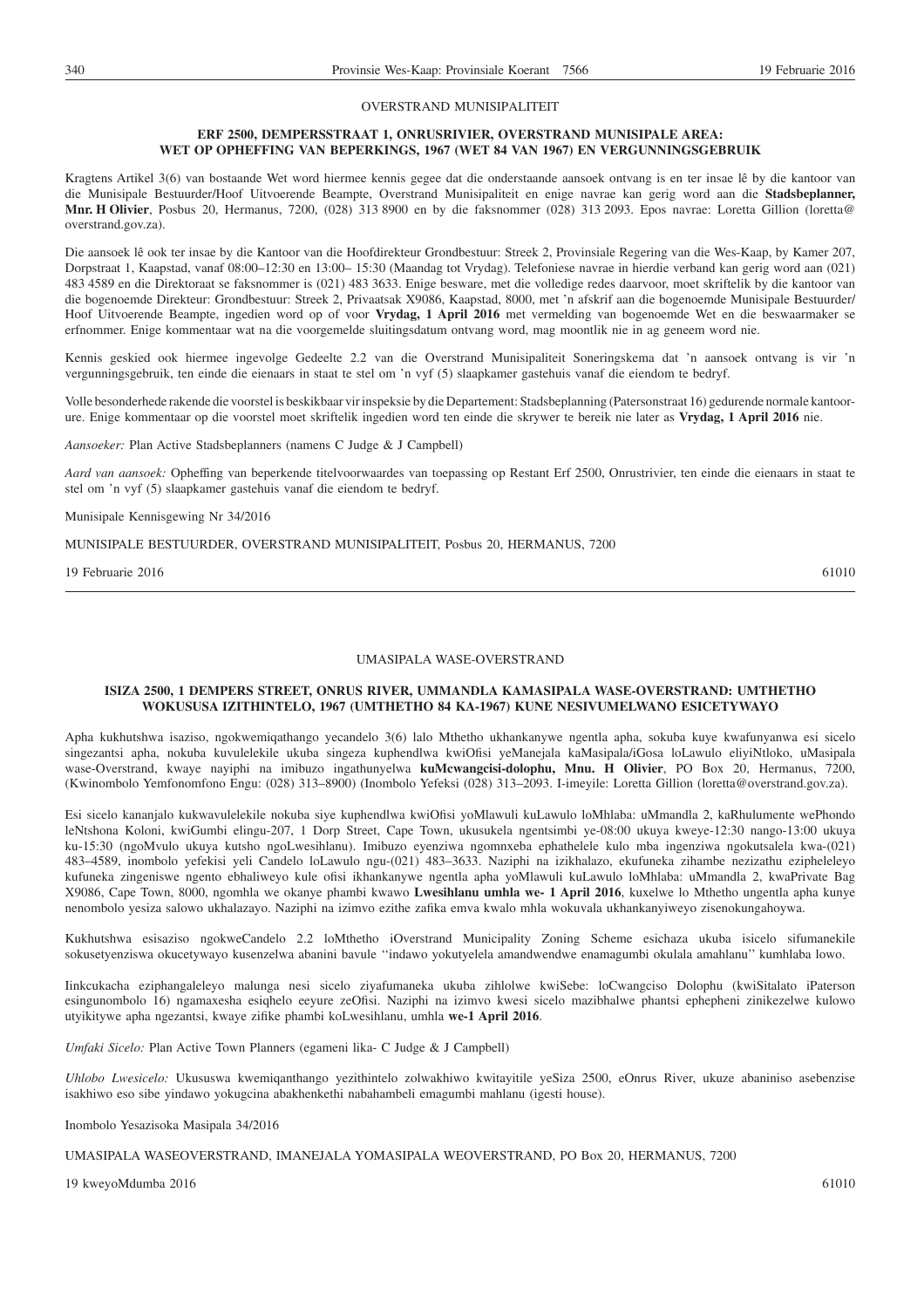# *SOUTH AFRICA FIRST –* BUY SOUTH AFRICAN MANUFACTURED GOODS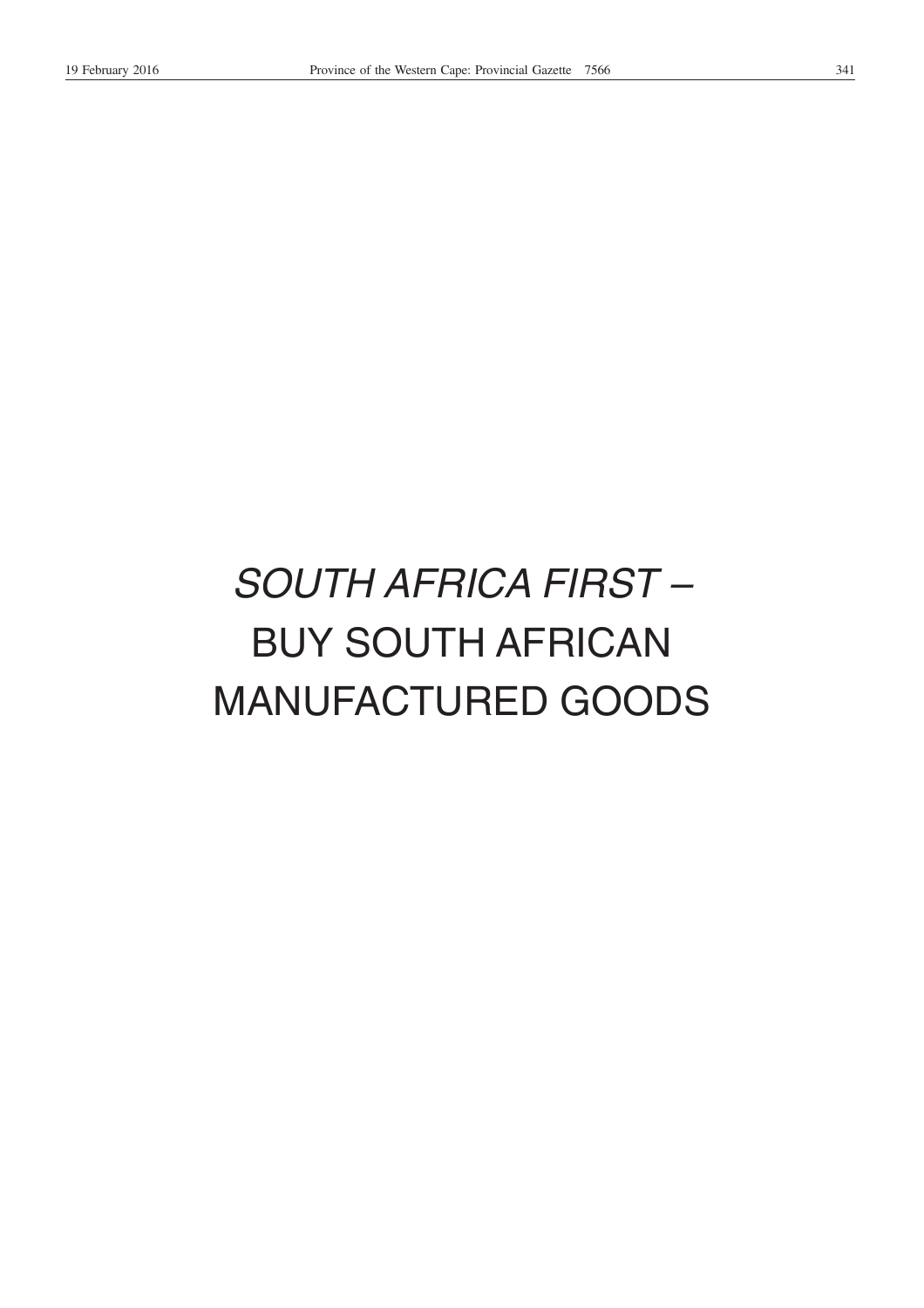# *SUID-AFRIKA EERSTE –* KOOP SUID-AFRIKAANS VERVAARDIGDE GOEDERE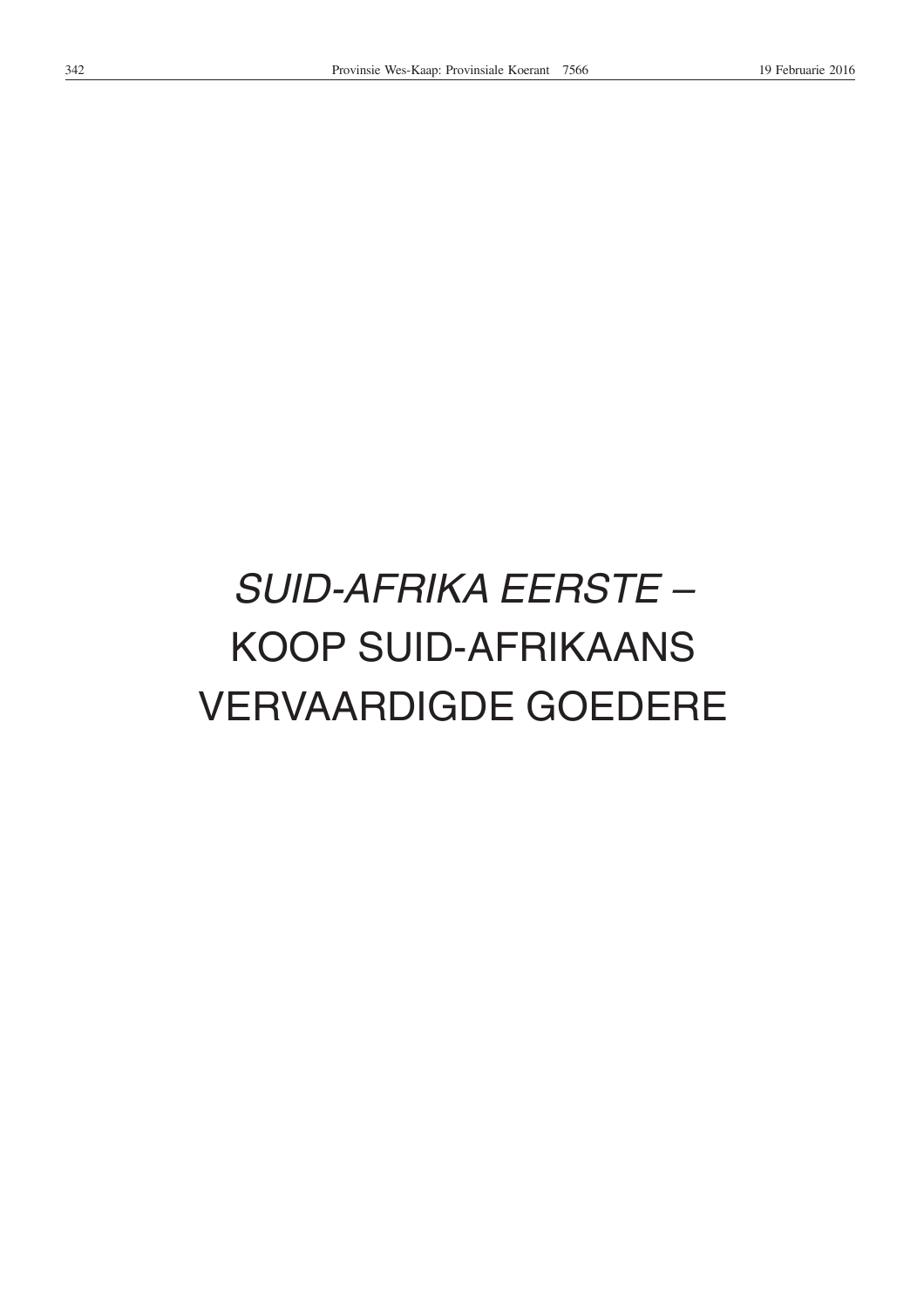| The "Provincial Gazette" of the<br><b>Western Cape</b>                                                                                                                                                                                    | Die "Provinsiale Koerant" van die<br><b>Wes-Kaap</b>                                                                                                                                                                                                                   |
|-------------------------------------------------------------------------------------------------------------------------------------------------------------------------------------------------------------------------------------------|------------------------------------------------------------------------------------------------------------------------------------------------------------------------------------------------------------------------------------------------------------------------|
| appears every Friday, or if that day is a public holiday,<br>on the last preceding working day.                                                                                                                                           | verskyn elke Vrydag of, as die dag 'n openbare<br>vakansiedag is, op die laaste vorige werkdag.                                                                                                                                                                        |
| <b>Subscription Rates</b>                                                                                                                                                                                                                 | Tarief van Intekengelde                                                                                                                                                                                                                                                |
| R276,00 per annum, throughout the Republic of South<br>Africa.                                                                                                                                                                            | R276,00 per jaar, in die Republiek van<br>Suid-Afrika.                                                                                                                                                                                                                 |
| R276,00 + postage per annum, Foreign Countries.                                                                                                                                                                                           | R276,00 + posgeld per jaar, Buiteland.                                                                                                                                                                                                                                 |
| Selling price per copy over the counter R16,30                                                                                                                                                                                            | Prys per eksemplaar oor die toonbank is R16,30                                                                                                                                                                                                                         |
| Selling price per copy through post R23,00                                                                                                                                                                                                | Prys per eksemplaar per pos is R23,00                                                                                                                                                                                                                                  |
| Subscriptions are payable in advance.                                                                                                                                                                                                     | Intekengeld moet vooruitbetaal word.                                                                                                                                                                                                                                   |
| Single copies are obtainable at 16th Floor,<br>Atterbury House, 9 Riebeek Street, Cape Town 8001.                                                                                                                                         | Individuele eksemplare is verkrygbaar by 16de Vloer,<br>Atterbury House, Riebeekstraat 9, Kaapstad 8001.                                                                                                                                                               |
|                                                                                                                                                                                                                                           |                                                                                                                                                                                                                                                                        |
| <b>Advertisement Tariff</b>                                                                                                                                                                                                               | <b>Advertensietarief</b>                                                                                                                                                                                                                                               |
| First insertion, R39,00 per cm, double column.                                                                                                                                                                                            | Eerste plasing, R39,00 per cm, dubbelkolom.                                                                                                                                                                                                                            |
| Fractions of cm are reckoned as a cm.                                                                                                                                                                                                     | Gedeeltes van 'n cm word as een cm beskou.                                                                                                                                                                                                                             |
|                                                                                                                                                                                                                                           |                                                                                                                                                                                                                                                                        |
| Notices must reach the Director-General not later than<br>10:00 on the last working day but one before the issue<br>of the Gazette.                                                                                                       | Kennisgewings moet die Direkteur-generaal voor<br>10:00 op die voorlaaste werksdag voor die uitgawe<br>van die Koerant bereik.                                                                                                                                         |
| Whilst every effort will be made to ensure that notices<br>are published as submitted and on the date desired,<br>the Administration does not accept responsibility for<br>errors, omissions, late publications or failure to<br>publish. | Hoewel alle pogings aangewend sal word om te sorg<br>dat kennisgewings soos ingedien en op die vereiste<br>datum gepubliseer word, aanvaar die Administrasie<br>nie verantwoordelikheid vir foute, weglatings, laat<br>publikasies of versuim om dit te publiseer nie. |
| All correspondence must be addressed to the<br>Director-General, PO Box 659, Cape Town 8000, and<br>cheques, bank drafts, postal orders and money orders<br>must be made payable to the Department of the<br>Premier.                     | Alle briefwisseling moet aan die Direkteur-generaal,<br>Posbus 659, Kaapstad 8000, gerig word en tjeks,<br>bankwissels, posorders en poswissels moet aan die<br>Departement van die Premier betaalbaar gemaak<br>word.                                                 |